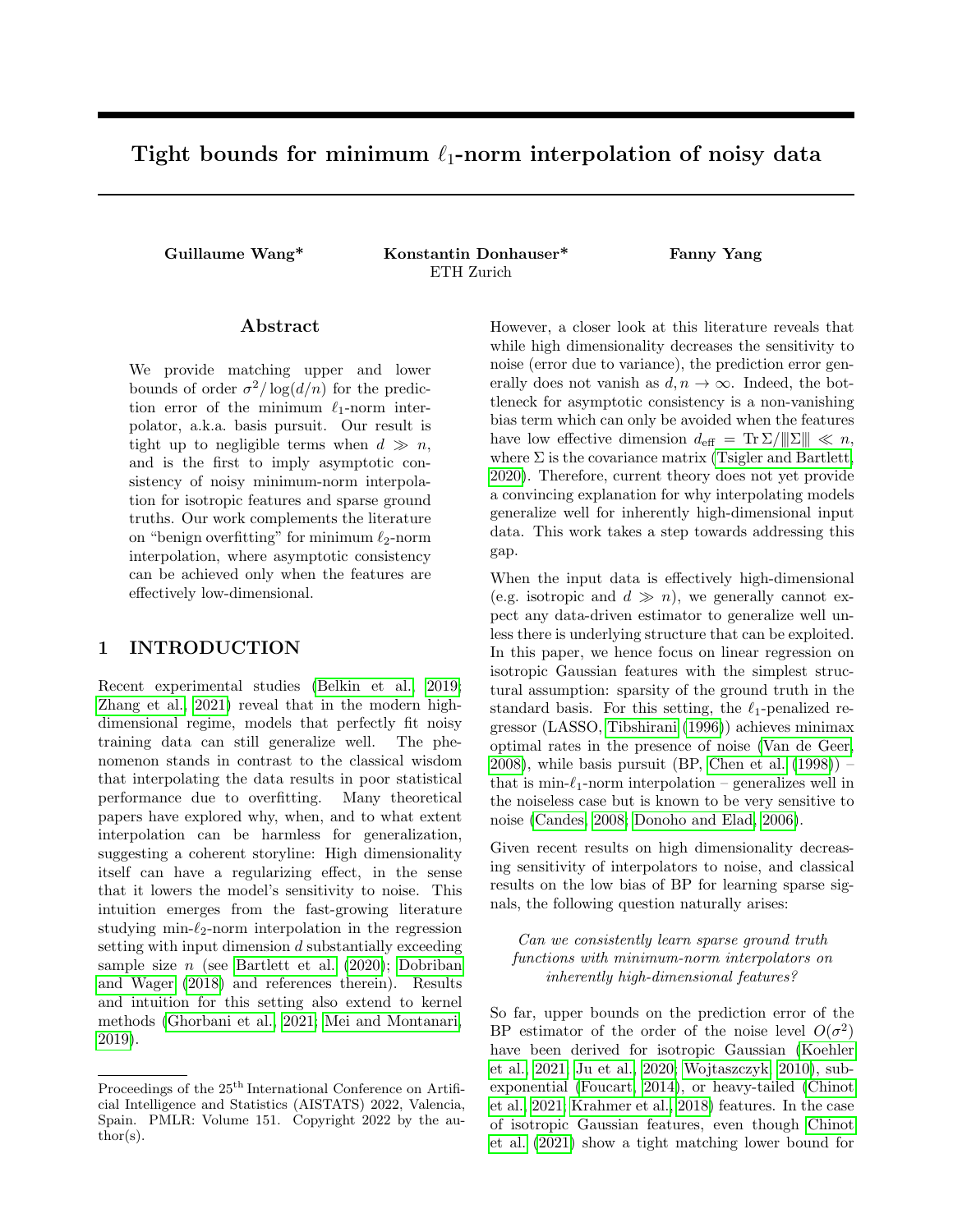adversarial noise, for i.i.d. noise the best known results are not tight: there is a gap between the nonvanishing upper bound  $O(\sigma^2)$  [\(Wojtaszczyk, 2010\)](#page-8-2) and the lower bound  $\Omega\left(\frac{\sigma^2}{\log(d)}\right)$  $\left(\frac{\sigma^2}{\log(d/n)}\right)$  [\(Chatterji and Long,](#page-7-15) [2021;](#page-7-15) [Muthukumar et al., 2020\)](#page-7-16). For i.i.d. noise, [Chinot et al. \(2021\)](#page-7-13) conjecture that BP does not achieve consistency (see also [Koehler et al. \(2021\)](#page-7-10)).

Contribution. We are the first to answer the above question in the affirmative. Specifically, we show that for isotropic Gaussian features, BP does in fact achieve asymptotic consistency when  $d$  grows superlinearly and subexponentially in  $n$ , disproving the recent conjecture by [Chinot et al. \(2021\)](#page-7-13). Our result closes the aforementioned gap in the literature on BP: We give matching upper and lower bounds of order  $\frac{\sigma^2}{\log(d)}$  $\frac{\sigma^2}{\log(d/n)}$  on the prediction error of the BP estimator, exact up to terms that are negligible when  $d \gg n$ . Further, our proof technique is novel and may be of independent interest.

Structure of the paper. The rest of the article is structured as follows. In Section [2,](#page-1-0) we give our main result and discuss its implications. In Section [3,](#page-2-0) we present a proof sketch and provide insights on why our approach leads to tighter bounds than previous works. We discuss the scope of our assumptions and motivate future work in Section [4,](#page-6-0) and conclude the paper in Section [5.](#page-6-1)

# <span id="page-1-0"></span>2 MAIN RESULT

In this section we state our main result, followed by a discussion of its implications. We consider a linear regression model with input vectors  $x \in \mathbb{R}^d$  drawn from an isotropic Gaussian distribution  $x \sim \mathcal{N}(0, I_d)$ , and response variable  $y = \langle w^*, x \rangle + \xi$ , where  $w^*$  is the ground truth to be estimated and  $\xi \sim \mathcal{N}(0, \sigma^2)$  is a noise term independent of  $x$ . Given  $n$  i.i.d. random samples  $(x_i, y_i)_{i=1}^n$ , the goal is to estimate  $w^*$  and obtain a small prediction error (or risk) for the estimate  $\hat{w}$ 

$$
\mathbb{E}_{x,y}(\langle \hat{w}, x \rangle - y)^2 - \sigma^2 = ||\hat{w} - w^*||_2^2
$$

where we subtract the irreducible error  $\sigma^2$ . Note that this is also exactly the  $\ell_2$ -error of the estimator. We study the min- $\ell_1$ -norm interpolator (or BP solution) defined by

$$
\hat{w} = \underset{w}{\arg\min} ||w||_1 \quad \text{such that} \quad \forall i, \ \langle x_i, w \rangle = y_i.
$$

Our main result, Theorem [1,](#page-1-1) provides non-asymptotic matching upper and lower bounds for the prediction error of this estimator:

<span id="page-1-1"></span>**Theorem 1.** Suppose  $||w^*||_0 \leq \kappa_1 \frac{n}{\log(d/n)^5}$  for some universal constant  $\kappa_1 > 0$ . There exist universal constants  $\kappa_2, \kappa_3, \kappa_4, c_1, c_2, c_3 > 0$  such that, for any  $n, d$ with  $n \geq \kappa_2$  and  $\kappa_3 n \log(n)^2 \leq d \leq \exp(\kappa_4 n^{1/5})$ , the prediction error satisfies

<span id="page-1-4"></span>
$$
\left| \|\hat{w} - w^*\|_2^2 - \frac{\sigma^2}{\log(d/n)} \right| \le c_1 \frac{\sigma^2}{\log(d/n)^{3/2}} \tag{1}
$$

with probability at least  $1 - c_2 \exp \left(-\frac{n}{\log(d/n)^5}\right)$  $-d \exp(-c_3 n)$  over the draws of the dataset.

A proof sketch is presented in Section [3](#page-2-0) and the full proof is given in Appendix [A.](#page-9-0) We refer to Section [4](#page-6-0) for a discussion on limitations of the assumptions.

This theorem proves an exact statistical rate with respect to the leading factor of order  $\frac{\sigma^2}{\log(d)}$  $\frac{\sigma^2}{\log(d/n)}$  for the prediction error of the BP solution. Previous lower bounds of order  $\Omega\left(\frac{\sigma^2}{\log(d)}\right)$  $\left(\frac{\sigma^2}{\log(d/n)}\right)$  for the same distributional setting (isotropic Gaussian features, i.i.d. noise) only apply under more restrictive assumptions, such as the zero-signal case  $w^* = 0$  [\(Muthukumar et al.,](#page-7-16) [2020\)](#page-7-16), or assuming  $d > n^4$  [\(Ju et al., 2020\)](#page-7-11). On another note the best known upper bounds are of constant order  $O(\sigma^2)$  [\(Chinot et al., 2021;](#page-7-13) [Wojtaszczyk,](#page-8-2) [2010\)](#page-8-2). Our result both proves the lower bound in more generality and significantly improves the upper bound that matches the lower bound, showing that the lower bound is in fact tight. An important implication of the upper bound is that BP achieves high-dimensional asymptotic consistency when  $d = \omega(n)$ , thus disproving to a recent conjecture by [Chinot et al. \(2021\)](#page-7-13).

Dependency on  $w^*$ . We note that the bound for the risk in Theorem [1](#page-1-1) is independent of the choice of  $w^*$  assuming that it is sparse (i.e, has bounded  $\ell_0$ norm). Essentially, this arises from the well known fact that in the noiseless case ( $\sigma = 0$ ) we can achieve exact recovery [Candes \(2008\)](#page-7-8) of sparse ground truths. More generally, existing upper bounds for the prediction error of the BP estimator for general ground truths  $w^*$ are of the form[1](#page-1-2)

<span id="page-1-3"></span>
$$
\|\hat{w} - w^*\|_2^2 \lesssim \frac{\|\xi\|_2^2}{n} + \|w^*\|_1^2 \frac{\log(d/n)}{n} \tag{2}
$$

(see e.g. [\(Chinot et al., 2021,](#page-7-13) Theorem 3.1)). That is, they contain a first term reflecting the error due to overfitting of the noise  $\xi$  which is independent of w <sup>∗</sup> and a second term which can be understood as the noiseless error only depending on  $w^*$  but not on the noise  $\xi$ . In fact, the authors of both papers

<span id="page-1-2"></span><sup>&</sup>lt;sup>1</sup>The notation  $a \leq b$  means that there exists a universal constant  $c_1 > 0$  such that  $a \leq c_1b$ , and we write  $a \approx b$  for  $a \lesssim b$  and  $b \lesssim a.$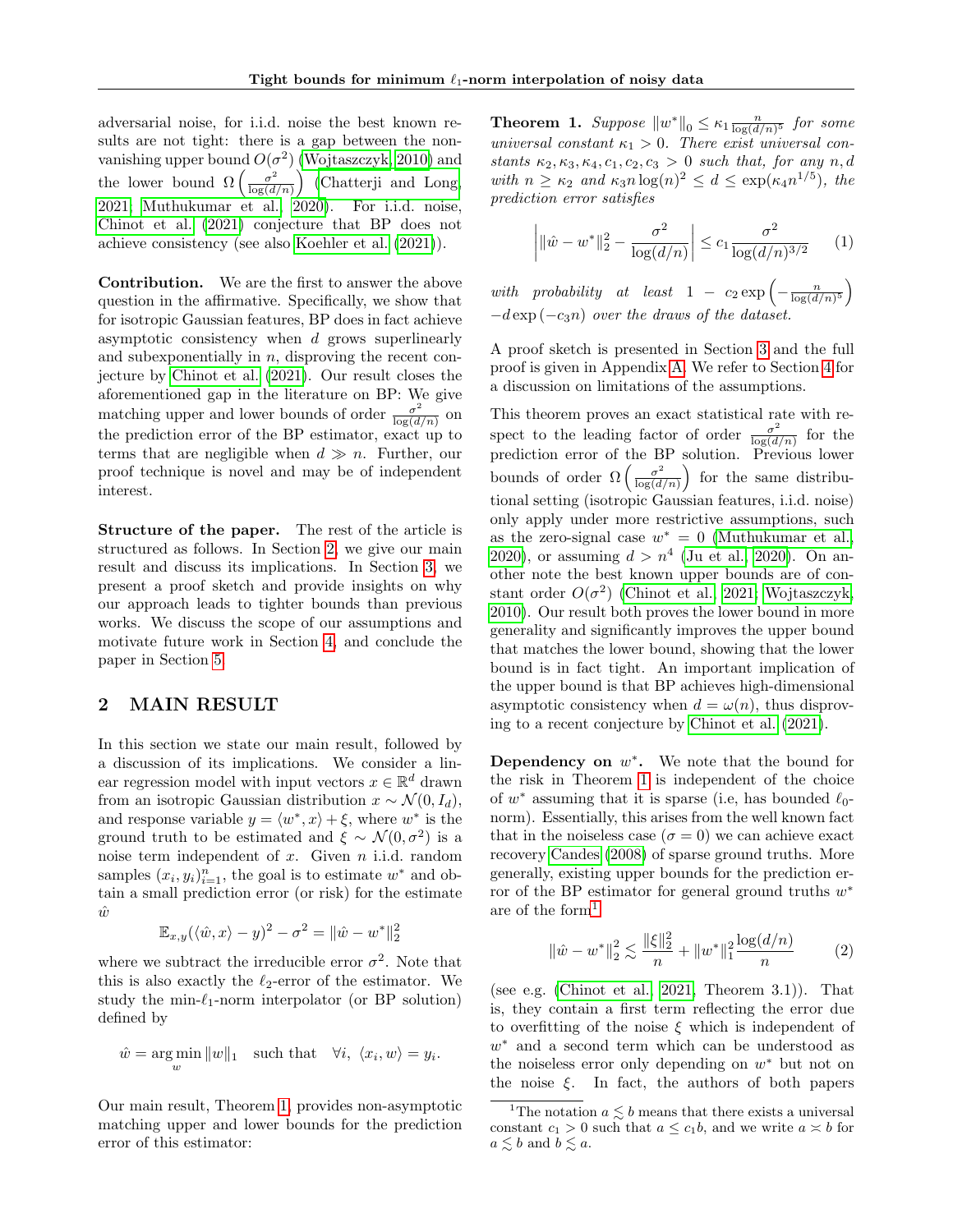show that assuming the ground truth is hard-sparse (bounded  $\ell_0$ -norm), the second term on the RHS in Equation [\(2\)](#page-1-3) can be avoided, resulting in the bound  $\|\hat{w} - w^*\|_2^2 \leq \frac{\|\xi\|_2^2}{n}$ . Therefore, it is also not surprising that our tighter bound in Equation [\(1\)](#page-1-4) does not explicitly depend on  $w^*$ .

# <span id="page-2-1"></span>2.1 Numerical simulations

We now present numerical simulations illustrating Theorem [1.](#page-1-1) Figure [1a](#page-3-0) shows the prediction error of BP plotted as a function of  $\log(d/n)$  with varying d and  $n = 400$  fixed, for isotropic inputs generated from the zero-mean and unit-variance Normal, Log Normal and Rademacher distributions. For all three distributions, the prediction error closely follows the trend line  $\sigma^2$  $\frac{\sigma^2}{\log(d/n)}$  (dashed curve). While Theorem [1](#page-1-1) only applies for Gaussian features, the figure suggests that this statistical rate of BP holds more generally (see discussion in Section [4\)](#page-6-0).

Figure [1b](#page-3-0) shows the prediction error of the min- $\ell_1$ norm (BP) and min- $\ell_2$ -norm interpolators as a function of the noise  $\sigma^2$ , for fixed d and n. The prediction error of the former again aligns with the theoretical rate  $\frac{\sigma^2}{\log(d)}$  $\frac{\sigma^2}{\log(d/n)}$ . Furthermore, we observe that the min- $\ell_1$ -norm interpolator is sensitive to the noise level  $\sigma^2$ , while the min- $\ell_2$ -norm interpolator has a similar (nonvanishing) prediction error across all values of  $\sigma^2$ .

For both plots we use  $n = 400$  and average the prediction error over 20 runs; in Figure [1b](#page-3-0) we additionally show the standard deviation (shaded regions). The ground truth is  $w^* = (1, 0, \dots, 0)$ . Finally, we choose  $\sigma^2 = 1$  in Figure [1a,](#page-3-0) and  $d = 20000$  in Figure [1b.](#page-3-0)

# 2.2 Implications and insights

We now discuss further high-level implications and insights that follow from Theorem [1.](#page-1-1)

High-dimensional asymptotic consistency. Our result proves consistency of BP for any asymptotic regime  $d \n\times n^{\beta}$  with  $\beta > 1$ . In fact, we argue that those are the only regimes of interest. For  $d$  growing exponentially with  $n$ , known minimax lower bounds for sparse problems of order  $\frac{\sigma^2 s \log(d/s)}{n}$  $\frac{\log(d/s)}{n}$  (with  $s \leq n$ the  $\ell_0$ -norm of the BP estimator), preclude consistency [\(Verzelen, 2012\)](#page-8-3). On the other hand, for linear growth  $d \simeq n$ , i.e.,  $\beta = 1$  – studied in detail by [Li](#page-7-17) [and Wei \(2021\)](#page-7-17) –, the uniform prediction error lower bound  $\frac{\sigma^2 n}{d-n}$  holding for all interpolators [\(Zhou et al.,](#page-8-4) [2020;](#page-8-4) [Muthukumar et al., 2020\)](#page-7-16) also forbids vanishing prediction error. Note that for  $d \simeq n^{\beta}$  ( $\beta > 1$ ), asymptotic consistency can also be achieved by a carefully designed "hybrid" interpolating estimator [\(Muthuku-](#page-7-16) [mar et al., 2020,](#page-7-16) Section 5.2); contrary to BP, this estimator is not a minimum-norm interpolator, and is not structured (not n-sparse).

Trade-off between structural bias and sensitivity to noise. As mentioned in the introduction, our upper bound on the prediction error shows that, contrary to min- $\ell_2$ -norm interpolation, BP is able to learn sparse signals in high dimensions thanks to its structural bias towards sparsity. However, our lower bound can be seen as a tempering negative result: The prediction error decays only at a slow rate of  $\frac{\sigma^2}{\log(d)}$  $\frac{\sigma^2}{\log(d/n)}$ .

Compared to min- $\ell_2$ -norm interpolation, BP (min- $\ell_1$ norm interpolation) suffers from a higher sensitivity to noise, but possesses a more advantageous structural bias. To compare the two methods' sensitivity to noise, consider the case  $w^* = 0$ , where the prediction error purely reflects the effect of noise. In this case, although both methods achieve vanishing error, the statistical rate for BP,  $\frac{\sigma^2}{\log(d)}$  $\frac{\sigma^2}{\log(d/n)}$ , is much slower than that of min- $\ell_2$ -norm interpolation,  $\sigma^2 \max(\frac{1}{\sqrt{n}}, \frac{n}{d})$  [\(Koehler](#page-7-10) [et al., 2021,](#page-7-10) Theorem 3). Contrariwise, to compare the effect of structural bias, consider the noiseless case with a non-zero ground truth. It is well known that BP successfully learns sparse signals [\(Candes, 2008\)](#page-7-8), while min- $\ell_2$ -norm interpolation always fails to learn the ground truth due to the lack of any corresponding structural bias.

Thus, there appears to be a trade-off between structural bias and sensitivity to noise: BP benefits from a strong structural bias, allowing it to have good performance for noiseless recovery of sparse signals, but in return displays a poor rate in the presence of noise – while min- $\ell_2$ -norm interpolation has no structural bias (except towards zero), causing it to fail to recover any non-zero signal even in the absence of noise, but in return does not suffer from overfitting of the noise. This behavior is also illustrated in Figure [1b.](#page-3-0)

# <span id="page-2-0"></span>3 PROOF SKETCH

In this section we show the main ingredients that are key to prove our risk upper bound of  $\frac{\sigma^2}{\log(d/n)}$  +  $O\left(\frac{\sigma^2}{\log(d/a)}\right)$  $\left(\frac{\sigma^2}{\log(d/n)^{3/2}}\right)$ . The proof sketch is interleaved with remarks providing insights on how our technique allows to improve upon previous works. For the sake of clarity, we omit the discussion of the matching lower bound, as its proof follows exactly the same ideas. The full proof is given in Appendix [A.](#page-9-0)

The proof follows a standard localization/uniform convergence argument, where we first upper-bound the  $\ell_1$ -error  $\|\hat{w} - w^*\|_1$  (localization) and then uniformly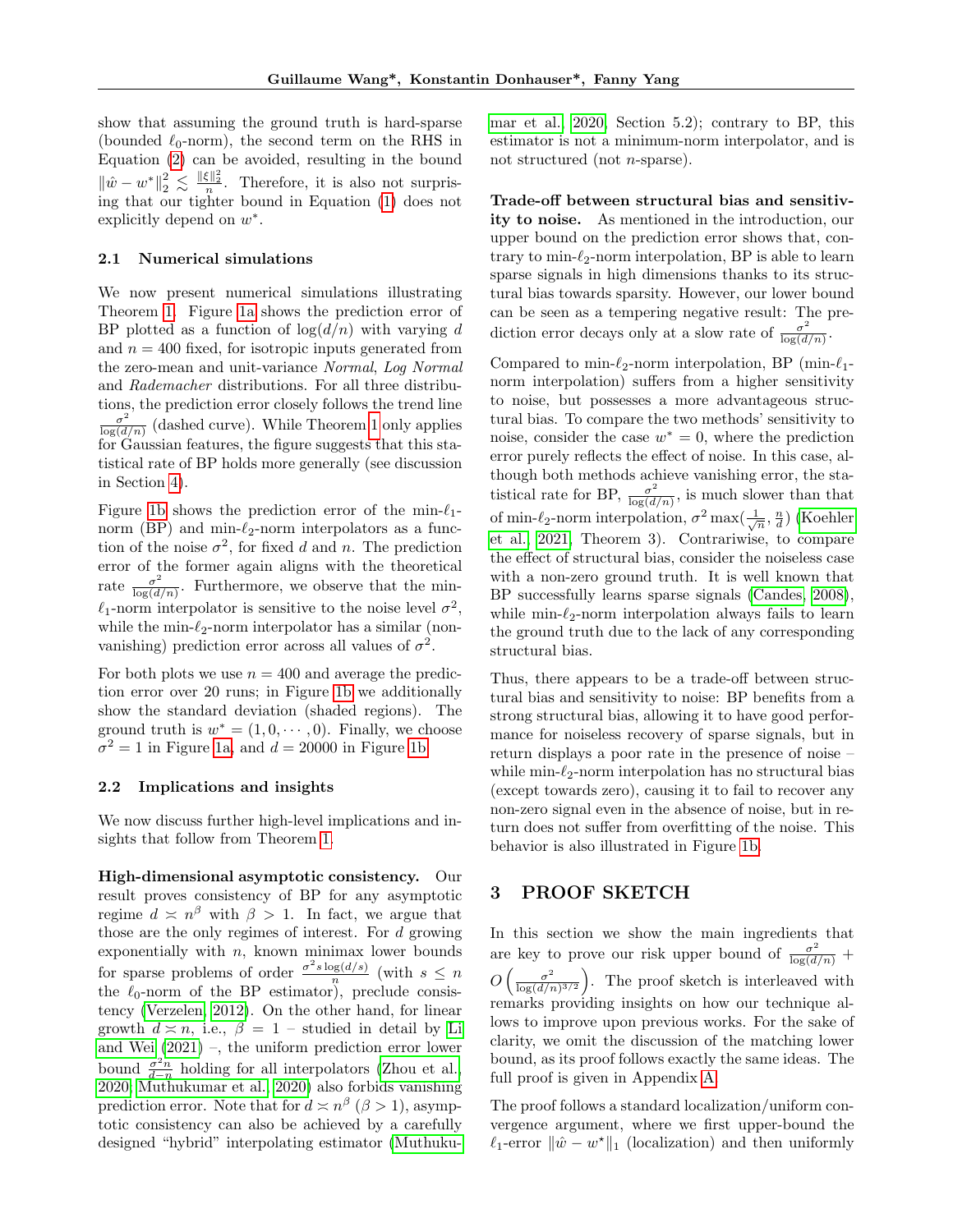<span id="page-3-0"></span>

Figure 1: Prediction error as a function of (a)  $\log(d/n)$  with varying d and n = 400 fixed, and (b)  $\sigma^2 = 1$  with  $d = 20000, n = 400$ . The features are generated by drawing from the isotropic zero-mean and unit-variance (b) Normal and (a) Normal, Log Normal and Rademacher distributions. For BP on Gaussian-distributed features (orange squares), the plots correctly reflect the theoretical rate  $\frac{\sigma^2}{\log(d)}$  $log(d/n)$ (dashed curve). See Section [2.1](#page-2-1) for further details.

upper-bound the risk (i.e.  $\ell_2$ -error) over all interpolators with bounded  $\ell_1$ -error (uniform convergence).

# <span id="page-3-1"></span>3.1 Localization

We derive a high-probability upper bound on the  $\ell_1$ error:  $\|\hat{w} - w^*\|_1 \leq B(n, d)$ , implying that the estimator of interest  $\hat{w}$  is an interpolator located in the  $\ell_1$ -ball of radius  $B(n, d)$  centered at  $w^*$ .

To upper-bound  $\|\hat{w} - w^*\|_1$  we first observe that, by definition of the BP estimator  $\hat{w}$  and via a simple triangle inequality [\(Chinot et al., 2021\)](#page-7-13), it holds that

$$
\|\hat{w} - w^\star\|_1 \leq 2\sqrt{\|w^\ast\|_0} \, \|\hat{w} - w^\star\|_2 + \min_{Xw = \xi} \|w\|_1
$$

which is proven in Lemma [1.](#page-10-0) To control the first term, we make use of the loose high-probability upper bound  $\|\hat{w} - w^*\|_2 \leq \sigma$  from previous works [\(Chinot](#page-7-13) [et al., 2021;](#page-7-13) [Wojtaszczyk, 2010\)](#page-8-2). Thus we have  $2\sqrt{\|w^*\|_0}\|\hat{w}-w^*\|_2 \lesssim \sigma\sqrt{\|w^*\|_0}$ . The second term,  $\Phi_N := \min_{X_w = \xi} ||w||_1$ , reflects how enforcing the interpolation of noise affects the  $\ell_1$ -norm of the estimator. To control it with high probability directly is challenging, due to the randomness of both data X and noise  $\xi$ . Instead, we bound it using the Convex Gaussian Minimax Theorem (CGMT) [\(Thrampoulidis et al., 2015\)](#page-7-18); we postpone the sketch of this derivation to Section [3.4](#page-5-0) where we show how we derive a high probability bound  $\Phi_N \leq M(n, d)$  (the precise expression can be found in Proposition [2\)](#page-11-0). Having controlled the two terms separately, we get the high-probability bound

$$
\|\hat{w} - w^*\|_1 \le c\sigma \sqrt{\|w^*\|_0} + M(n, d) =: B(n, d)
$$

for some universal constant  $c > 0$ . Note that by assumption on  $||w^*||_0$ , the first term is of order at most  $\sqrt{\frac{\sigma^2 n}{\log(d/n)^5}}$ , so negligible compared to  $M(n,d)$  which is of order  $\sqrt{\frac{\sigma^2 n}{\log(d/n)}}$ .

How tightness of  $M(n,d)$  affects the upper bound. Intriguingly, our analysis requires a very precise expression for the deterministic upper bound on  $\Phi_N = \min_{X_w = \xi} ||w||_1$ . Let  $M(n, d)$  be the one used in our analysis, given in Proposition [2.](#page-11-0) If we use a different expression  $M(n, d)$  as the upper bound of  $\Phi_N$ instead of  $M(n, d)$  in the rest of our analysis,

- 1. for  $\tilde{M}(n,d) = M(n,d) \left( 1 + \Theta \left( \frac{1}{\log(d/n)^2} \right) \right)$ : We would still get exactly the precise upper bound of Theorem [1.](#page-1-1)
- 2. for  $\tilde{M}(n,d) = M(n,d) \left(1 + \Theta \left(\frac{1}{\log(d/n)}\right)\right)$ : We would obtain an upper bound of the correct order up to a universal constant factor  $\|\hat{w} - w^*\|_2^2 \lesssim$  $\sigma^2$  $\frac{\sigma^2}{\log(d/n)}$ .
- 3. for  $M(n,d) = M(n,d) (1 + \Theta(1))$ : In this case our analysis would only yield an upper bound of constant order  $\|\hat{w} - w^*\|_2^2 \lesssim \sigma^2$ , same as obtained by [Chinot et al. \(2021\)](#page-7-13); [Wojtaszczyk \(2010\)](#page-8-2).

Yet, it is not clear whether the tightness of  $M(n, d)$ is only needed due to our analysis, or whether any uniform convergence bound with the corresponding  $B(n, d)$  would fail to yield tight bounds. We leave this question as an interesting direction for future work, described further in Section [4.](#page-6-0)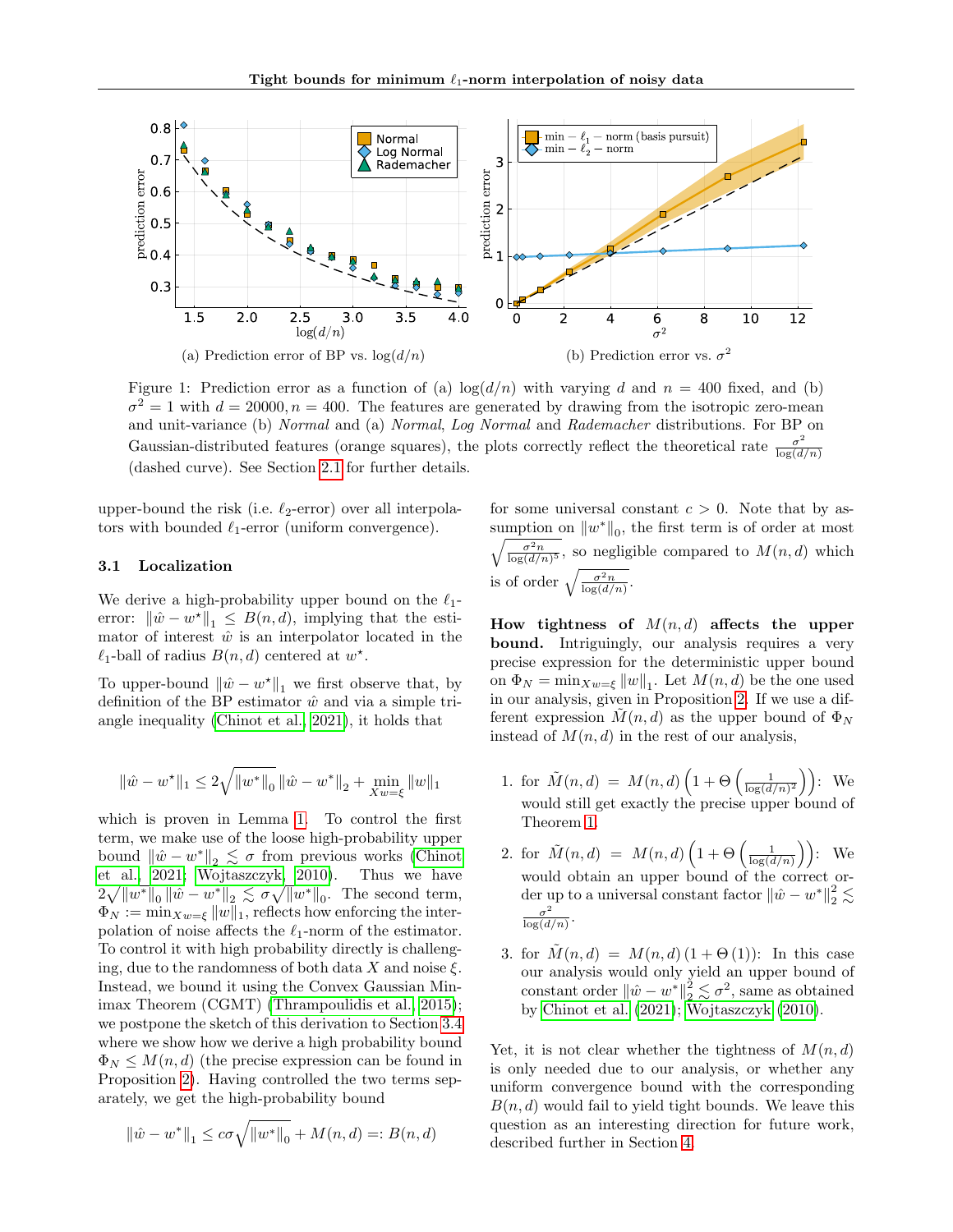Comparison to [Chinot et al.](#page-7-13) [\(2021\)](#page-7-13); [Woj](#page-8-2)[taszczyk](#page-8-2) [\(2010\)](#page-8-2). As we discussed above, the tight expression for  $M(n, d)$  is crucial for our analysis to yield the tight bounds in Theorem [1.](#page-1-1) In comparison, in the paper [Chinot et al. \(2021\)](#page-7-13) the authors derive an upper bound for  $M(n, d)$  of order  $\sim \sqrt{2 \frac{\sigma^2 n}{\log(d/n)}}$  and hence existing bounds are not sufficiently tight. However, we further note that the bound on  $M(n, d)$  is not the only contribution of this paper as inserting our bound in the analysis conveyed in [Chinot et al. \(2021\)](#page-7-13); [Wojtaszczyk \(2010\)](#page-8-2); [Koehler et al. \(2021\)](#page-7-10) would still result in a constant upper bound of order  $\sigma^2$  (see the next subsection for a detailed discussion on [Koehler](#page-7-10) [et al. \(2021\)](#page-7-10)). Finally, we note that [Chinot et al.](#page-7-13) [\(2021\)](#page-7-13); [Wojtaszczyk \(2010\)](#page-8-2) both study the case where the noise can also be adversarial, for which the rate of order  $\sigma^2$  for the risk is optimal.

# 3.2 Uniform risk bound and reduction to auxiliary problem by GMT

Given that  $\hat{w}$  belongs with high probability to the set of interpolators located in the  $\ell_1$ -ball of radius  $B(n, d)$ centered at  $w^*$ , we proceed to upper-bound the risk of all such interpolators.

Concretely, we find a high-probability upper bound on

$$
\Phi_{+} := \max_{w} \|w - w^{\star}\|_{2}^{2} \quad \text{s.t} \quad \|w - w^{\star}\|_{1} \leq B(n, d)
$$
\n
$$
\text{and } X(w - w^{\star}) = \xi
$$
\n
$$
= \max_{w} \|w\|_{2}^{2} \quad \text{s.t} \quad \|w\|_{1} \leq B(n, d) \text{ and } Xw = \xi.
$$

While directly bounding  $\Phi_+$  is challenging due to the randomness of both  $X$  and  $\xi$ , we can instead make use of the Gaussian Minimax Theorem (GMT) which allows us to equivalently upper-bound the value of the so-called auxiliary problem

$$
\phi_{+} := \max_{w} \|w\|_{2}^{2} \text{ s.t } \|w\|_{1} \le B(n, d)
$$
 (3)  
and  $\langle w, h \rangle^{2} \ge (1 - \rho) n(\sigma^{2} + \|w\|_{2}^{2})$ 

with h an i.i.d. Gaussian random vector and  $\rho$  a vanishing parameter. Indeed, the GMT ensures that  $\mathbb{P}_{X,\xi}(\Phi_+ > t) \leq 2\mathbb{P}_h(\phi_+ \geq t) + \epsilon_\rho$  (see Proposition [1](#page-10-1) for the expression of  $\epsilon_{\rho}$ ); in words, a high-probability upper bound on  $\phi_+$  gives a high-probability upper bound on  $\Phi_+$ .

The crux of the analysis is thus to obtain a good upper bound for  $\phi_+$ . Since  $\phi_+$  is defined as the optimal value of a maximization problem, a possible approach is to consider relaxations of it; as detailed in the next remark, this leads to loose bounds.

Comparison to [Koehler et al.](#page-7-10) [\(2021\)](#page-7-10). The optimization problem defining  $\phi_+$  in Equation [\(3\)](#page-4-0) is a maximization problem of a convex function over nonconvex constraints. We now show how to obtain a first loose upper bound following [Koehler et al. \(2021\)](#page-7-10) and briefly discuss why this methodology fails to give tight bounds (see also the paragraph "Application: Isotropic features" in that paper).

Using Hölder's inequality  $\langle w, h \rangle \leq ||w||_1 ||h||_{\infty}$ , we obtain a proper relaxation of the problem [\(3\)](#page-4-0) if we replace the constraints by

$$
B(n, d)^{2} ||h||_{\infty}^{2} \ge (1 - \rho)n(\sigma^{2} + ||w||_{2}^{2}).
$$

This immediately implies the upper bound

$$
\phi_+\leq \frac{B(n,d)^2\|h\|_\infty^2}{n(1-\rho)}-\sigma^2.
$$

However this bound is loose, even when we plug in our tight localization bound for  $B(n,d)^2 \approx$  $\frac{\sigma^2 n}{2 \log(d/n) - \log \log(d/n)}$ . Indeed, with this estimate and by Gaussian concentration results, the above bound reads for  $d \gg n$ 

$$
\phi_+ \leq \frac{B(n, d)^2 ||h||_{\infty}^2}{n(1 - \rho)} - \sigma^2
$$

$$
\approx \frac{\sigma^2 2 \log(d)}{2 \log(d/n)} - \sigma^2 = \sigma^2 \frac{\log(n)}{\log(d/n)}.
$$

Note that this bound is constant in any polynomial growth regime  $d \simeq n^{\beta}$ , while we prove an upper bound in Theorem [1](#page-1-1) which vanishes in these regimes as  $d, n \rightarrow$ ∞.

This looseness points to the fact that using Hölders inequality is too imprecise. In the next subsection, we describe our refined analysis which better takes into account the relationship between  $\langle w, h \rangle$ ,  $||w||_2$  and  $||w||_1.$ 

# <span id="page-4-0"></span>3.3 Path approach: reparametrizing the auxiliary problem as a one-dimensional problem

The key observation that allows us to derive a tight bound for  $\phi_+$ , is that we can cast the d-dimensional problem [\(3\)](#page-4-0) into a one-dimensional problem, which we can study explicitly. Namely, we identify a path  $\gamma : \mathbb{R} \to \mathbb{R}^d$  for which we show that the optimum in [\(3\)](#page-4-0) is necessarily attained at  $B(n, d)\gamma(\alpha)/\|\gamma(\alpha)\|_1$ for some  $\alpha \in \mathbb{R}$ . Note that our reduction is exact, not a relaxation.

More precisely, we define the path  $\gamma : [1, \alpha_{\text{max}}] \to \mathbb{R}^d$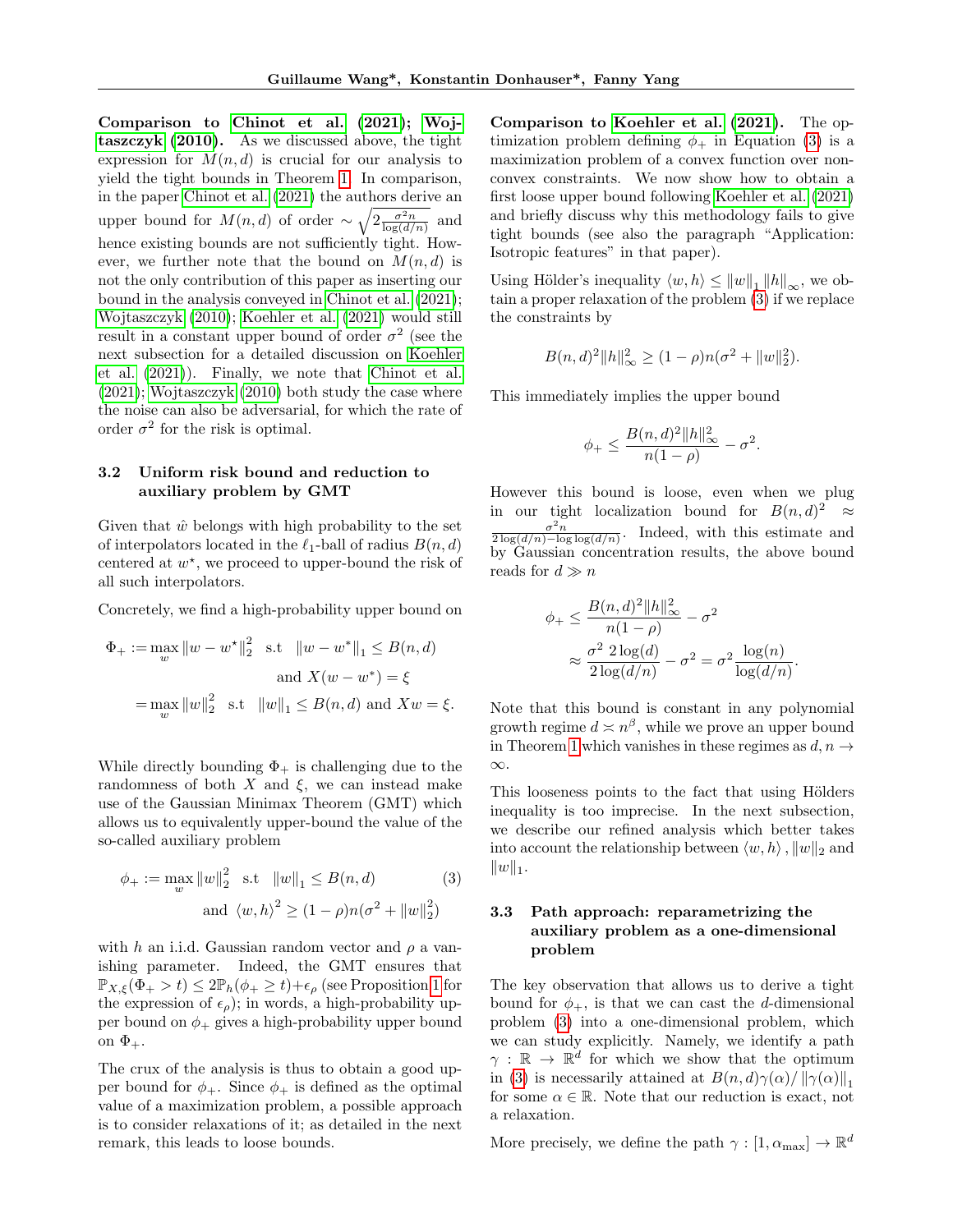by

$$
\gamma(\alpha) = \underset{w}{\arg\min} \|w\|_2^2 \quad \text{s.t} \quad \begin{cases} \langle w, h \rangle = \|h\|_{\infty} \\ \forall i, h_i w_i \ge 0 \\ \|w\|_1 = \alpha \end{cases}
$$

(in particular  $\|\gamma(\alpha)\|_1 = \alpha$ ) and we show that

$$
\phi_{+} = B(n, d)^{2} \max_{1 \leq \alpha \leq \alpha_{\text{max}}} \left( \frac{\|\gamma(\alpha)\|_{2}}{\alpha} \right)^{2} \qquad (4)
$$
  
s.t. 
$$
\frac{\|h\|_{\infty}^{2}}{(1 - \rho)n} \geq \frac{\alpha^{2} \sigma^{2}}{B(n, d)^{2}} + \|\gamma(\alpha)\|_{2}^{2}
$$

(see Appendix [A.2\)](#page-11-1). Because  $\gamma(\alpha)$  is the argmin of a convex optimization problem, it is relatively easy to study, and we can even derive an exact expression for it (Lemma [3\)](#page-13-0). We now discuss the two key steps to study the optimization problem in Equation [\(4\)](#page-5-1).

a) Monotonicity of the objective. We observe that  $\frac{\|\gamma(\alpha)\|_2}{\alpha}$  is monotonically decreasing and that  $\left\|\gamma(\alpha)\right\|_2^2$  is a convex function (Lemma [5\)](#page-15-0). This has two important consequences. Firstly, the set of  $\alpha$ 's which satisfy the constraints in [\(4\)](#page-5-1) is an interval, denoted  $[\underline{\alpha}_I, \overline{\alpha}_I]$ . Secondly, denoting  $\alpha^*$  ( $\in [\underline{\alpha}_I, \overline{\alpha}_I]$ ) an argmax of [\(4\)](#page-5-1), we have for any  $\alpha < \alpha_I$ 

$$
B(n,d)^2 \left( \frac{\|\gamma(\alpha)\|_2}{\alpha} \right)^2 \ge B(n,d)^2 \left( \frac{\|\gamma(\alpha^*)\|_2}{\alpha^*} \right)^2 = \phi_+.
$$

So to obtain an upper bound on  $\phi_+$ , all we need is to find an  $\alpha$  on the left of the feasible interval  $[\underline{\alpha}_I, \overline{\alpha}_I]$ . We do this by finding both an  $\alpha_n$  such that  $\underline{\alpha}_I \leq \alpha_n \leq \overline{\alpha}_I$ (i.e.  $\alpha_n$  is feasible), and an  $\alpha_s$  such that  $\alpha_s < \alpha_n$  and  $\alpha_s \notin [\underline{\alpha}_I, \overline{\alpha}_I]$  (i.e.  $\alpha_s$  is not feasible).

b) Discretization of the path. We observe that there exist "breakpoints"  $1 = \alpha_2 < ... < \alpha_{d+1} = \alpha_{\text{max}}$ for which  $\gamma(\alpha_s)$  has a special structure (in particular it is  $(s-1)$ -sparse). Further, applying Gaussian concentration results to  $h$  leads to high-probability estimates for  $\alpha_s$  and  $\|\gamma(\alpha_s)\|_2$  (Proposition [4\)](#page-13-1). Thanks to those estimates, we show that  $\alpha_n$  is feasible for [\(4\)](#page-5-1) and we find a choice of  $s < n$  such that  $\alpha_s$  is not feasible, with high probability. Thus, with high probability  $\phi_+$  is upper-bounded by  $B(n,d)^2 \left( \frac{\|\gamma(\alpha_s)\|}{\alpha_s} \right)$  $\frac{(\alpha_s) \parallel}{\alpha_s}$   $\Big)^2$  – for which we have high-probability estimates.

Intuition for the definition of  $\gamma(\alpha)$ . As discussed in the previous subsection, the relaxation of  $(A<sub>+</sub>)$  $(A<sub>+</sub>)$  $(A<sub>+</sub>)$ based on Hölder's inequality  $\langle w, h \rangle \leq ||w||_1 ||h||_{\infty}$ , used by [Koehler et al. \(2021\)](#page-7-10), is too loose. Informally, it effectively amounts to forgetting the direction of h and only optimizing over the  $\ell_1$  and  $\ell_2$ -norms of vectors. The main idea of our refined analysis is to introduce a path,  $\{\gamma(\alpha)/\alpha\}_\alpha$ , allowing us to better take into account the relationship between  $\langle w, h \rangle$ ,  $||w||_2$  and  $||w||_1$ . To intuitively understand how the path achieves this goal, it may be easier to use its following form:

$$
\overline{\gamma}(\beta) = \underset{w}{\arg \max} \langle w, h \rangle \text{ s.t } \begin{cases} ||w||_2^2 \leq \beta \\ \forall i, h_i w_i \geq 0 \\ ||w||_1 = 1 \end{cases},
$$

<span id="page-5-1"></span>which is equivalent to  $\gamma(\alpha)$  up to linear reparametrization and rescaling (see Equation [\(10\)](#page-18-0) in Ap-pendix [B.3\)](#page-18-1). Note that  $\langle \overline{\gamma}(1), h \rangle = ||h||_{\infty} ||\overline{\gamma}(1)||_1$ , which exactly recovers the equality case of Hölder's inequality (i.e.  $\overline{\gamma}(1)$  is a subgradient of the  $\ell_1$ -norm at h). More generally,  $\langle w, h \rangle \leq \langle \overline{\gamma}(\beta), h \rangle ||w||_1$  for any w such that  $||w||_2^2 \leq \beta ||w||_1^2$ , which can be understood as a refined Hölder's inequality for limited  $\ell_2\text{-norms.}$ 

#### <span id="page-5-0"></span>3.4 Obtaining a good estimate for  $\Phi_N$

Finally, we unveil how we derive the high-probability upper bound  $\Phi_N \leq M(n,d)$  in the localization step (1.): The derivation actually uses the same tools as for the upper bound of  $\Phi_+$ . Using the Convex Gaussian Minimax Theorem (CGMT) [\(Thrampoulidis et al.,](#page-7-18) [2015\)](#page-7-18), which is a variant of the GMT for convexconcave functions, we can again introduce an auxiliary problem

$$
\phi_N := \min_w \|w\|_1 \text{ s.t } \langle w, h \rangle^2 \ge (1+\rho)n(\sigma^2 + \|w\|_2^2)
$$

with h an i.i.d. Gaussian vector and  $\rho$  a vanishing parameter, with the property that high-probability upper bounds on  $\phi_N$  give high-probability upper bounds on  $\Phi_N$ . Further, we can again reduce this d-dimensional optimization problem to one over the same path  $\{\gamma(\alpha)\}_\alpha$ :

<span id="page-5-2"></span>
$$
\phi_N = \min_{1 \le \alpha \le \alpha_{\text{max}}} f(\alpha) \quad \text{s.t} \quad \|h\|_{\infty}^2 \ge (1+\rho)n \|\gamma(\alpha)\|_2^2 \tag{5}
$$

(see Appendix [A.1.1](#page-10-3) for the expression of  $f(\alpha)$ ).

Since we want to upper-bound this minimum, it is sufficient to find some  $\alpha$  which satisfies the constraints in Equation [\(5\)](#page-5-2). In particular, we again focus on the breakpoints  $\{\alpha_s\}_{s\in\{2,\ldots,d+1\}}$ , and show that with high probability  $\alpha = \alpha_n$  is a valid choice which is approximately tight (see Remark [1\)](#page-14-0).

**Sparsity of**  $\gamma(\alpha_n)$ . In summary, the proof is essentially based on the localization around a rescaled version of  $\gamma(\alpha_n)$ , which is a  $(n-1)$ -sparse vector. This choice can also be motivated by a different argument: It is well known that the minimizer of the optimization problem  $\min_{X_w=\xi} ||w||_1$  defining  $\Phi_N$  is *n*-sparse. Hence, due to the strong connection between the optimization problems defining  $\phi_N$  and  $\Phi_N$ , we also expect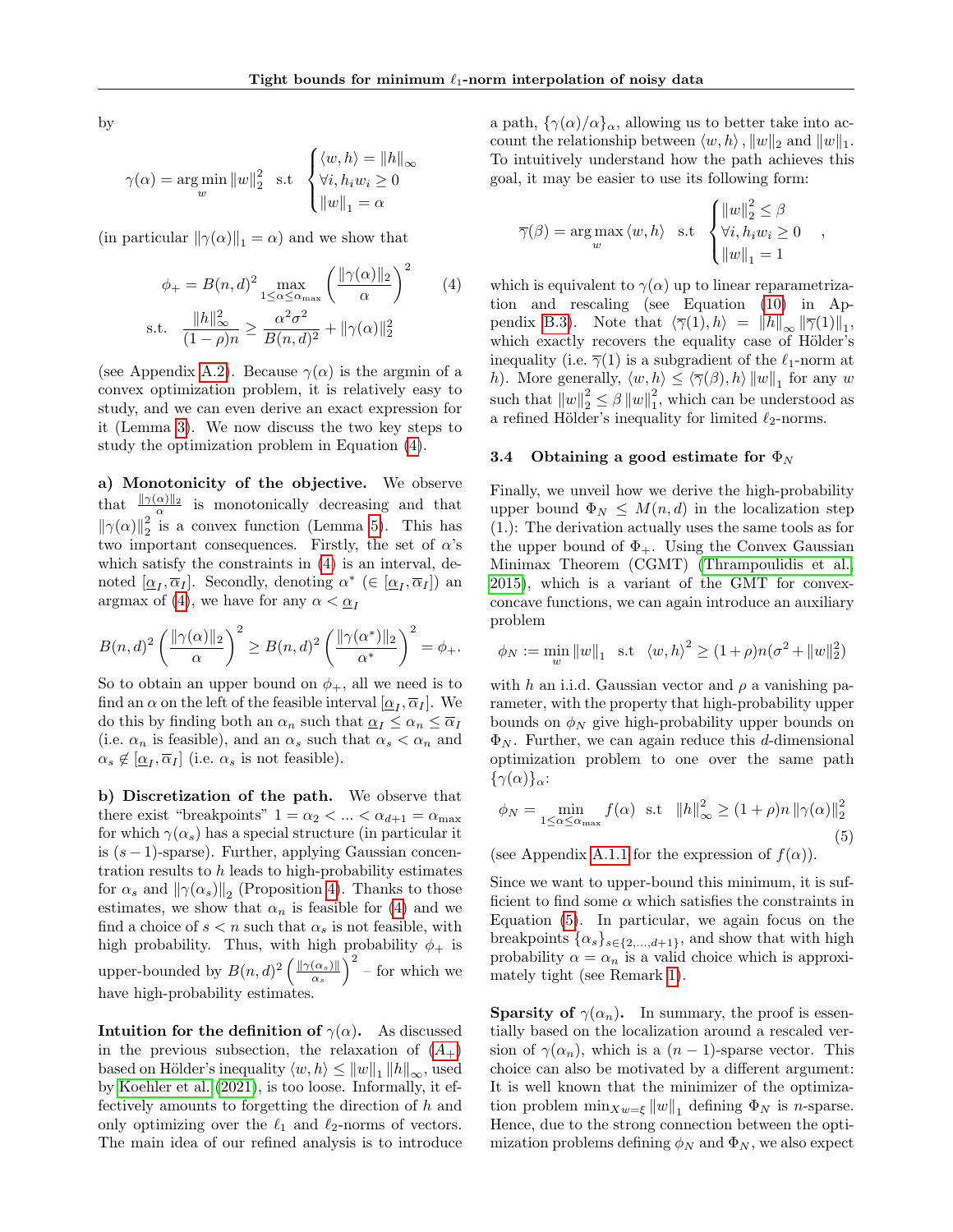the minimizer of Equation  $(5)$  to be approximately *n*sparse.

# <span id="page-6-0"></span>4 FUTURE WORK

Our main result gives tight bounds for BP on isotropic Gaussian features. It would be interesting to extend the study to other connected settings, which we now motivate and for which we summarize key challenges. Furthermore, we pose a research question which aims to give a better intuition for the proof.

Necessity of tightness at the localization step. As discussed in Section [3.1,](#page-3-1) in order to obtain the right rate in Theorem [1,](#page-1-1) the localization step of our analysis needed to be very tight. The expression we derive for a high-probability upper bound  $M(n, d)$  (from Proposi-tion [2\)](#page-11-0) on  $\min_{X_w=\xi} ||w||_1$  needs to be precise up to relative error of no more than  $\Theta\left(\frac{1}{\log(d/n)^2}\right)$ . This strikes us as an unusual feature of our derivation. Yet, it is unclear whether this is an artifact of our analysis via the application of the GMT, or whether this is due to the nature of the statistical problem itself. More specifically, we motivate future research to answer the question whether it is true that

1. for any  $M(n, d) = cM(n, d)$  with  $c > 1$ , we have that with high probability,

$$
\max_{\substack{\|w\|_1 \leq \tilde{M}(n,d) \\ Xw=\xi}} \|w\|_2^2 \asymp \sigma^2
$$

.

.

2. for any  $\tilde{M}(n,d) = M(n,d)(1 + \omega(\frac{1}{\log(d/n)}))$ , we have that with high probability,

$$
\max_{\substack{\|w\|_1 \le \tilde{M}(n,d) \\ Xw = \xi}} \|w\|_2^2 = \omega \left(\frac{\sigma^2}{\log(d/n)}\right)
$$

Resolving this question is challenging due to the nonconcavity of the maximization objective. While we can still use the GMT to upper-bound this quantity (see Proposition [1\)](#page-10-1), we cannot use the CGMT to lowerbound it, and thus the methodologies used in this paper fall short. As a possible direction, we note that this hypothesis is related to the question of finding tight lower bounds for the diameter of the intersection of the kernel of X and the  $\ell_1$ -ball (see Theorem 3.5 in [Vershynin \(2011\)](#page-8-5)).

Non-isotropic features. Theorem [1](#page-1-1) assumes isotropic features as we are interested in showing consistency of BP for inherently high-dimensional input data. By contrast, recently there has been an increased interest in studying spiked covariance data models (see e.g. [Bartlett et al. \(2020\)](#page-7-1); [Muthukumar](#page-7-19) [et al. \(2021\)](#page-7-19); [Chatterji and Long \(2021\)](#page-7-15)). In such settings even min- $\ell_2$ -norm interpolators can achieve consistency. The main obstacle to extending our methodology to non i.i.d. features lies in adapting the definition of the path  $\{\gamma(\alpha)\}_\alpha$ . Assuming a diagonal covariance matrix, such an extension should be relatively straightforward. We leave this task and the challenging non-diagonal case for future work.

Non-Gaussian features. The proof of Theorem [1](#page-1-1) crucially relies on the (Convex) Gaussian Minimax Theorem [\(Thrampoulidis et al., 2015;](#page-7-18) [Gordon, 1988\)](#page-7-20), and hence on the assumption that the input features are drawn from a Gaussian distribution. In Figure [1a,](#page-3-0) we include plots of the prediction error  $\|\hat{w} - w^*\|_2^2$ not only for Gaussian but also for Log Normal and Rademacher distributed features. We observe that in all three cases, the prediction error closely follows the trend line  $\frac{\sigma^2}{\log(d)}$  $\frac{\sigma^2}{\log(d/n)}$  (dashed curve). This leads us to conjecture that Theorem [1](#page-1-1) can be extended to a more general class of distributions.

Generalizing our results in this direction appears to be a challenging task since the tools used in this paper are not directly applicable anymore. Instead, for heavytailed distributions, a popular theoretical framework is the small-ball method [\(Mendelson, 2014;](#page-7-21) [Koltchinskii](#page-7-22) [and Mendelson, 2015\)](#page-7-22), which covers the Log Normal and Rademacher distributions. [Chinot et al. \(2021\)](#page-7-13) apply this approach to  $\min_{\ell_1}$ -norm interpolation, and obtain the constant upper bound  $O(\sigma^2)$ , under more general assumptions than our setting (in particular their analysis handles adversarial noise with magnitude controlled by  $\sigma^2$ ). Yet, it is unclear whether the looseness of their upper bound is an artifact of their proof, or whether the small-ball method itself is too general to capture the rates observed in Figure [1a.](#page-3-0)

Finally, we also leave it as future work to adapt our proof technique for minimum-norm interpolators with general norms, and for classification tasks.

# <span id="page-6-1"></span>5 CONCLUSION

By introducing a novel proof technique, we derive matching upper and lower bounds of order  $\frac{\sigma^2}{\log(d)}$  $log(d/n)$ on the prediction error of basis pursuit (BP, or min-  $\ell_1$ -norm interpolation) in noisy sparse linear regression. Our result closes a gap in the minimum-norm interpolation literature, disproves a conjecture from [Chinot et al. \(2021\)](#page-7-13), and is the first to imply asymptotic consistency of a minimum-norm interpolator for isotropic features. Furthermore, the prediction error decays with the amount of overparametrization  $d/n$ , confirming that BP also benefits from the regulariza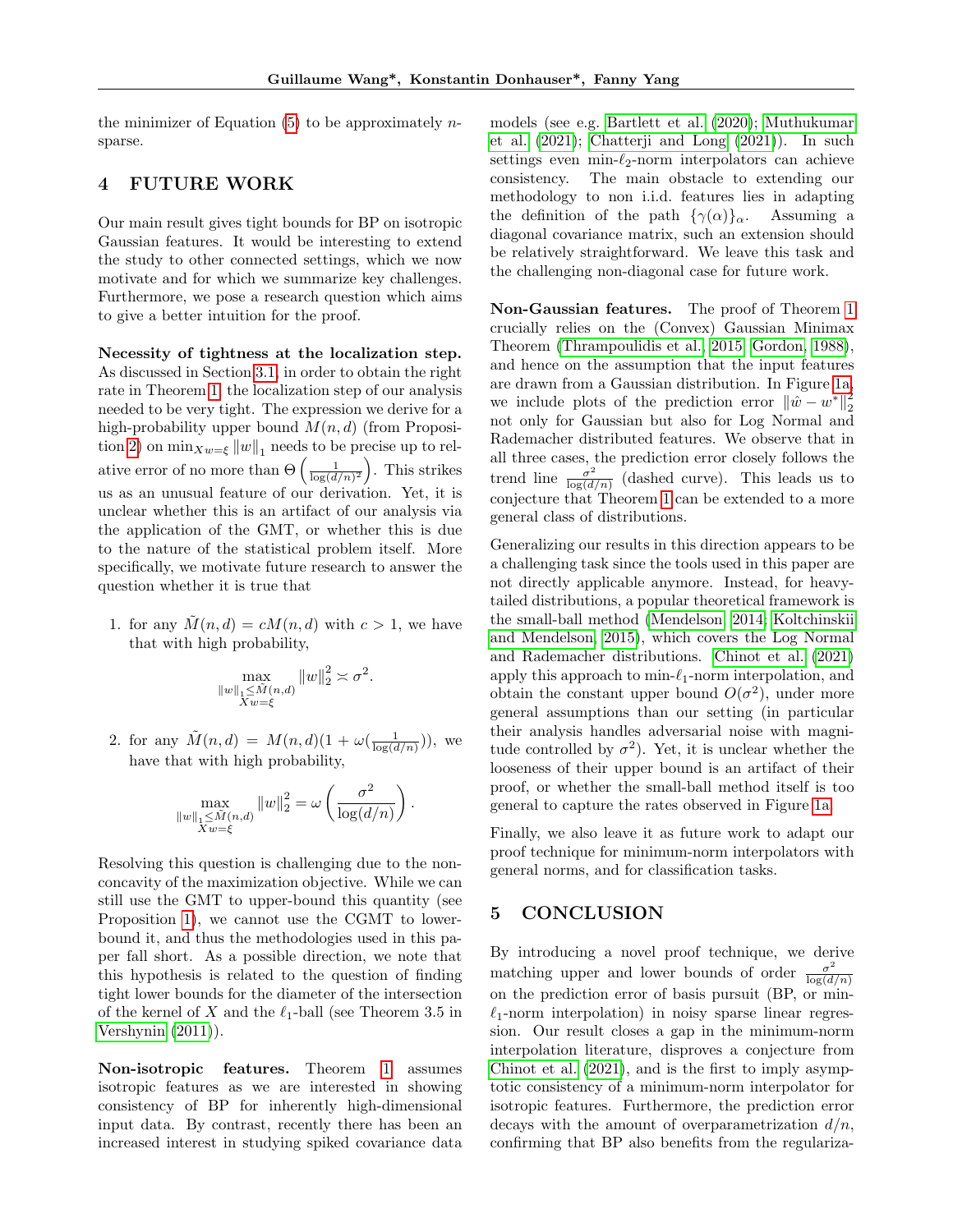tion effect of high dimensionality, as suggested by the modern storyline on interpolating models.

#### Acknowledgements

K.D. is supported by the ETH AI Center and the ETH Foundations of Data Science. We would like to thank Geoffrey Chinot and Matthias Löffler for insightful discussions. Finally, we are very grateful to Sara van de Geer for her valuable advice.

# References

- <span id="page-7-1"></span>Bartlett, P. L., Long, P. M., Lugosi, G., and Tsigler, A. (2020). Benign overfitting in linear regression. Proceedings of the National Academy of Sciences, 117(48):30063–30070.
- <span id="page-7-0"></span>Belkin, M., Hsu, D., Ma, S., and Mandal, S. (2019). Reconciling modern machine-learning practice and the classical bias–variance trade-off. Proceedings of the National Academy of Sciences, 116(32):15849– 15854.
- <span id="page-7-23"></span>Boucheron, S. and Thomas, M. (2012). Concentration inequalities for order statistics. Electronic Communications in Probability, 17:1–12.
- <span id="page-7-8"></span>Candes, E. J. (2008). The restricted isometry property and its implications for compressed sensing. Comptes rendus mathematique, 346(9-10):589–592.
- <span id="page-7-15"></span>Chatterji, N. S. and Long, P. M. (2021). Foolish crowds support benign overfitting. arXiv preprint arXiv:2110.02914.
- <span id="page-7-7"></span>Chen, S. S., Donoho, D. L., and Saunders, M. A. (1998). Atomic decomposition by basis pursuit. SIAM Journal on Scientific Computing, 20(1):33– 61.
- <span id="page-7-13"></span>Chinot, G., Löffler, M., and van de Geer, S. (2021). On the robustness of minimum-norm interpolators. arXiv preprint arXiv:2012.00807.
- <span id="page-7-2"></span>Dobriban, E. and Wager, S. (2018). High-dimensional asymptotics of prediction: Ridge regression and classification. The Annals of Statistics, 46(1):247– 279.
- <span id="page-7-9"></span>Donoho, D. L. and Elad, M. (2006). On the stability of the basis pursuit in the presence of noise. Signal Processing, 86(3):511–532.
- <span id="page-7-12"></span>Foucart, S. (2014). Stability and robustness of l1 minimizations with Weibull matrices and redundant dictionaries. Linear Algebra and its Applications, 441:4–21.
- <span id="page-7-3"></span>Ghorbani, B., Mei, S., Misiakiewicz, T., and Montanari, A. (2021). Linearized two-layers neural networks in high dimension. The Annals of Statistics, 49(2):1029–1054.
- <span id="page-7-20"></span>Gordon, Y. (1988). On Milman's inequality and random subspaces which escape through a mesh in rn. In Geometric aspects of functional analysis, pages 84–106. Springer.
- <span id="page-7-11"></span>Ju, P., Lin, X., and Liu, J. (2020). Overfitting Can Be Harmless for Basis Pursuit, But Only to a Degree. Advances in Neural Information Processing Systems, 33.
- <span id="page-7-10"></span>Koehler, F., Zhou, L., Sutherland, D. J., and Srebro, N. (2021). Uniform Convergence of Interpolators: Gaussian Width, Norm Bounds, and Benign Overfitting. arXiv preprint arXiv:2106.09276.
- <span id="page-7-22"></span>Koltchinskii, V. and Mendelson, S. (2015). Bounding the smallest singular value of a random matrix without concentration. International Mathematics Research Notices, 2015(23):12991–13008.
- <span id="page-7-14"></span>Krahmer, F., Kümmerle, C., and Rauhut, H. (2018). A quotient property for matrices with heavy-tailed entries and its application to noise-blind compressed sensing. arXiv preprint arXiv:1806.04261.
- <span id="page-7-24"></span>Li, G., Xu, X., and Gu, Y. (2020). Lower Bound for RIP Constants and Concentration of Sum of Top Order Statistics. IEEE Transactions on Signal Processing, 68:3169–3178.
- <span id="page-7-17"></span>Li, Y. and Wei, Y. (2021). Minimum  $\ell_1$ -norm interpolators: Precise asymptotics and multiple descent. arXiv preprint arXiv:2110.09502.
- <span id="page-7-4"></span>Mei, S. and Montanari, A. (2019). The Generalization Error of Random Features Regression: Precise Asymptotics and the Double Descent Curve. Communications on Pure and Applied Mathematics.
- <span id="page-7-21"></span>Mendelson, S. (2014). Learning without concentration. Conference on Learning Theory, pages 25–39.
- <span id="page-7-19"></span>Muthukumar, V., Narang, A., Subramanian, V., Belkin, M., Hsu, D., and Sahai, A. (2021). Classification vs regression in overparameterized regimes: Does the loss function matter? Journal of Machine Learning Research, 22(222):1–69.
- <span id="page-7-16"></span>Muthukumar, V., Vodrahalli, K., Subramanian, V., and Sahai, A. (2020). Harmless interpolation of noisy data in regression. IEEE Journal on Selected Areas in Information Theory, 1(1):67–83.
- <span id="page-7-18"></span>Thrampoulidis, C., Oymak, S., and Hassibi, B. (2015). Regularized linear regression: A precise analysis of the estimation error. Conference on Learning Theory, pages 1683–1709.
- <span id="page-7-6"></span>Tibshirani, R. (1996). Regression shrinkage and selection via the lasso. Journal of the Royal Statistical Society, 58(1):267–288.
- <span id="page-7-5"></span>Tsigler, A. and Bartlett, P. L. (2020). Benign overfitting in ridge regression. arXiv preprint arXiv:2009.14286.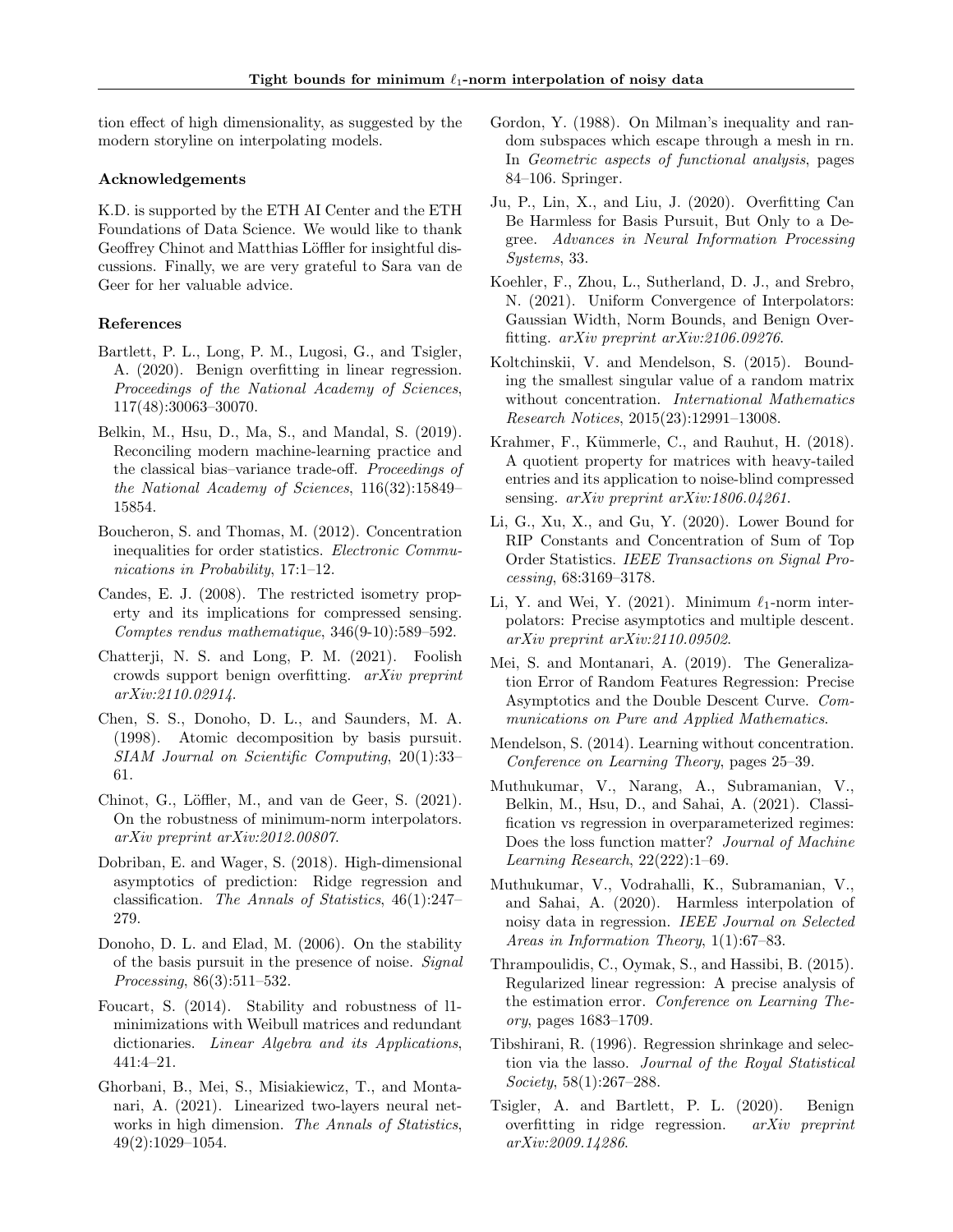- <span id="page-8-1"></span>Van de Geer, S. A. (2008). High-dimensional generalized linear models and the lasso. The Annals of Statistics, 36(2):614–645.
- <span id="page-8-5"></span>Vershynin, R. (2011). Lectures in geometric functional analysis. Unpublished manuscript. Available at http://www-personal. umich. edu/romanv/papers/GFA-book/GFA-book. pdf,  $3(3):3-3.$
- <span id="page-8-3"></span>Verzelen, N. (2012). Minimax risks for sparse regressions: Ultra-high dimensional phenomenons. Electronic Journal of Statistics, 6:38–90.
- <span id="page-8-2"></span>Wojtaszczyk, P. (2010). Stability and instance optimality for Gaussian measurements in compressed sensing. Foundations of Computational Mathematics,  $10(1):1-13$ .
- <span id="page-8-0"></span>Zhang, C., Bengio, S., Hardt, M., Recht, B., and Vinyals, O. (2021). Understanding deep learning (still) requires rethinking generalization. Communications of the ACM, 64(3):107–115.
- <span id="page-8-4"></span>Zhou, L., Sutherland, D. J., and Srebro, N. (2020). On uniform convergence and low-norm interpolation learning. In Advances in Neural Information Processing Systems, volume 33, pages 6867–6877.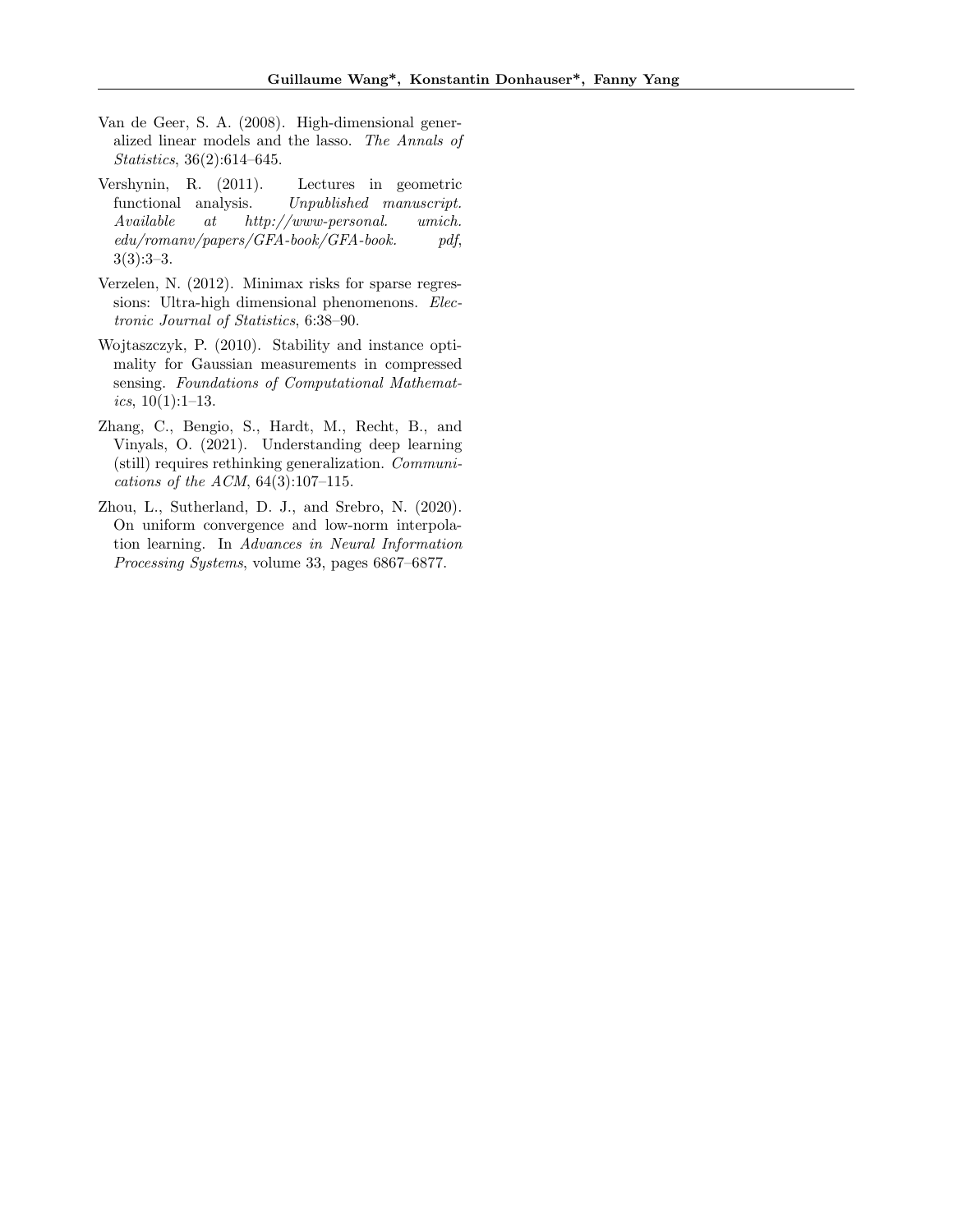# Supplementary Material: Tight bounds for minimum  $\ell_1$ -norm interpolation of noisy data

# <span id="page-9-0"></span>A PROOF OF MAIN RESULT

In this section, we present the proof of our main result, Theorem [1.](#page-1-1) In Appendix [A.1,](#page-9-1) we describe the main steps of the proof rigorously, in the form of three propositions which we then prove in Appendix [A.2.](#page-11-1) Full proofs for the intermediary Lemmas and Propositions are given in Appendix [B.](#page-16-0)

**Notation.** On the finite-dimensional space  $\mathbb{R}^d$ , we write  $\|\cdot\|_2$  for the Euclidean norm and  $\langle \cdot, \cdot \rangle$  for the Euclidean inner product. The  $\ell_1$  and  $\ell_{\infty}$ -norms are denoted by  $\|\cdot\|_1$  and  $\|\cdot\|_{\infty}$ , respectively. The vectors of the standard basis are denoted by  $e_1, ..., e_d$ , and  $\mathbf{1} \in \mathbb{R}^d$  is the vector with all components equal to 1. For  $s \leq d$  and  $H \in \mathbb{R}^d$ ,  $H_{[s]}$  is the vector such that  $(H_{[s]})_i = H_i$  if  $i \leq s$  and 0 otherwise.  $\mathcal{N}(\mu, \Sigma)$  is the normal distribution with mean  $\mu$  and covariance Σ,  $\Phi(x)$  is the cumulative distribution function of the scalar standard normal distribution,  $\Phi^{\complement}(x) = 1 - \Phi(x)$ , and log denotes the natural logarithm. For all  $s \leq d$ , we denote by  $t_s \in \mathbb{R}$  the quantile of the standard normal distribution defined by  $2\Phi^{\complement}(t_s) = s/d$ . The *n* samples  $x_i \in \mathbb{R}^d$  form the rows of the data matrix  $X = [x_1 \dots x_n]^\top$ , with  $X_{ij} \sim \mathcal{N}(0, 1)$  for each i, j. The scalars  $y_i, \xi_i$  are also aggregated into vectors  $y, \xi \in \mathbb{R}^n$ with  $\xi \sim \mathcal{N}(0, \sigma^2 I_n)$  and  $y = Xw^* + \xi$ . With this notation,  $\hat{w}$  interpolates the data  $X\hat{w} = y$  which is equivalent to  $X(\hat{w} - w^*) = \xi$ . To easily keep track of the dependency on dimension and sample size, we reserve the  $O(\cdot)$ notation to contain only universal constants, without any hidden dependency on d, n,  $\sigma^2$  or  $\|w^*\|_0$ . We will also use  $c_1, c_2, ...$  and  $\kappa_1, \kappa_2, ...$  to denote positive universal constants reintroduced each time in the proposition and lemma statements, except for  $c$  and  $c_0$  which should be considered as fixed throughout the whole proof.

# <span id="page-9-1"></span>A.1 Proof of Theorem [1](#page-1-1)

We proceed by a localized uniform convergence approach, similar to [Chinot et al. \(2021\)](#page-7-13); [Koehler et al. \(2021\)](#page-7-10); [Ju et al. \(2020\)](#page-7-11); [Muthukumar et al. \(2020\)](#page-7-16), and common in the literature, e.g., on structural risk minimization. That is, the proof consists of two steps:

1. Localization. We prove that, with high probability, the min- $\ell_1$ -norm interpolator  $\hat{w}$  satisfies  $\|\hat{w} - w^*\|_1 \leq$  $c\sigma\sqrt{\|w^*\|_0} + \min_{X\omega=\xi} \|w\|_1$  for some universal constant  $c > 0$ . We then derive a (finer than previously known) high-probability upper bound on the second term,

<span id="page-9-4"></span><span id="page-9-3"></span><span id="page-9-2"></span>
$$
\min_{Xw=\xi} \|w\|_1 = \mathbf{E} \Phi_N \le M(n, d). \tag{P_N}
$$

Consequently, with high probability  $\hat{w}$  satisfies

$$
\|\hat{w} - w^*\|_1 \le c\sigma \sqrt{\|w^*\|_0} + M(n, d) =: B(n, d).
$$

2. Uniform convergence. We derive high-probability uniform upper and lower bounds on the prediction error for all interpolators located no farther than  $B(n, d)$  from  $w^*$  in  $\ell_1$  norm. In symbols, we find a high-probability upper bound for

$$
\max_{\substack{\|w-w^*\|_1\leq B(n,d)\\X(w-w^*)=\xi}} \|w-w^*\|_2^2 = \max_{\substack{\|w\|_1\leq B(n,d)\\Xw=\xi}} \|w\|_2^2 =: \Phi_+ \tag{P_+}
$$

and a high-probability lower bound for

$$
\min_{\substack{\|w-w^*\|_1\leq B(n,d) \\ X(w-w^*)=\xi}} \|w-w^*\|_2^2 = \min_{\substack{\|w\|_1\leq B(n,d) \\ Xw=\xi}} \|w\|_2^2 =: \Phi_{-}.\tag{P_{-}}
$$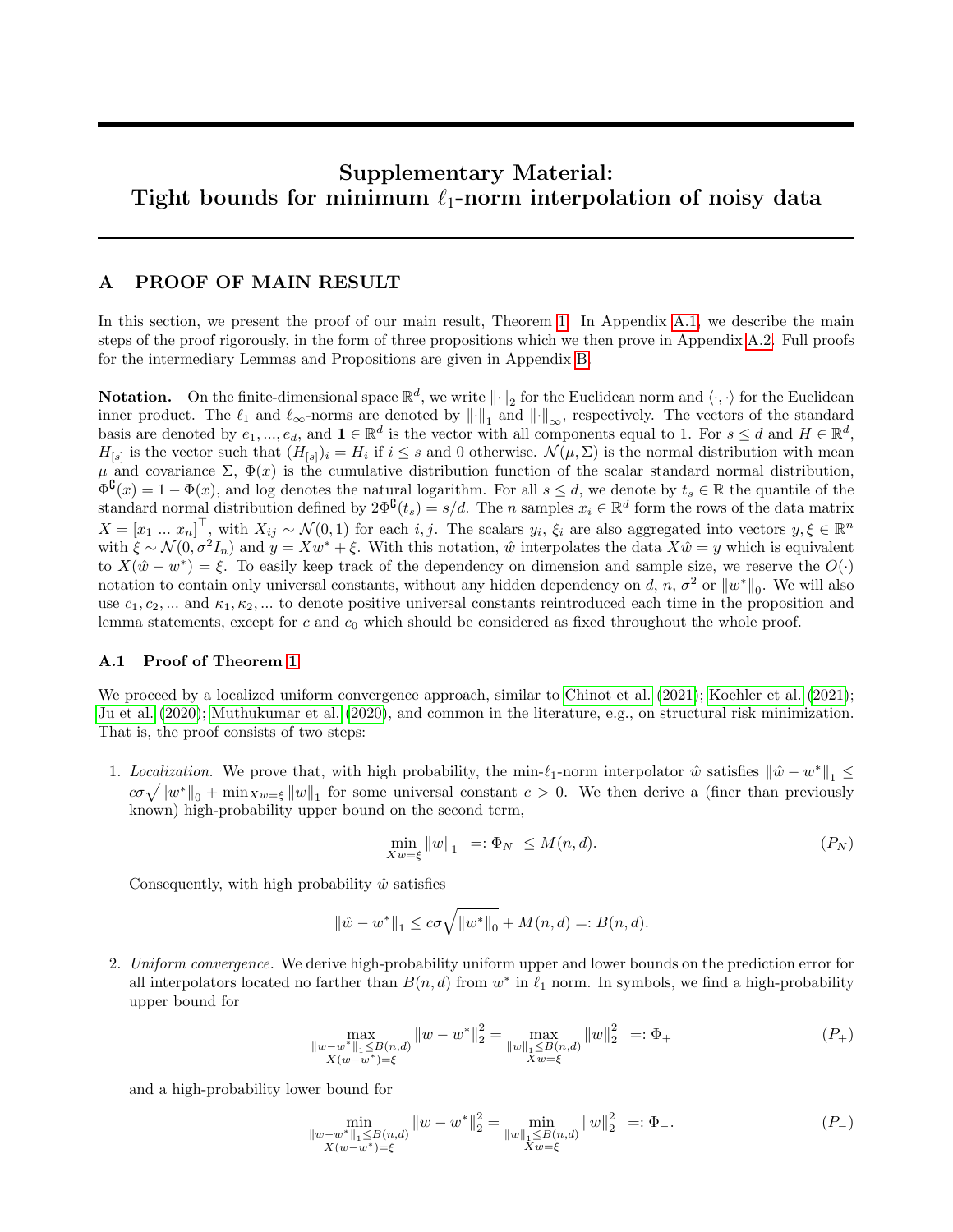By definition of  $B(n, d)$  in  $(P_N)$  $(P_N)$  $(P_N)$ , with high probability the min- $\ell_1$ -norm interpolator  $\hat{w}$  belongs to the set of feasible solutions in  $(P_+)$  $(P_+)$  $(P_+)$  and  $(P_-)$ , and hence the second step yields high-probability upper and lower bounds on its prediction error  $\|\hat{w} - w^*\|_2^2$ .

The key is thus to derive tight high-probability bounds for the quantities  $\Phi_N, \Phi_+, \Phi_-.$  Our derivation proceeds in two parts, described below. The first part uses the CGMT to convert the original optimization problem to an auxiliary problem, similar to [Koehler et al. \(2021\)](#page-7-10). The second part, which contains the crucial elements for our proof of the vanishing upper bound and is the key technical contribution of this paper, consists in reducing the d-dimensional auxiliary problem to a scalar one using a path reparametrization.

**Preliminary:** Localization around  $w^*$ . The following fact shows how, as announced,  $\Phi_N$  can be used to derive a localization bound for  $\hat{w}$ .

<span id="page-10-0"></span>**Lemma 1.** Suppose  $||w^*||_0 \le \kappa_1 \frac{n}{\log(d/n)^5}$  for some universal constant  $\kappa_1 > 0$ . There exist universal constants  $\kappa_2, \kappa_3, \kappa_4, c, c_3 > 0$  such that, if  $n \geq \kappa_2$  and  $\kappa_3 n \log(n)^2 \leq d \leq \exp(\kappa_4 n^{1/5})$ , then the min- $\ell_1$ -norm interpolator  $\hat{w}$  satisfies

$$
\|\hat{w} - w^*\|_1 \le c\sigma \sqrt{\|w^*\|_0} + \min_{Xw = \xi} \|w\|_1
$$

with probability at least  $1 - d \exp(-c_3 n)$ .

The proof of Lemma [1](#page-10-0) is given in Appendix [B.1.](#page-16-1) Interestingly, it makes use of the loose upper bound  $\|\hat{w} - w^*\|_2^2 \lesssim$  $\sigma^2$ , shown previously by [Wojtaszczyk \(2010\)](#page-8-2) and [Chinot et al. \(2021\)](#page-7-13), as an intermediate result.

# <span id="page-10-3"></span>A.1.1 (Convex) Gaussian Minimax Theorem

Since each of the quantities  $\Phi_N$ ,  $\Phi_+$ ,  $\Phi_-$  is defined as the optimal value of a stochastic program with Gaussian parameters, we may apply the (Convex) Gaussian Minimax Theorem ((C)GMT) [\(Gordon, 1988;](#page-7-20) [Thrampoulidis](#page-7-18) [et al., 2015\)](#page-7-18). On a high level, given a "primary" optimization program with Gaussian parameters, the (C)GMT relates it to an "auxiliary" optimization program, so that high-probability bounds on the latter imply highprobability bounds on the former. The following proposition applies the CGMT on  $\Phi_N$  and the GMT on  $\Phi_+$ ,  $\Phi_{-}.$ 

<span id="page-10-1"></span>**Proposition 1.** For  $h \sim \mathcal{N}(0, I_d)$ , define the stochastic auxiliary optimization problems:

<span id="page-10-5"></span>
$$
\phi_N(\rho) = \min_w \|w\|_1 \quad s.t \quad \langle w, h \rangle^2 \ge (1 + \rho)n(\sigma^2 + \|w\|_2^2) \tag{A_N}
$$

$$
\phi_{+}(\rho) = \max_{w} \|w\|_{2}^{2} \quad s.t \quad \begin{cases} \|w\|_{1} \leq B(n,d) \\ \langle w,h\rangle^{2} \geq (1-\rho)n(\sigma^{2} + \|w\|_{2}^{2}) \end{cases} \tag{A_{+}}
$$

$$
\phi_{-}(\rho) = \min_{w} \|w\|_{2}^{2} \quad s.t \quad \begin{cases} \|w\|_{1} \leq B(n,d) \\ \langle w,h\rangle^{2} \geq (1-\rho)n(\sigma^{2} + \|w\|_{2}^{2}) \end{cases} \tag{A_{-}}
$$

where  $0 < \rho < 1/2$  can be any small enough quantity. For any  $t \in \mathbb{R}$ , it holds that

$$
\mathbb{P}(\Phi_N > t) \le 2\mathbb{P}(\phi_N(\rho) \ge t) + 6 \exp\left(-\frac{n\rho^2}{100}\right)
$$
  
and 
$$
\mathbb{P}(\Phi_+ > t) \le 2\mathbb{P}(\phi_+(\rho) \ge t) + 6 \exp\left(-\frac{n\rho^2}{100}\right)
$$
  
and 
$$
\mathbb{P}(\Phi_- < t) \le 2\mathbb{P}(\phi_-(\rho) \le t) + 6 \exp\left(-\frac{n\rho^2}{100}\right),
$$

where on the left-hand side  $\mathbb P$  denotes the probability distribution over X and  $\xi$ , and on the right-hand side the distribution over h.

For the remainder of this proof, we choose<sup>[2](#page-10-4)</sup>

<span id="page-10-6"></span><span id="page-10-2"></span>
$$
\rho = \frac{10}{\log(d/n)^{5/2}}.
$$

<span id="page-10-4"></span><sup>&</sup>lt;sup>2</sup>This choice of  $\rho$  is justified by the proof of Proposition [2.](#page-11-0) Indeed, for an arbitrary choice of  $\rho < 1/2$ , one could still show the same bound with just an extra factor:  $(\phi_N)^2 \leq (1+\rho)M(n,d)$ , holding with still the same probability.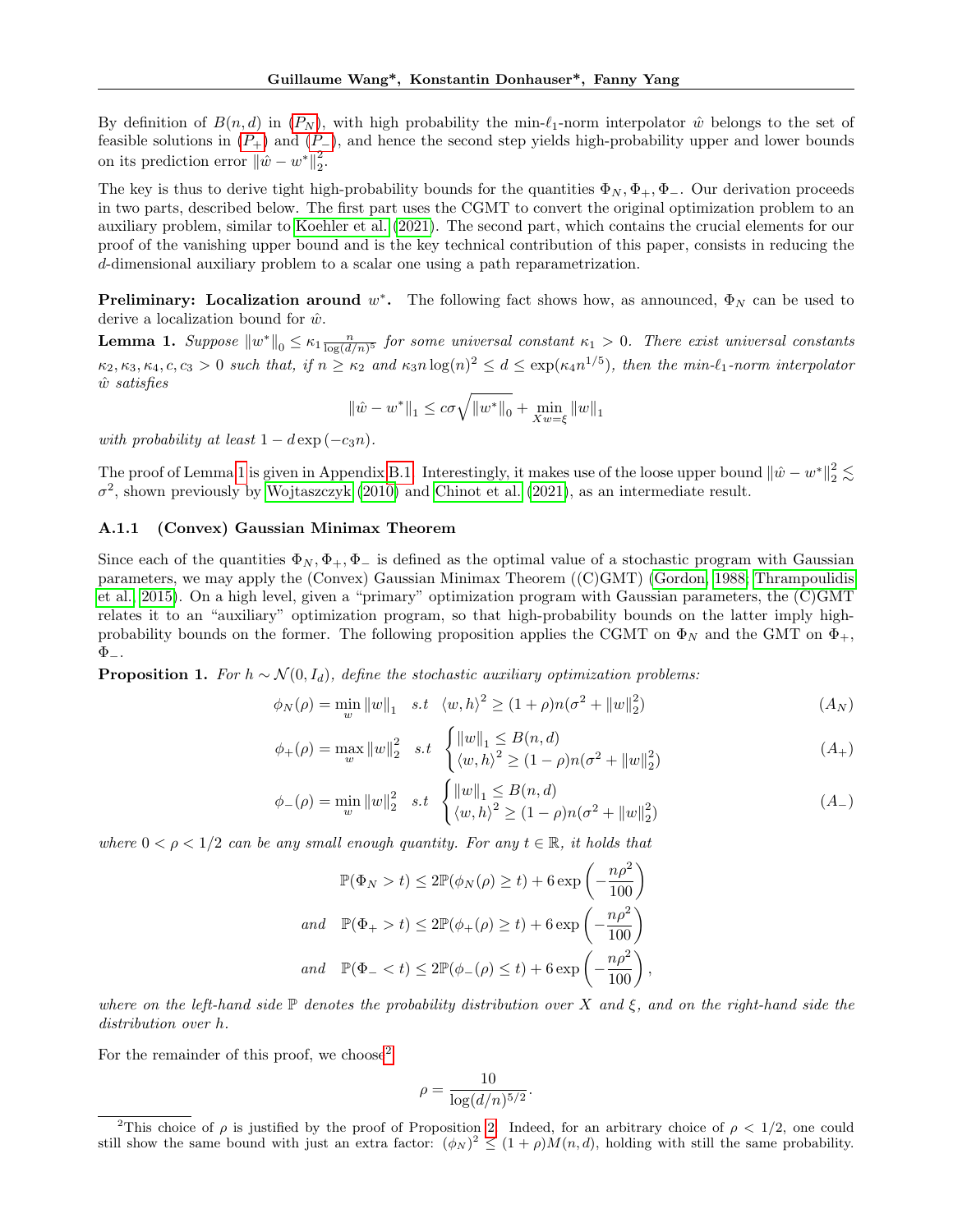As such, from now on, we simply write  $\phi_N$ ,  $\phi_+$ ,  $\phi_-$ . The proof of Proposition [1,](#page-10-1) given in Appendix [B.2,](#page-17-0) closely follows Lemmas 3-7 in the paper [Koehler et al. \(2021\)](#page-7-10). For clarity, note that the three pairs of stochastic programs  $(P_N/A_N)$  $(P_N/A_N)$  $(P_N/A_N)$  $(P_N/A_N)$  $(P_N/A_N)$ ,  $(P_+/A_+)$ ,  $(P_-/A_-)$  are not coupled: Proposition [1](#page-10-1) should be understood as consisting of three separate statements, each using a different independent copy of  $h$ .

As a result of the proposition, the goal of finding high-probability bounds on  $\Phi_N$ ,  $\Phi_+$ ,  $\Phi_-$  now reduces to finding high-probability bounds on  $\phi_N$ ,  $\phi_+$ ,  $\phi_-$ , respectively.

# **A.1.2** Bounds on  $\phi_N$ ,  $\phi_+$ ,  $\phi_-$

To obtain tight bounds on the auxiliary quantities  $\phi_N, \phi_+, \phi_-,$  we adopt a significantly different approach from previous works. The main idea is to reduce the optimization problems  $(A_N)$  $(A_N)$  $(A_N)$ ,  $(A_+)$  and  $(A_-)$  to optimization problems over a parametric path  $\{\gamma(\alpha)\}_\alpha \subset \mathbb{R}^d$ . Here we only state the results and refer to Appendix [A.2](#page-11-1) for their proofs and further intuition. For the remainder of this proof, we denote by  $t_n \in \mathbb{R}$  the quantile of the standard normal distribution defined by  $2\Phi^{\mathsf{C}}(t_n) = n/d$ .

<span id="page-11-0"></span>**Proposition 2.** There exist universal constants  $\kappa_2, \kappa_3, \kappa_4, c_0 > 0$  such that, if  $n \geq \kappa_2$  and  $\kappa_3 n \leq d \leq$  $\exp(\kappa_4 n^{1/5})$ , then

$$
\phi_N^2 \le \frac{\sigma^2 n}{t_n^2} \left( 1 - \frac{2}{t_n^2} + \frac{c_0}{t_n^4} \right)
$$

with probability at least  $1-6 \exp \left(-2 \frac{n}{\log(d/n)^5}\right)$  over the draws of h.

Consequently,  $(P_N)$  $(P_N)$  $(P_N)$  holds with

$$
M(n, d) := \sqrt{\frac{\sigma^2 n}{t_n^2} \left(1 - \frac{2}{t_n^2} + \frac{c_0}{t_n^4}\right)}
$$

with probability at least  $1-18 \exp \left(-\frac{n}{\log(d/n)^5}\right)$  over the draws of X and  $\xi$ .

Hence by Lemma [1,](#page-10-0) the min- $\ell_1$ -norm interpolator is located close to the true vector  $w^*$ , namely the  $\ell_1$  distance is bounded by the deterministic quantity

$$
\|\hat{w} - w^*\|_1 \le c\sigma \sqrt{\|w^*\|_0} + M(n, d) =: B(n, d)
$$

with probability at least  $1-18 \exp\left(-\frac{n}{\log(d/n)^5}\right) - d \exp(-c_3n)$  and with  $c, c_3 > 0$  some universal constants. We now establish high-probability upper resp. lower bounds for  $\phi_+$  resp.  $\phi_-$ .

<span id="page-11-2"></span>**Proposition 3.** Suppose  $\|w^*\|_0 \leq \kappa_1 \frac{n}{\log(d/n)^5}$  for some universal constant  $\kappa_1 > 0$ . There exist universal constants  $\kappa_2, \kappa_3, \kappa_4, c_1, c_3 > 0$  such that, if  $n \geq \kappa_2$  and  $\kappa_3 n \leq d \leq \exp(\kappa_4 n^{1/5})$ , then each of the two events

$$
\phi_+ \le \frac{\sigma^2}{\log(d/n)} \left( 1 + \frac{c_1}{\sqrt{\log(d/n)}} \right) \qquad \text{and} \qquad \phi_- \ge \frac{\sigma^2}{\log(d/n)} \left( 1 - \frac{c_1}{\sqrt{\log(d/n)}} \right)
$$

happens with probability at least  $1-18 \exp\left(-\frac{n}{\log(d/n)^5}\right)$  over the draws of h.

Theorem [1](#page-1-1) follows straightforwardly from Lemma [1](#page-10-0) and Propositions [1,](#page-10-1) [2](#page-11-0) and [3.](#page-11-2)

#### <span id="page-11-1"></span>A.2 Proof of Propositions [2](#page-11-0) and [3](#page-11-2)

In this section we detail our analysis of the auxiliary optimization problems  $(A_N)$  $(A_N)$  $(A_N)$ ,  $(A_+)$  and  $(A_-)$ . We start by a remark that considerably simplifies notation: The definitions of  $\phi_N, \phi_+, \phi_-$  are unchanged if, in  $(A_N)$  $(A_N)$  $(A_N)$ ,

This would translate to a bound on  $\Phi_N$  holding with probability  $1-12 \exp\left(-2\frac{n}{\log(d/n)^5}\right) - 6 \exp\left(-\frac{n\rho^2}{100}\right)$ . So the choice  $\rho = \frac{10}{\log(d/n)^{5/2}}$  "comes at no cost" in terms of the probability with which the bound holds, while being sufficiently small to allow for a satisfactory bound (it only affects the constant  $c_0$  appearing in  $M(n, d)$ ).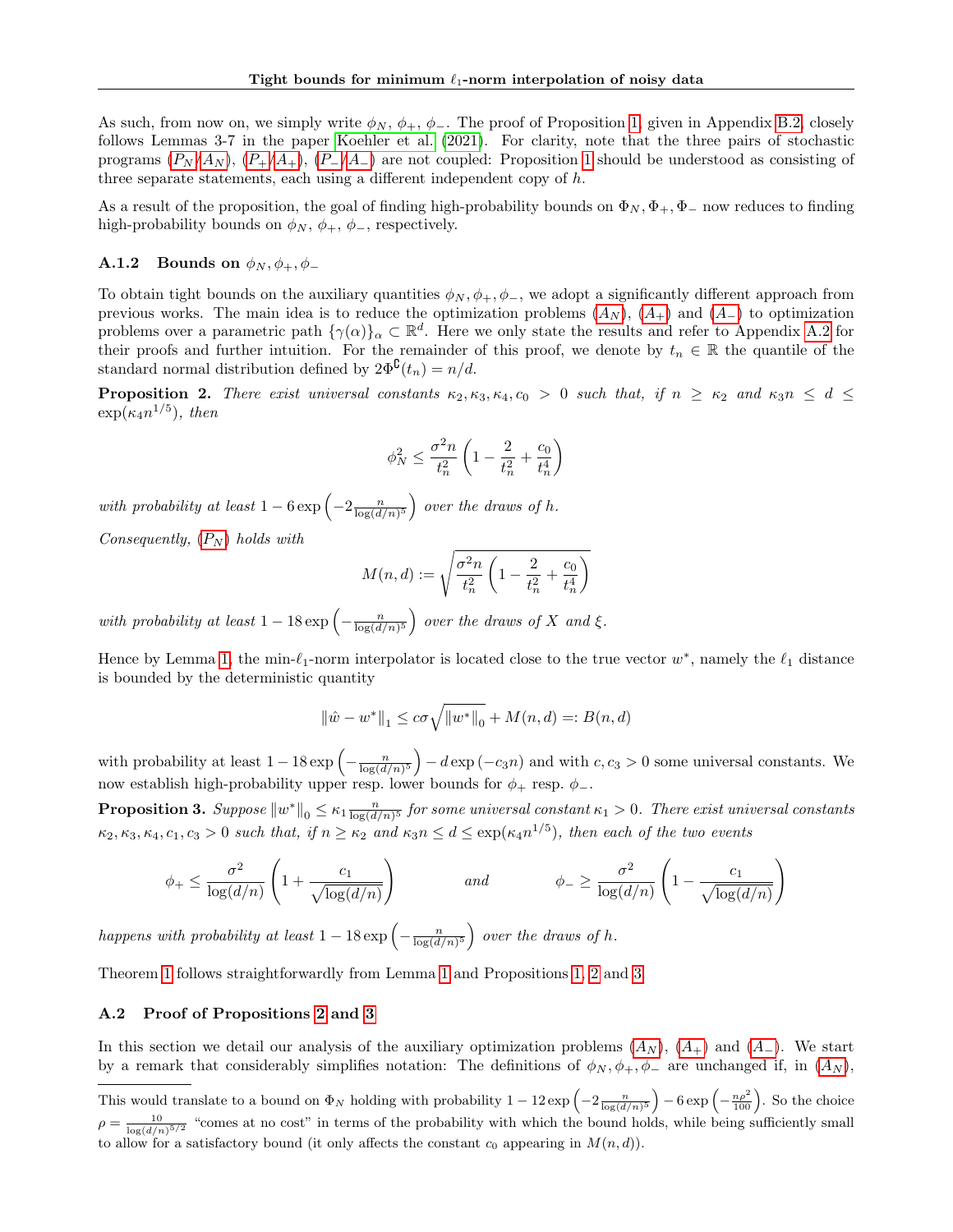$(A_{+}), (A_{-}), h$  $(A_{+}), (A_{-}), h$  $(A_{+}), (A_{-}), h$  is replaced by the reordered vector of its absolute order statistics, i.e., by H such that  $H_i$  is the *i*-th largest absolute value of h. Throughout this proof, we condition on the event where  $H$  has distinct and positive components:  $H_1 > ... > H_d > 0$ , which holds with probability one. Henceforth, unless specified otherwise, references to the optimization problems  $(A_N)$  $(A_N)$  $(A_N)$ ,  $(A_+)$  and  $(A_-)$  refer to the equivalent problems where h is replaced by H. Also recall that we choose  $\rho = \frac{10}{\log(d/n)^{5/2}}$ . The key steps in the proof of Propositions [2](#page-11-0) and [3](#page-11-2) are as follows.

- For each of the three optimization problems  $(A_N)$  $(A_N)$  $(A_N)$ ,  $(A_+)$  and  $(A_-)$ , we show that the argmax (or argmin) is of the form  $b\gamma(\alpha)$  for some  $b > 0$  and a parametric path  $\Gamma = \{ \frac{\gamma(\alpha)}{\alpha} \}$  $\frac{\alpha}{\alpha}$ , (which depends on H). Hence we can restate  $(A_N)$  $(A_N)$  $(A_N)$ ,  $(A_+)$  and  $(A_-)$  as optimization problems over a scalar variable  $\alpha$  and a scale variable  $b > 0$ . (Appendix [A.2.1\)](#page-12-0)
- Still conditioning on H, we explicitly characterize the parametric path  $\Gamma$ . In particular, we show that it is piecewise linear with breakpoints  $\gamma(\alpha_s)$  having closed-form expressions. (Appendix [A.2.2\)](#page-13-2)
- Thanks to the concentration properties of  $H$  (Appendix [A.2.3\)](#page-13-3), evaluating at one of the breakpoints yields the desired high-probability upper bound on  $\phi_N$  (Appendix [A.2.4\)](#page-13-4).
- A fine-grained study of the intersection of  $\mathbb{R}_{+}\Gamma := \{b\frac{\gamma(\alpha)}{\alpha}$  $\{\frac{\alpha}{\alpha}\}_{b\in\mathbb{R}_+,\alpha}$  with the constraint set of  $(A_+)$  $(A_+)$  $(A_+)$  and  $(A_-)$ , as well as the concentration properties of H, yield the desired high-probability bounds on  $\phi_+$  and  $\phi_-$ . (Appendix [A.2.5\)](#page-14-1)

# <span id="page-12-0"></span>A.2.1 Parametrizing the argmax/argmin

Note that in the optimization problems  $(A_N)$  $(A_N)$  $(A_N)$ ,  $(A_+)$  and  $(A_-)$ , the variable w only appears through  $\|w\|_2$ ,  $\|w\|_1$ and  $\langle w, H \rangle$ . Thus, we can add the constraint that  $\forall i, w_i \geq 0$  without affecting the optimal solution. We will show that the path  $\Gamma = \left\{ \frac{\gamma(\alpha)}{\alpha} \right\}$  $\frac{(\alpha)}{\alpha}$ can be used to parametrize the solutions of the optimization problems, where  $\alpha$  $\gamma : [1, \alpha_{\text{max}}] \to \mathbb{R}^d$  is defined by

<span id="page-12-1"></span>
$$
\gamma(\alpha) = \underset{w}{\arg\min} \|w\|_2^2 \text{ s.t } \begin{cases} \langle w, H \rangle \ge \|H\|_{\infty} \\ \forall i, w_i \ge 0 \\ \mathbf{1}^\top w = \|w\|_1 = \alpha \end{cases}
$$

and  $\alpha_{\text{max}} = d \frac{\Vert H \Vert_{\infty}}{\Vert H \Vert_{\infty}}$  $\frac{|H||_{\infty}}{||H||_1}$ . Specifically, the following key lemma states that (at least one element of) the argmax/argmin of  $(A_N)$  $(A_N)$  $(A_N)$ ,  $(A_+)$  and  $(A_-)$  is of the form  $b^{\gamma(\alpha)}$  $\frac{\alpha}{\alpha}$  for some  $b > 0$  and  $\alpha \in [1, \alpha_{\text{max}}]$ . This allows to reduce the optimization problems to a single scalar variable and a scale variable. **Lemma 2.** Denoting for concision  $B = B(n, d)$ , we have that:

<span id="page-12-2"></span>1. The variable w in  $(A_N)$  $(A_N)$  $(A_N)$  can equivalently be constrained to belong to the set  $\mathbb{R}_+\Gamma$ , i.e.,

<span id="page-12-3"></span>
$$
\phi_N = \min_{b > 0, 1 \le \alpha \le \alpha_{\text{max}}} b \quad s.t \quad b^2 \|H\|_{\infty}^2 \ge (1+\rho)n(\sigma^2 \|\gamma(\alpha)\|_1^2 + b^2 \|\gamma(\alpha)\|_2^2). \tag{A'_N}
$$

2. The variable w in  $(A_+)$  $(A_+)$  $(A_+)$  can equivalently be constrained to belong to the set  $B\Gamma$ , i.e.,

$$
\phi_{+} = \max_{1 \leq \alpha \leq \alpha_{\text{max}}} B^{2} \frac{\|\gamma(\alpha)\|_{2}^{2}}{\|\gamma(\alpha)\|_{1}^{2}} \quad s.t \quad B^{2} \|H\|_{\infty}^{2} \geq (1 - \rho)n(\sigma^{2} \|\gamma(\alpha)\|_{1}^{2} + B^{2} \|\gamma(\alpha)\|_{2}^{2}). \tag{A'_{+}}{}
$$

3. The variable w in  $(A_{-})$  $(A_{-})$  $(A_{-})$  can equivalently be constrained to belong to the set  $(0, B_{\cdot}|\Gamma, i.e.,$ 

<span id="page-12-4"></span>
$$
\phi_{-} = \min_{\substack{0 < b \leq B \\ 1 \leq \alpha \leq \alpha_{\text{max}}}} b^{2} \frac{\|\gamma(\alpha)\|_{2}^{2}}{\|\gamma(\alpha)\|_{1}^{2}} \quad s.t \quad b^{2} \|H\|_{\infty}^{2} \geq (1 - \rho)n(\sigma^{2} \|\gamma(\alpha)\|_{1}^{2} + b^{2} \|\gamma(\alpha)\|_{2}^{2}).\tag{A'_{-}}
$$

The proof of the lemma is given in Appendix [B.3.](#page-18-1) To give an intuitive explanation for the equivalence between  $(A_N)$  $(A_N)$  $(A_N)$  and  $(A'_N)$ , consider a penalized version of  $(A_N)$ :  $\min_w ||w||_1 - \lambda \left(\langle w, h \rangle^2 - (1 + \rho)n(\sigma^2 + ||w||_2^2)\right)$  with  $\lambda > 0$ . For fixed values of  $||w||_1$  and  $\langle w, h \rangle$ , minimizing this penalized objective is equivalent to minimizing  $||w||_2^2$ . Hence, we can expect the argmin to be attained at  $b\frac{\gamma(\alpha)}{\alpha}$  $\frac{\alpha}{\alpha}$  for some  $b > 0, \alpha$ .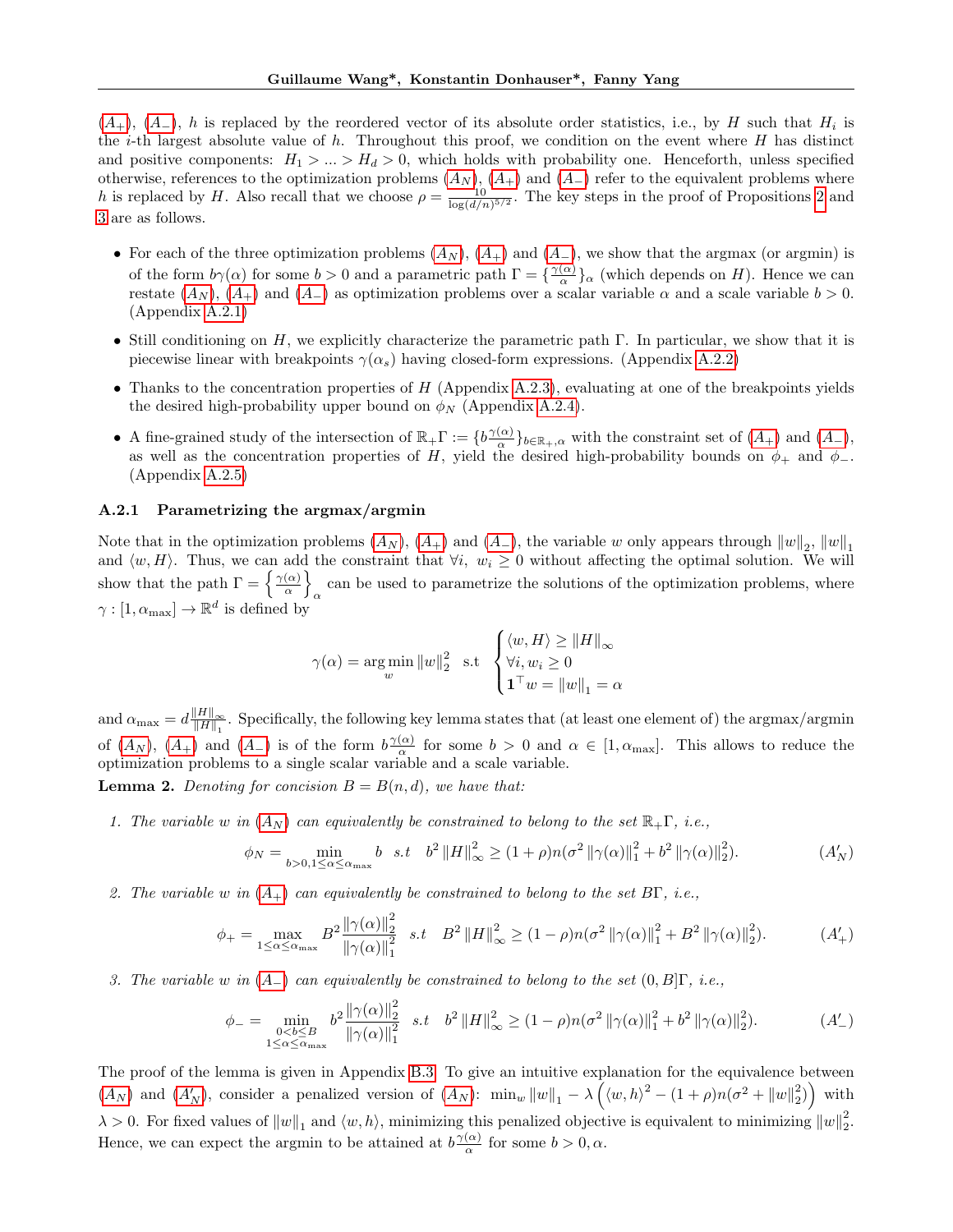#### <span id="page-13-2"></span>A.2.2 Characterizing the parametric path

As  $\gamma(\alpha)$  is defined as the optimal solution of a convex optimization problem, we are able to obtain a closed-form expression, by a straightforward application of Lagrangian duality. The only other non-trivial ingredient is to notice that, at optimality, the inequality constraint  $\langle w, H \rangle \ge ||H||_{\infty}$  necessarily holds with equality. Denote  $H_{[s]}$ the vector equal to H on the first s components and 0 on the last  $(d-s)$ , and similarly for  $\mathbf{1}_{[s]}$ . Define, for any integer  $2 \leq s \leq d$ ,

$$
\alpha_s = \frac{ \left( \left\| H_{[s]} \right\|_1 - s H_s \right) \left\| H \right\|_\infty}{\left\| H_{[s]} \right\|_2^2 - \left\| H_{[s]} \right\|_1 H_s}
$$

.

<span id="page-13-6"></span>.

Note that  $\alpha_2 = 1$ . Let  $\alpha_{d+1} = \alpha_{\text{max}}$ .

<span id="page-13-0"></span>**Lemma 3.** For all  $1 < \alpha \le \alpha_{\text{max}}$ , denote s the unique integer in  $\{2, ..., d\}$  such that  $\alpha_s < \alpha \le \alpha_{s+1}$ . Then  $\gamma(\alpha) = \lambda H_{[s]} - \mu \mathbf{1}_{[s]}$  (in particular it is s-sparse) where the dual variables  $\lambda$  and  $\mu$  are given by

$$
\lambda = \frac{1}{s \left\|H_{[s]}\right\|_{2}^{2} - \left\|H_{[s]}\right\|_{1}^{2}} \left(s \left\|H\right\|_{\infty} - \alpha \left\|H_{[s]}\right\|_{1}\right)
$$
  
and 
$$
\mu = \frac{1}{s \left\|H_{[s]}\right\|_{2}^{2} - \left\|H_{[s]}\right\|_{1}^{2}} \left(\left\|H_{[s]}\right\|_{1} \left\|H\right\|_{\infty} - \alpha \left\|H_{[s]}\right\|_{2}^{2}\right)
$$

The proof of the lemma is given in Appendix [B.4.](#page-19-0)

# <span id="page-13-3"></span>A.2.3 Concentration of norms of  $\gamma(\alpha_s)$

Given the explicit characterization of the parametric path, we now study its breakpoints  $\gamma(\alpha_s)$  ( $s \in \{2, ..., d\}$ ), and more precisely we estimate  $\|\gamma(\alpha_s)\|_1 = \alpha_s$  and  $\|\gamma(\alpha_s)\|_2$  as a function of s (we have by definition  $\langle \gamma(\alpha_s), H \rangle =$  $\|H\|_{\infty}$ ). Namely, we prove the following concentration result, where, analogously to  $t_n$ , we let  $t_s \in \mathbb{R}$  denote the quantity such that  $2\Phi^{\complement}(t_s) = s/d$ .

<span id="page-13-1"></span>**Proposition 4.** There exist universal constants  $\kappa_2, \kappa_3, \kappa_4, c_1 > 0$  such that for any s, d with  $s \geq \kappa_2$  and  $\kappa_3 s \leq d \leq \exp(\kappa_4 s^{1/5}),$ 

$$
\left| \frac{\|\gamma(\alpha_s)\|_1}{\|H\|_{\infty}} - \left(\frac{1}{t_s} - \frac{2}{t_s^3}\right) \right| \le \frac{c_1}{t_s^5} \qquad \text{and} \qquad \left| \frac{\|\gamma(\alpha_s)\|_2^2}{\|H\|_{\infty}^2} - \frac{2}{st_s^2} \right| \le \frac{c_1}{st_s^4},\tag{6}
$$

with probability at least  $1-6 \exp \left(-2 \frac{s}{\log(d/s)^5}\right)$  over the draws of h.

This proposition relies on and extends the literature studying concentration of order statistics [Boucheron and](#page-7-23) [Thomas \(2012\)](#page-7-23); [Li et al. \(2020\)](#page-7-24). An important ingredient for the proof of the proposition is the following lemma, which gives a tight approximation for  $t_s$ .

<span id="page-13-5"></span>**Lemma 4.** There exist universal constants  $\kappa_3, c_1 > 0$  such that, for all  $s \leq d/\kappa_3$ ,  $t_s$  satisfies

$$
\overline{t}_s^2 - c_1 \le t_s^2 \le \overline{t}_s^2
$$

where

$$
\bar{t}_s = \sqrt{2\log(d/s) - \log\log(d/s) - \log(\frac{\pi}{2})}.
$$

Furthermore,  $\kappa_3$  and  $c_1$  can be chosen (e.g.  $\kappa_3 = 11$  and  $c_1 = 1$ ) such that  $\log(d/s) \le t_s^2 \le 2 \log(d/s)$ .

The proofs of Proposition [4](#page-13-1) and of Lemma [4](#page-13-5) are given in Appendix [B.5.](#page-21-0)

# <span id="page-13-4"></span>A.2.4 Localization: Proof of Proposition [2](#page-11-0) (upper bound for  $\phi_N$ )

We now use the concentration bounds of Proposition [4](#page-13-1) to obtain a high-probability upper bound for  $\phi_N$ . Recall from Lemma [2](#page-12-2) that it is given by  $(A'_N)$  $(A'_N)$  $(A'_N)$ :

$$
(\phi_N)^2 = \min_{b>0,1 \le \alpha \le \alpha_{\text{max}}} b^2 \text{ s.t } b^2 ||H||_{\infty}^2 \ge (1+\rho)n(\sigma^2 ||\gamma(\alpha)||_1^2 + b^2 ||\gamma(\alpha)||_2^2).
$$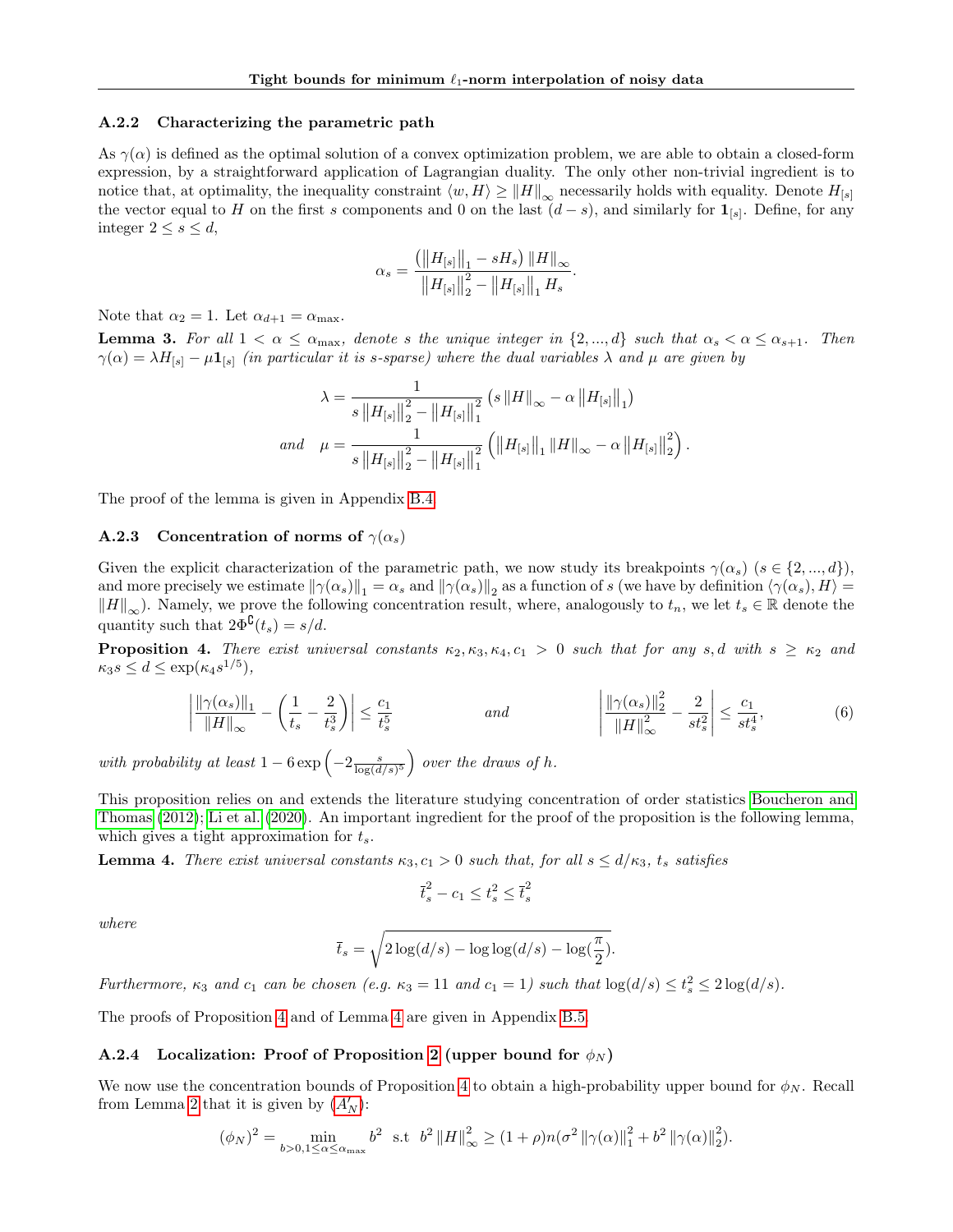We may rewrite the constraint as

$$
b^{2} \|H\|_{\infty}^{2} \left(1 - (1+\rho) n \frac{\|\gamma(\alpha)\|_{2}^{2}}{\|H\|_{\infty}^{2}}\right) \ge (1+\rho) n \sigma^{2} \|\gamma(\alpha)\|_{1}^{2}
$$
  

$$
\iff b^{2} \ge \frac{\|\gamma(\alpha)\|_{1}^{2}}{\|H\|_{\infty}^{2}} \frac{\sigma^{2} n (1+\rho)}{1 - (1+\rho) n \frac{\|\gamma(\alpha)\|_{2}^{2}}{\|H\|_{\infty}^{2}}} \quad \text{and} \quad (1+\rho) n \frac{\|\gamma(\alpha)\|_{2}^{2}}{\|H\|_{\infty}^{2}} < 1.
$$

Thus minimizing over b shows that  $(\phi_N)^2 = \min_{1 \leq \alpha \leq \alpha_{\text{max}}} f(\alpha)^2$  s.t  $(1 + \rho) n \frac{\|\gamma(\alpha)\|_2^2}{\|H\|_{\infty}^2} < 1$ . Since we want to upper-bound this minimum, it is sufficient to further restrict the optimization problem by the constraint  $\alpha \in {\{\alpha_s | s \in \{2, ..., d\}\}\},\$  yielding

$$
(\phi_N)^2 \le \min_{2 \le s \le d+1} f(\alpha_s)^2 \text{ s.t } (1+\rho)n \frac{\|\gamma(\alpha_s)\|_2^2}{\|H\|_{\infty}^2} < 1.
$$

We now show that for the choice  $s = n$ , the constraint is satisfied with high probability, and we give a highprobability estimate for the resulting upper bound  $f(\alpha_n)^2$ . See Remark [1](#page-14-0) below for a justification of this choice. For the remainder of the proof of Proposition [2,](#page-11-0) we condition on the event where the inequalities in Equation [\(6\)](#page-13-6) hold for  $s = n$ . By the concentration bound for  $\|\gamma(\alpha_n)\|_2^2$ , a sufficient condition for the choice  $s = n$  to be feasible is

$$
(1+\rho)\frac{2}{t_n^2}\left(1+\frac{c_1}{t_n^2}\right) < 1
$$

with  $c_1 > 0$  some universal constant. Now  $t_n^2 \geq \log(d/n)$  by Lemma [4,](#page-13-5) and recall that  $\rho = \frac{10}{\log(d/n)^{5/2}}$ . For  $\kappa_3$ sufficiently large, the above inequality holds for any  $n, d$  with  $\kappa_3 n \leq d$ . Moreover, by the concentration bounds for  $\|\gamma(\alpha_n)\|_2^2$  and  $\|\gamma(\alpha_n)\|_1$ ,  $f(\alpha_n)^2$  is upper-bounded by

$$
f(\alpha_n)^2 \le \frac{\left(1 - \frac{4}{t_n^2} + O\left(\frac{1}{t_n^4}\right)\right)\sigma^2 n(1+\rho)}{t_n^2 - 2(1+\rho)(1+O\left(\frac{1}{t_n^2}\right))} \le \frac{\sigma^2 n}{t_n^2} (1+\rho) \left(1 - \frac{2}{t_n^2} + O\left(\frac{1}{t_n^4}\right)\right).
$$

Furthermore,  $\rho = O\left(\frac{1}{t_n^5}\right)$ by Lemma [4,](#page-13-5) so  $f(\alpha_n)^2 \leq \frac{\sigma^2 n}{t_n^2}$  $\left(1-\frac{2}{t_n^2}+\frac{c_0}{t_n^4}\right)$  $= : M(n, d)^2$  for a universal constant  $c_0 > 0$ . This concludes the proof of Proposition [2.](#page-11-0)

<span id="page-14-0"></span>**Remark 1.** Let us informally justify why we can expect the choice  $s = n$  to approximately minimize  $f(\alpha_s)$ . A first justification is that the min- $\ell_1$ -norm interpolator  $\hat{w}$ , which is the solution of the optimization problem  $(P_N)$  $(P_N)$  $(P_N)$ , is well-known to be n-sparse. Since the optimization problems  $(P_N)$  and  $(A_N)$  $(A_N)$  $(A_N)$  are intimately connected via the CGMT (Proposition [1\)](#page-10-1), we can expect the optimal solution of  $(A_N)$  $(A_N)$  $(A_N)$  to have similar properties to  $\hat{w}$  – in particular, to have the same sparsity  $s = n$ . A second, more technical, justification is as follows. Note that if we  $\| \gamma(\alpha_s) \|_2^2$  and  $\| \gamma(\alpha_s) \|_1$  by their estimates from Proposition [4](#page-13-1) and ignore the higher-order terms, we have

$$
f(\alpha_s)^2 \approx \frac{1}{t_s^2} \frac{\sigma^2 n (1+\rho)}{1 - (1+\rho) n \frac{2}{st_s^2}} = \frac{\sigma^2 (1+\rho)}{\frac{t_s^2}{n} - (1+\rho) \frac{2}{s}}
$$

.

Thus a good choice for s is given by maximizing the denominator. By using the estimate  $t_s^2 \approx 2 \log(d/s)$  from Lemma [4,](#page-13-5) we can approximate it by

$$
\frac{t_s^2}{n} - (1+\rho)\frac{2}{s} \approx \frac{2\log(d/s)}{n} - (1+\rho)\frac{2}{s} =: g(s).
$$

Interpreting s as a continuous variable and setting  $\frac{d}{ds}g(s) = 0$  yields the choice  $s = (1 + \rho)n \approx n$ .

# <span id="page-14-1"></span>A.2.5 Uniform convergence: Proof of Proposition [3](#page-11-2) (bounds for  $\phi_+$  and  $\phi_-$ )

To obtain an upper bound for the maximization problem defining  $\phi_{+}$  (resp. lower bound for the minimization for  $\phi$ <sub>−</sub>), a typical approach would be to find a tractable relaxation of the problem. However, the more obvious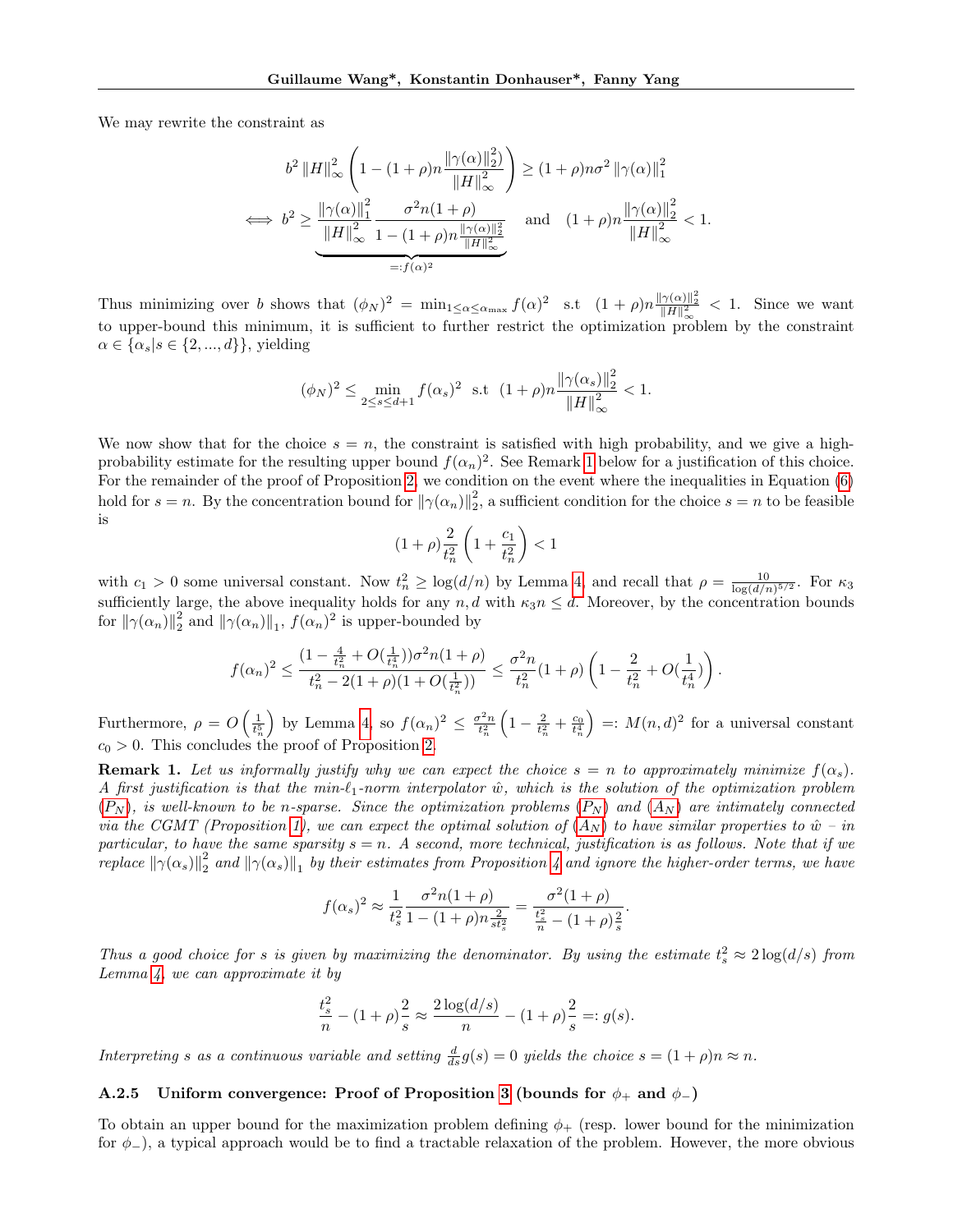relaxations already explored in the paper [Koehler et al. \(2021\)](#page-7-10) turn out to be unsatisfactorily loose, as discussed in Section [3.](#page-2-0) Here, thanks to the one-dimensional structure of our reformulations  $(A'_{+})$  $(A'_{+})$  $(A'_{+})$  and  $(A'_{-})$ , we take a different approach and study the monotonicity of the objectives.

We can decompose our proof in three steps. Firstly, we describe our overall monotonicity-based approach. Secondly, we find values  $\alpha$ ,  $\overline{\alpha}$  that allow us to unroll our approach. Finally, we evaluate the bound that the first two steps give us, thus proving the proposition.

Step 1: Studying the feasible set of  $(A'_+)$  $(A'_+)$  $(A'_+)$  and  $(A'')$ . Recall that  $\phi_+$ ,  $\phi_-$  are respectively given by Equations  $(A'_{+}), (A'_{-})$  $(A'_{+}), (A'_{-})$  $(A'_{+}), (A'_{-})$ . We can also write them in the following form, using the fact that  $\|\gamma(\alpha)\|_1 = \alpha$ :

$$
\phi_{+} = \max_{1 \leq \alpha \leq \alpha_{\text{max}}} B^{2} \frac{\|\gamma(\alpha)\|_{2}^{2}}{\alpha^{2}} \text{ s.t } B^{2} \|H\|_{\infty}^{2} \geq (1 - \rho)n(\sigma^{2} \alpha^{2} + B^{2} \|\gamma(\alpha)\|_{2}^{2})
$$
  

$$
\phi_{-} = \min_{\substack{\alpha < b \leq B \\ 1 \leq \alpha \leq \alpha_{\text{max}}}} b^{2} \frac{\|\gamma(\alpha)\|_{2}^{2}}{\alpha^{2}} \text{ s.t } b^{2} \|H\|_{\infty}^{2} \geq (1 - \rho)n(\sigma^{2} \alpha^{2} + b^{2} \|\gamma(\alpha)\|_{2}^{2}).
$$

We first study the sets of feasible solutions of  $(A'_{+})$  $(A'_{+})$  $(A'_{+})$  and  $(A'_{-})$ . Denote by I the former set, i.e.,

$$
I := \left\{ \alpha \in [1, \alpha_{\text{max}}] \middle| B^2 ||H||_{\infty}^2 \ge (1 - \rho) n \left( \sigma^2 \alpha^2 + B^2 ||\gamma(\alpha)||_2^2 \right) \right\}.
$$

Also let  $\alpha_{d+1/2} = \frac{\|H\|_1 \|H\|_{\infty}}{\|H\|_2^2}$ ; this choice of notation is purely symbolic, and is justified by the fact that  $\alpha_d$  $\alpha_{d+1/2} < \alpha_{d+1}.$ 

<span id="page-15-0"></span>Lemma 5. The following statements hold:

- 1. The mapping  $\alpha \mapsto ||\gamma(\alpha)||_2^2$  is decreasing over  $[1, \alpha_{d+1/2}]$  and increasing over  $[\alpha_{d+1/2}, \alpha_{\text{max}}]$ .
- 2. The mapping  $\alpha \mapsto ||\gamma(\alpha)||_2^2$  is convex over  $[1, \alpha_{\text{max}}]$ , and I is an interval.
- 3. The mapping  $\alpha \mapsto \frac{\|\gamma(\alpha)\|_2^2}{\alpha^2}$  is monotonically decreasing.

<span id="page-15-1"></span>These monotonicity properties lead us to a proof strategy that can be summarized as follows. **Lemma 6.** Denote  $I = [\underline{\alpha}_I, \overline{\alpha}_I]$  the endpoints of I. For any  $\underline{\alpha} \leq \underline{\alpha}_I$ ,

<span id="page-15-3"></span>
$$
\phi_+ \leq B^2 \frac{\|\gamma(\underline{\alpha})\|_2^2}{\underline{\alpha}^2}.
$$

If  $\overline{\alpha}_I < \alpha_{d+1/2}$ , then for any  $\overline{\alpha}_I \leq \overline{\alpha} \leq \alpha_{d+1/2}$ ,

$$
\phi_{-} \geq \frac{\sigma^2 n(1-\rho)}{\|H\|_{\infty}^2 - (1-\rho)n\left\|\gamma(\overline{\alpha})\right\|_2^2} \left\|\gamma(\overline{\alpha})\right\|_2^2.
$$

The proofs of Lemma [5](#page-15-0) and Lemma [6](#page-15-1) are given in Appendix [B.6.](#page-25-0)

Step 2: A tight admissible choice for  $\alpha$  and  $\overline{\alpha}$ . To apply Lemma [6](#page-15-1) and obtain bounds on  $\phi_+$ ,  $\phi_-$ , we need to find  $\underline{\alpha}$  and  $\overline{\alpha}$  lying on the left, respectively on the right of the interval I, and such that  $\overline{\alpha} \leq \alpha_{d+1/2}$ . By having a closer look at the way we derived the expression of  $M(n, d)$ , we have by construction that with high probability,  $\alpha_n \in I$ . In fact, we show that there exist integers s and  $\overline{s}$  very close to n such that  $\alpha_s$  already falls to the left of I, and  $\alpha_{\overline{s}}$  to the right of I, with high probability.

<span id="page-15-2"></span>**Lemma 7.** Suppose  $||w^*||_1 \le \kappa_1 \sqrt{\frac{\sigma^2 n}{\log(d/n)^5}}$  for some universal constant  $\kappa_1 > 0$ . There exist universal constants  $\kappa_2, \kappa_3, \kappa_4, \lambda > 0$  such that, for any d, n with  $n \geq \kappa_2$  and  $\kappa_3 n \leq d \leq \exp(\kappa_4 n^{1/5})$ , we can find integers  $\underline{s}, \overline{s} \in \mathbb{N}_+$ satisfying

$$
\underline{s} = n \exp\left(-\frac{\lambda}{2t_n}\right) \left(1 + O\left(\frac{1}{t_n^2}\right)\right) \quad \text{and} \quad \overline{s} = n \exp\left(\frac{\lambda}{2t_n}\right) \left(1 + O\left(\frac{1}{t_n^2}\right)\right) \tag{7}
$$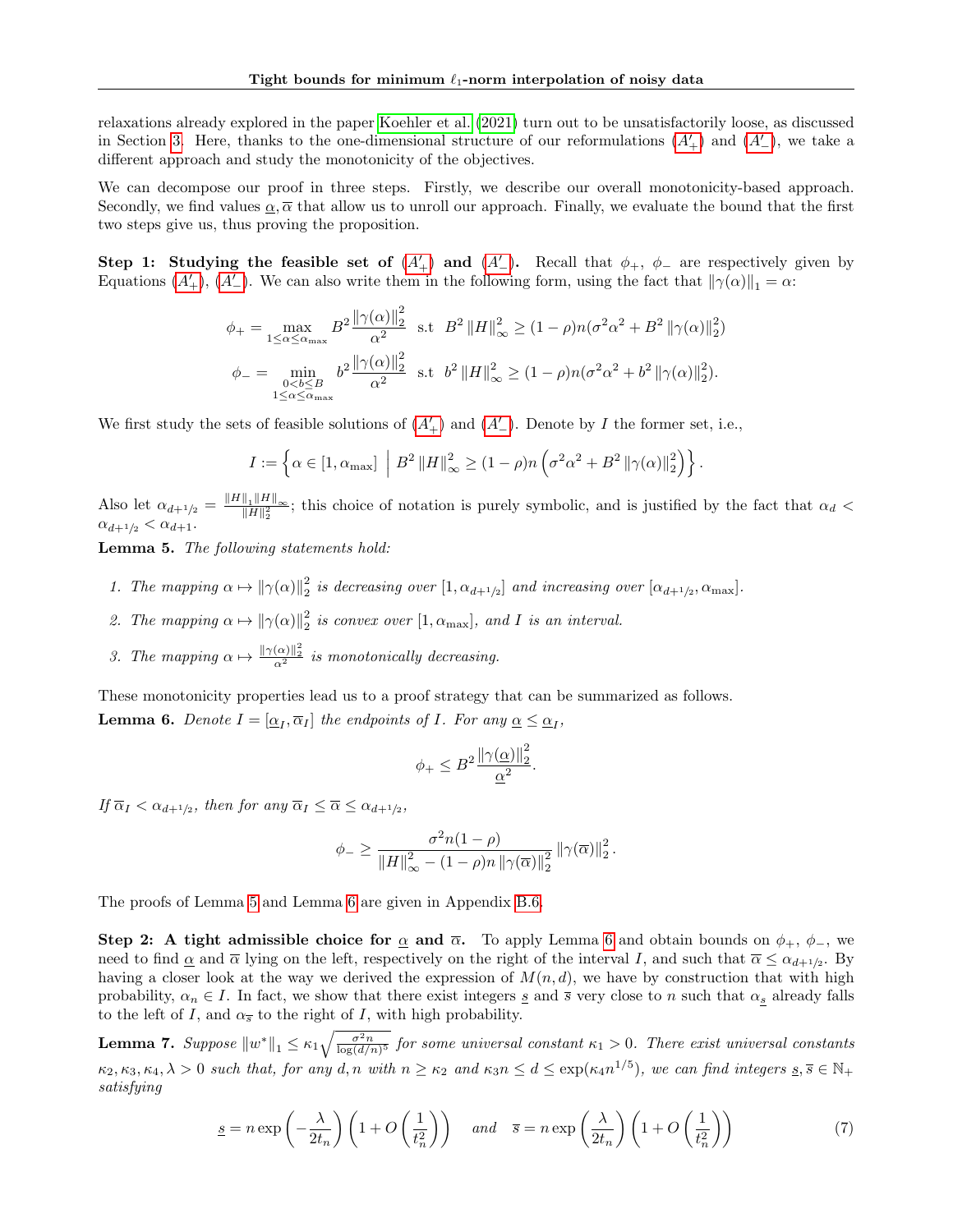and

$$
\alpha_{\underline{s}}<\underline{\alpha}_I\leq\alpha_n\leq\overline{\alpha}_I\leq\alpha_{\overline{s}}\leq\alpha_{d+1/2}
$$

,

# with probability at least  $1-18 \exp\left(-\frac{n}{\log(d/n)^5}\right)$  over the draws of h. Moreover,  $t_{\frac{8}{5}} = t_n^2 + O(1)$  and  $t_{\overline{s}}^2 = t_n^2 + O(1)$ .

The proof of the lemma is given in Appendix [B.7.](#page-27-0) It relies in particular on the assumption that  $||w^*||_0 \le$  $\kappa_1 \frac{n}{\log(d/n)^5}$  for some universal constant  $\kappa_1$ , which implies that  $M(n,d)$  from Proposition [2](#page-11-0) is the dominating term in B, and hence  $B^2 = (M(n,d) + c\sigma\sqrt{\|w^*\|_0})^2 = \frac{\sigma^2 n}{t_n^2}$  $\left(1-\frac{2}{t_n^2}+O\left(\frac{1}{t_n^4}\right)\right)$ . Furthermore, the equations in the lemma hold true conditionally on the event where the inequalities in Equation [\(6\)](#page-13-6) hold simultaneously for  $s = n$ ,  $s = s$ , and  $s = \overline{s}$  – which indeed occurs with the announced probability. These two elements of the proof will be reused in the following step.

**Step 3:** Applying Lemma [6.](#page-15-1) Lemma [7](#page-15-2) provides us with a choice of  $\underline{\alpha} = \alpha_s$  and  $\overline{\alpha} = \alpha_{\overline{s}}$  that satisfy the conditions of Lemma [6](#page-15-1) with high probability. To conclude the proof of Proposition [3,](#page-11-2) all that remains to be done is to compute the bounds given by Lemma [6,](#page-15-1) i.e.,

$$
\phi_+ \leq B^2 \frac{\left\| \gamma(\alpha_\underline{s}) \right\|_2^2}{\left\| \gamma(\alpha_\underline{s}) \right\|_1^2} \hspace{1cm}\text{and}\hspace{1cm}\phi_- \geq \frac{\sigma^2 n (1-\rho)}{\left\| H \right\|_\infty^2 - (1-\rho) n \left\| \gamma(\alpha_{\overline{s}}) \right\|_2^2} \left\| \gamma(\alpha_{\overline{s}})^2 \right\|_2^2.
$$

For the remainder of the proof of Proposition [3,](#page-11-2) we condition on the event where the inequalities in Equa-tion [\(6\)](#page-13-6) hold simultaneously for  $s = n$ ,  $s = s$ , and  $s = \overline{s}$ . In particular, the conclusions of Lemma [7](#page-15-2) hold, as discussed just above. We also recall that, because of the assumption on the growth of  $||w^*||_0$ , we have  $B^2 = \frac{\sigma^2 n}{t_n^2}$  $\left(1-\frac{2}{t_n^2}+O\left(\frac{1}{t_n^4}\right)\right)$ . By applying the concentration inequalities from Equation [\(6\)](#page-13-6), and using the above estimate for  $B^2$ , we obtain

$$
\phi_+ \leq \frac{\sigma^2 n}{t_n^2} \left( 1 + O\left( \frac{1}{t_n^2} \right) \right) \frac{2}{\underline{st}_\underline{s}^2} t_{\underline{s}}^2 \left( 1 + O\left( \frac{1}{t_{\underline{s}}^2} \right) \right) \quad \text{and} \quad \phi_- \geq \frac{2\sigma^2 n}{\overline{st}_\overline{s}^2} \left( 1 + O\left( \frac{1}{t_n^2} \right) \right).
$$

By plugging in the approximate expressions of  $\underline{s}$  and  $\overline{s}$  from Equation [\(7\)](#page-15-3), as well as the estimates  $t_{\underline{s}}^2 = t_n^2 + O(1)$ and  $t_{\overline{s}}^2 = t_n^2 + O(1)$  from Lemma [7,](#page-15-2) we further obtain

$$
\phi_+ \leq \frac{2\sigma^2}{t_n^2} \exp\left(\frac{\lambda}{2t_n}\right) \left(1 + O\left(\frac{1}{t_n^2}\right)\right) \quad \text{and} \quad \phi_- \geq \frac{2\sigma^2}{t_n^2} \exp\left(-\frac{\lambda}{2t_n}\right) \left(1 + O\left(\frac{1}{t_n^2}\right)\right).
$$

Finally, by the expansion  $t_n^2 = 2 \log(d/n) + O(\log \log(d/n))$  from Lemma [4](#page-13-5) and by the Taylor series approximation  $\exp(x) = 1 + x + O(x^2)$  (for bounded x), we obtain the desired bounds

$$
\phi_+ \leq \frac{\sigma^2}{\log(d/n)} \left( 1 + O\left(\frac{1}{\sqrt{\log(d/n)}}\right) \right) \quad \text{and} \quad \phi_- \geq \frac{\sigma^2}{\log(d/n)} \left( 1 + O\left(\frac{1}{\sqrt{\log(d/n)}}\right) \right).
$$

This concludes the proof of Proposition [3.](#page-11-2)

# <span id="page-16-0"></span>B PROOF DETAILS

In this appendix, we provide details of the proof of our main result, Theorem [1,](#page-1-1) omitted in Section [A.](#page-9-0) We refer to that section for notation.

# <span id="page-16-1"></span>B.1 Proof of Lemma [1:](#page-10-0) Preliminary

Let  $\mathcal{S} := \{j : w_j^* \neq 0\}$  (in particular,  $||w^*||_0 = |\mathcal{S}||$ ). Denote by  $\hat{w}_{\mathcal{S}} \in \mathbb{R}^d$  the vector with entries  $(\hat{w}_{\mathcal{S}})_j = \hat{w}_j$  if  $j \in S$  and 0 otherwise, and let  $\hat{w}_-s = \hat{w}-\hat{w}_S$ . Now recall the definition of  $\hat{w}$ , and define  $\hat{v}$  by

$$
\hat{w} = \arg\min_{w} \|w\|_1 \quad \text{s.t} \quad X(w - w^*) = \xi
$$

$$
\hat{v} = \arg\min_{v} \|v\|_1 \quad \text{s.t} \quad Xv = \xi.
$$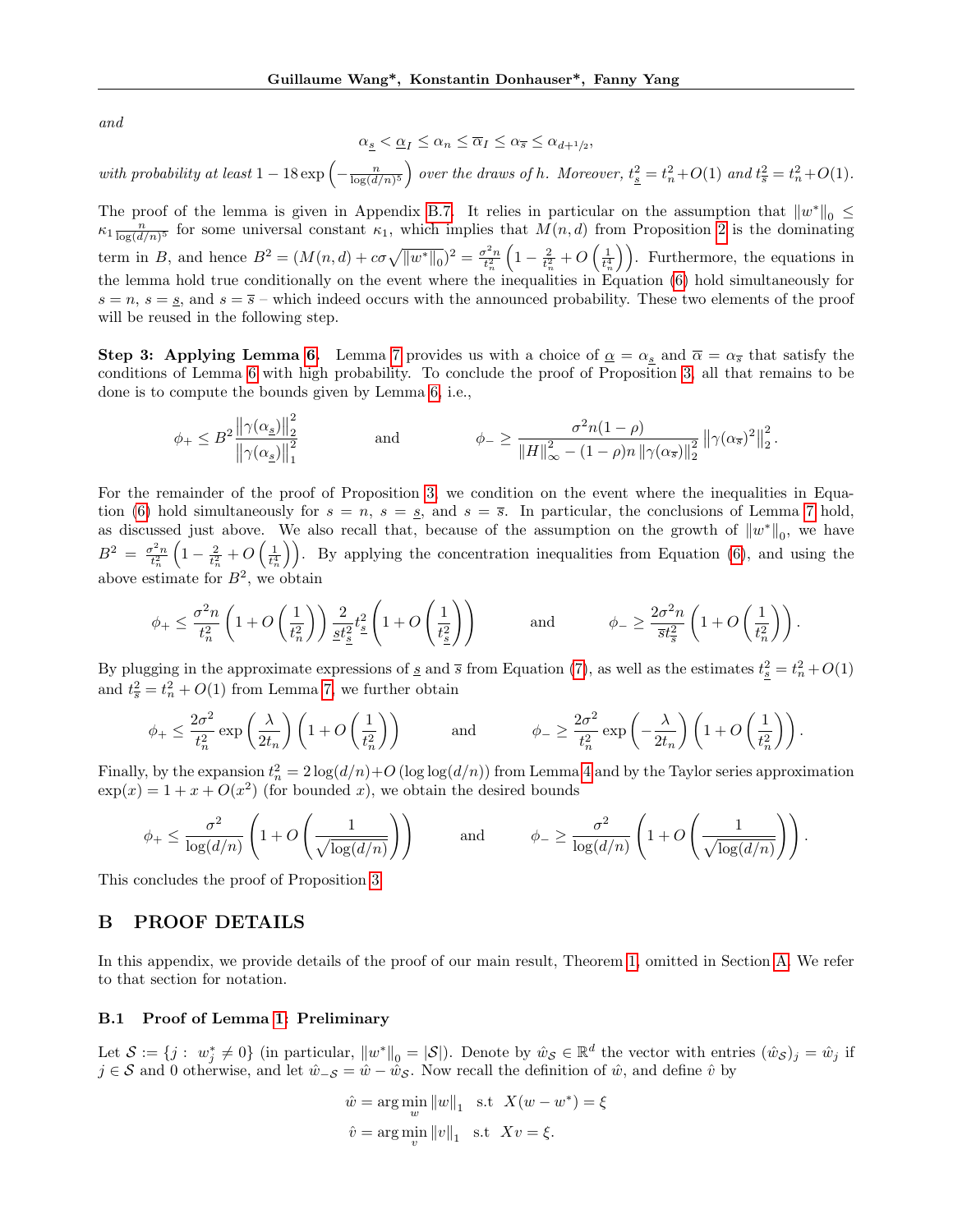Clearly by definition of  $\hat{v}$  and  $\hat{w}$ , we have that  $\|\hat{w}\|_1 \leq \|\hat{v}\|_1 + \|w^*\|_1$ . Therefore

$$
0 \le ||w^*||_1 - ||\hat{w}||_1 + ||\hat{v}||_1
$$
  
\n
$$
= ||w^*||_1 - ||\hat{w}_S||_1 - ||\hat{w}_{-S}|| + ||\hat{v}||_1
$$
  
\n
$$
\le ||w^* - \hat{w}_S||_1 - ||\hat{w}_{-S}||_1 + ||\hat{v}||_1
$$
  
\n
$$
= 2 ||w^* - \hat{w}_S||_1 - ||\hat{w} - w^*||_1 + ||\hat{v}||_1
$$
  
\n
$$
\le 2\sqrt{||w^*||_0} ||w^* - \hat{w}_S||_2 - ||\hat{w} - w^*||_1 + ||\hat{v}||_1
$$

.

,

,

Hence,

$$
\begin{aligned} \|\hat w - w^*\|_1 &\le 2\sqrt{\|w^*\|_0}\,\|w^* - \hat w_{\mathcal{S}}\|_2 + \|\hat v\|_1 \\ &\le 2\sqrt{\|w^*\|_0}\,\|w^* - \hat w\|_2 + \|\hat v\|_1\,. \end{aligned}
$$

Finally, we bound  $\|w^* - \hat{w}\|_2$  by applying Theorem 3.1 of [Chinot et al. \(2021\)](#page-7-13), noting that its assumptions are subsumed by the assumptions of our Theorem [1.](#page-1-1)

## <span id="page-17-0"></span>B.2 Proof of Proposition [1:](#page-10-1) Application of the (C)GMT

Proposition [1](#page-10-1) reduces the estimation of the quantities  $\Phi_N, \Phi_+,\Phi_ \Phi_N, \Phi_+,\Phi_ \Phi_N, \Phi_+,\Phi_-$  in Equations  $(P_N), (P_+), (P_-)$  to the estimation of auxiliary quantities  $\phi_N, \phi_+, \phi_-,$  using the (C)GMT.

As a first step, we apply the CGMT to  $\Phi_N$  and the GMT to  $\Phi_+$  analogously to [\(Koehler et al., 2021,](#page-7-10) Lemmas 4&7). We only restate the results here and refer the reader to that paper for details and proofs. Note that the (C)GMT is applied on X conditionally on  $\xi$ , so that the Gaussianity of the noise is not crucial.

Lemma 8 ([\(Koehler et al., 2021,](#page-7-10) Lemma 7), Application of CGMT). Define

$$
\tilde{\phi}_N=\min_{w}\left\|w\right\|_1\quad s.t\quad\left\|\xi-g\left\|w\right\|_2\right\|_2\leq \left\langle w,h\right\rangle,
$$

where  $g \sim \mathcal{N}(0, I_n)$  and  $h \sim \mathcal{N}(0, I_d)$  are independent random variables. Then, for all  $t \in \mathbb{R}$ ,

$$
\mathbb{P}(\Phi_N > t) \le 2\mathbb{P}(\tilde{\phi}_N > t),
$$

where the probabilities on the left and on the right are over the draws of  $X, \xi$  and of  $g, h, \xi$ , respectively. **Lemma 9** ([\(Koehler et al., 2021,](#page-7-10) Lemma 4), Application of GMT). Define

$$
\tilde{\phi}_{+} = \max_{w} \|w\|_{2}^{2} \quad s.t \quad \begin{cases} \|w\|_{1} \leq B(n,d) \\ \|\xi - g\|w\|_{2}\|_{2} \leq \langle w, h \rangle \end{cases}
$$

where  $q \sim \mathcal{N}(0, I_n)$  and  $h \sim \mathcal{N}(0, I_d)$  are independent random variables. Then, for all  $t \in \mathbb{R}$ ,

$$
\mathbb{P}(\Phi_+ > t) \le 2\mathbb{P}(\tilde{\phi}_+ > t),
$$

where the probabilities on the left and on the right are over the draws of  $X, \xi$  and of g, h,  $\xi$ , respectively.

Following the same argument as in [\(Koehler et al., 2021,](#page-7-10) Lemma 4), we can show a corresponding lemma for  $\Phi$ <sub>-</sub> which we state without proof:

Lemma 10 (Application of GMT). Define

$$
\tilde{\phi}_{-} = \min_{w} \|w\|_{2}^{2} \quad s.t \quad \begin{cases} \|w\|_{1} \leq B(n,d) \\ \|\xi - g\| \|w\|_{2}\|_{2} \leq \langle w, h \rangle \end{cases}
$$

where  $g \sim \mathcal{N}(0, I_n)$  and  $h \sim \mathcal{N}(0, I_d)$  are independent random variables. Then, for all  $t \in \mathbb{R}$ ,

 $\mathbb{P}(\Phi_- < t) \leq 2\mathbb{P}(\tilde{\phi}_- < t),$ 

where the probabilities on the left and on the right are over the draws of  $X, \xi$  and of  $g, h, \xi$ , respectively.

Next, by using Gaussian concentration results, we can formulate simpler versions of the above optimization problems defining the quantities  $\phi$ 's.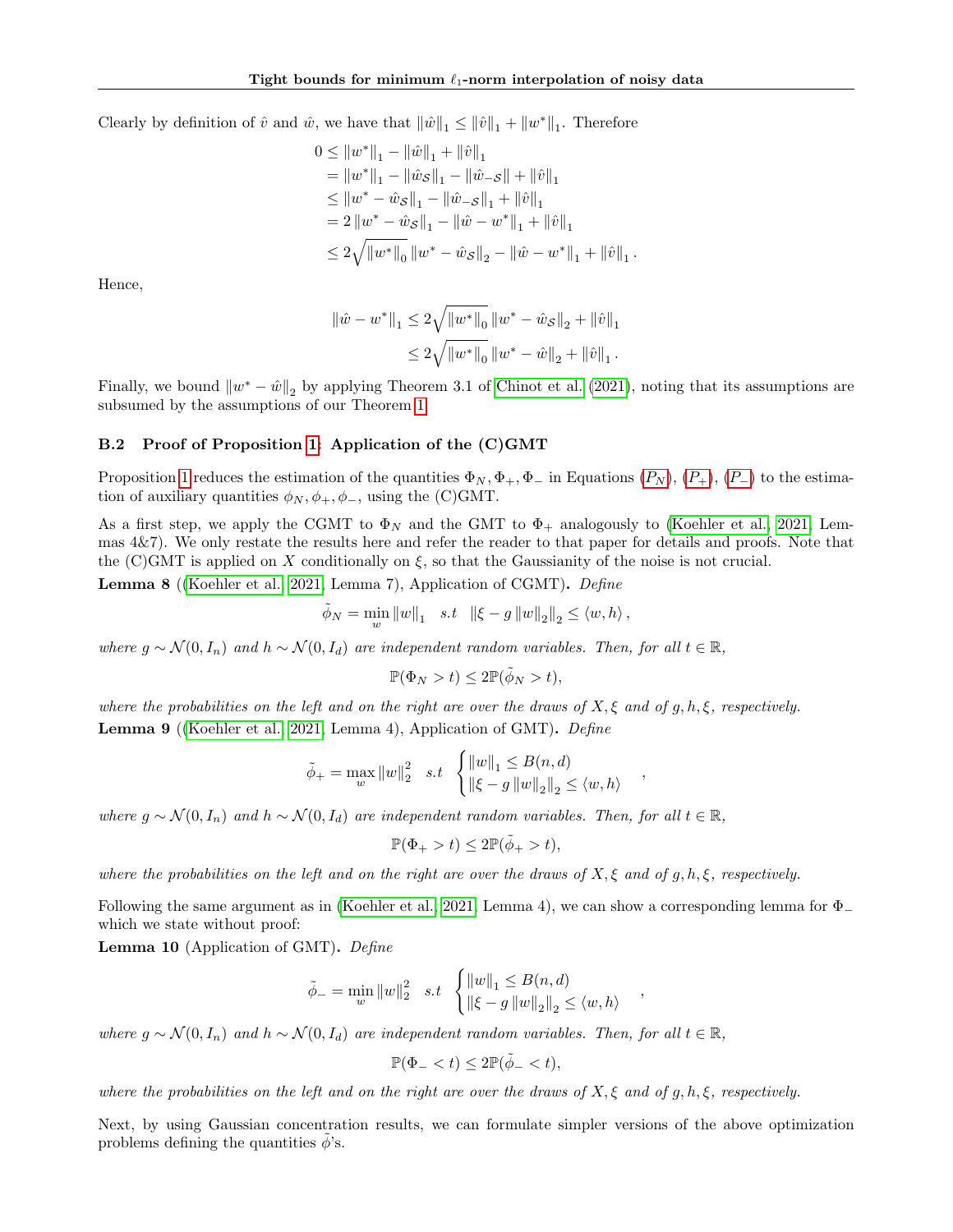**Simplify**  $\phi_N$ . Following the same argument as in the first part of the proof of [\(Koehler et al., 2021,](#page-7-10) Lemma 8) (Equations (68)-(70)), we can show that for any  $0 < \rho < 1/2$ , with probability at least  $1 - 6 \exp(-n\rho^2/100)$ , uniformly over  $w$ ,

<span id="page-18-2"></span>
$$
\|\xi - g\|w\|_2\|_2^2 \le (1 + \rho)n(\sigma^2 + \|w\|_2^2). \tag{8}
$$

So on the event where Equation [\(8\)](#page-18-2) holds, we have that

$$
\tilde{\phi}_N \le \min_w \|w\|_1 \quad \text{s.t} \quad \langle w, h \rangle^2 \ge (1 + \rho)n(\sigma^2 + \|w\|_2^2) = \phi_N
$$

which proves the first inequality in Proposition [1.](#page-10-1)

**Simplify**  $\tilde{\phi}_+, \tilde{\phi}_-$ . By the same argument as for  $\tilde{\phi}_N$ , we can show that for any  $0 < \rho < 1/2$ , with probability at least  $1 - 6 \exp(-n\rho^2/100)$ , uniformly over w,

<span id="page-18-3"></span>
$$
\|\xi - g\|w\|_2\|_2^2 \ge (1 - \rho)n(\sigma^2 + \|w\|_2^2). \tag{9}
$$

So on the event where Equation [\(9\)](#page-18-3) holds, we have that

$$
\tilde{\phi}_{+} \leq \max_{w} \|w\|_{2}^{2} \text{ s.t } \begin{cases} \|w\|_{1} \leq M + 2\|w^{*}\|_{1} \\ \langle w, h \rangle^{2} \geq (1 - \rho)n(\sigma^{2} + \|w\|_{2}^{2}) \end{cases} = \phi_{+},
$$

and similarly  $\tilde{\phi}_-\geq\phi_+$ . This proves the second and third inequalities in Proposition [1](#page-10-1) and thus completes the proof.

#### <span id="page-18-1"></span>B.3 Proof of Lemma [2:](#page-12-2) Parametrizing the argmax/argmin

We now prove our first key lemma: we show that, up to scaling, the argmax/argmin in  $(A_N)$  $(A_N)$  $(A_N)$ ,  $(A_+)$ , and  $(A_-)$ belong to a certain parametric path  $\Gamma = \{ \frac{\gamma(\alpha)}{\alpha} \}$  $\frac{\alpha}{\alpha}$  a. Throughout this section and the next, we consider H as a fixed vector such that  $H_1 > ... > H_d > 0$ . In other words, all of our statements should be understood as holding conditionally on  $h$ , and with  $h$  in general position.

For all  $\beta \in [\frac{1}{d}, 1]$ , define

<span id="page-18-0"></span>
$$
\overline{\gamma}(\beta) = \arg \max_{w} \langle w, H \rangle \quad \text{s.t} \quad \begin{cases} ||w||_2^2 \leq \beta \\ \forall i, w_i \geq 0 \\ \mathbf{1}^\top w = ||w||_1 = 1 \end{cases} \tag{10}
$$

Importantly, note that the constraint  $||w||_2^2 \leq \beta$  in the definition of  $\overline{\gamma}(\beta)$  necessarily holds with equality at optimality. Indeed, suppose by contradiction  $\|\overline{\gamma}(\beta)\|_2^2 < \beta \leq 1 = \|\overline{\gamma}(\beta)\|_1^2$ . This implies that  $\overline{\gamma}(\beta)$  has at least two nonzero components; denote  $i \neq 1$  such that  $\overline{\gamma}(\beta)_i > 0$ . Then there exists some  $\varepsilon > 0$  such that  $\overline{\gamma}(\beta) + \varepsilon e_1 - \varepsilon e_i$ satisfies the constraints and achieves a higher objective value than  $\overline{\gamma}(\beta)$ , contradicting its optimality.

The first step of the proof is to show that (at least one element) of the argmax/argmin belongs to the set  $\mathbb{R}_+\overline{\Gamma}$ , where  $\overline{\Gamma} = \{ \overline{\gamma}(\beta) ; \frac{1}{d} \le \beta \le 1 \}.$ 

**Claim 1.** For each of the optimization problems  $(A_N)$  $(A_N)$  $(A_N)$ ,  $(A_+)$ , and  $(A_-)$ , there exist  $b > 0$  and  $\beta \in \left[\frac{1}{d}, 1\right]$  such that  $b\bar{\gamma}(\beta)$  is an optimal solution.

*Proof.* Let v be an optimal solution of  $(A_N)$  $(A_N)$  $(A_N)$ . It is straightforward to check that we may assume w.l.o.g. that  $\forall i, v_i \geq 0$ . Choose  $b = ||v||_1$  and  $\beta = \frac{||v||_2^2}{||v||_1^2}$ ; note that  $\beta \in [\frac{1}{d}, 1]$ . By definition,  $||b\overline{\gamma}(\beta)||_2 = ||v||_2$  and  $||b\overline{\gamma}(\beta)||_1 =$  $||v||_1$ , and  $v/b$  is feasible for [\(10\)](#page-18-0) so  $\langle b\overline{\gamma}(\beta), H \rangle \ge \langle v, H \rangle$ . Therefore,  $b\overline{\gamma}(\beta)$  satisfies the constraint of  $(A_N)$  $(A_N)$  $(A_N)$  and achieves the optimal objective value, so is also an optimal solution of  $(A_N)$  $(A_N)$  $(A_N)$ .

The statements for  $(A_{+})$  $(A_{+})$  $(A_{+})$  and  $(A_{-})$  follow by the exact same argument.

Next, we show that  $\{\overline{\gamma}(\beta)\}_\beta$  and  $\{\frac{\gamma(\alpha)}{\alpha}$  $\frac{\alpha}{\alpha}$ , are two parametrizations of the same path.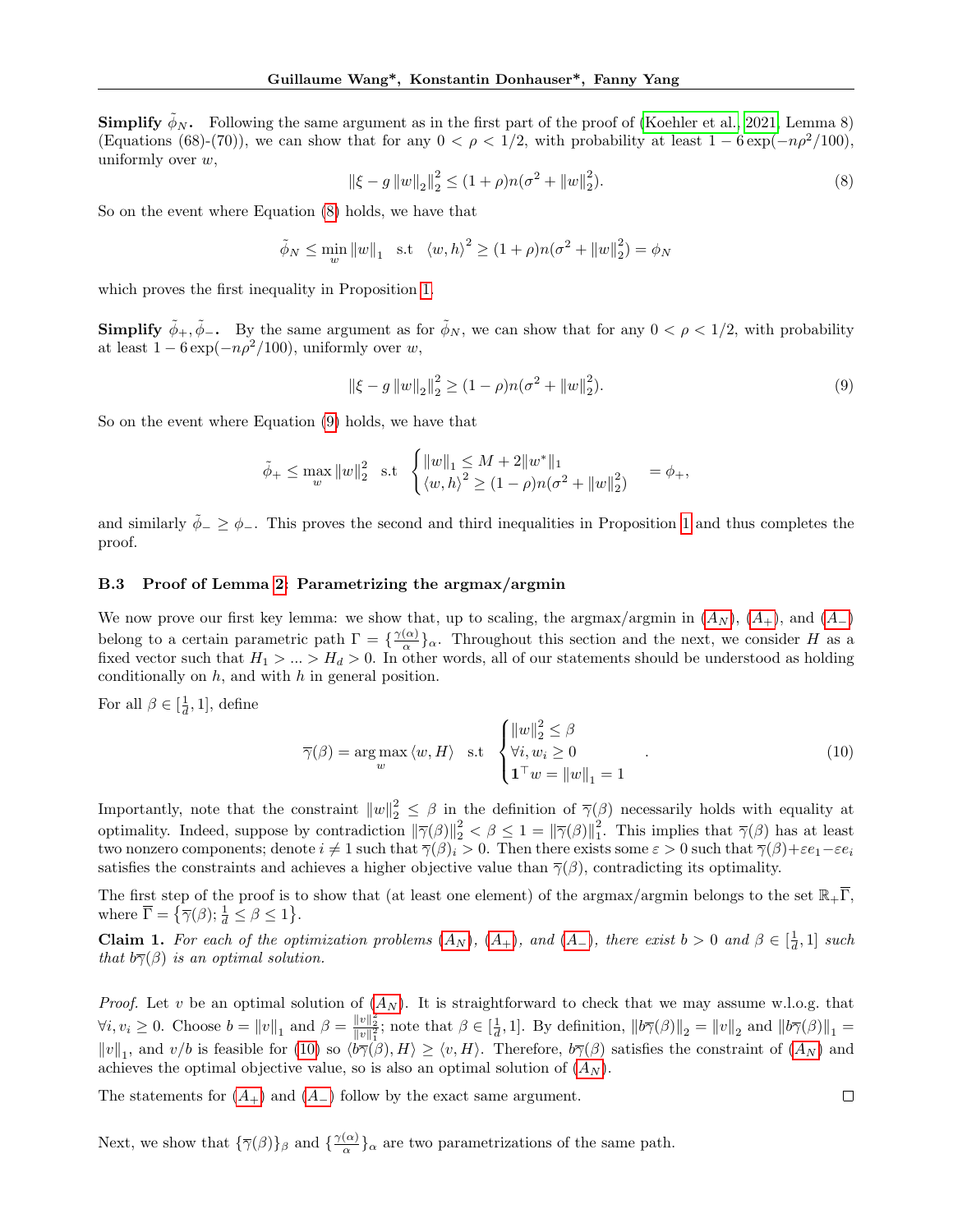Claim 2. We have the equality

$$
\overline{\Gamma} := \left\{ \overline{\gamma}(\beta); \beta \in \left[ \frac{1}{d}, 1 \right] \right\} = \left\{ \frac{\gamma(\alpha)}{\alpha}; \alpha \in [1, \alpha_{\max}] \right\} =: \Gamma
$$

where  $\alpha_{\text{max}} = d \frac{\Vert H \Vert_{\infty}}{\Vert H \Vert_{\infty}}$  $\frac{\Vert H \Vert_\infty}{\Vert H \Vert_1}$ .

*Proof.* First note that we can characterize  $\frac{\gamma(\alpha)}{\alpha}$  as the optimal solution of

<span id="page-19-1"></span>
$$
\frac{\gamma(\alpha)}{\alpha} = \underset{w}{\arg\min} \|w\|_2^2 \quad \text{s.t} \quad \begin{cases} \langle w, H \rangle \ge \frac{\|H\|_\infty}{\alpha} \\ \forall i, w_i \ge 0 \\ \mathbf{1}^\top w = \|w\|_1 = 1 \end{cases} \tag{11}
$$

The optimization problems [\(10\)](#page-18-0) and [\(11\)](#page-19-1) are both convex and both satisfy the Linear Independence Constraint Qualification conditions. So, denoting  $\Delta_d = \{w \in [0,1]^d; \mathbf{1}^\top w = 1\}$  the standard simplex, by the Lagrangian duality theorem (a.k.a. Karush-Kuhn-Tucker theorem) we have that for all  $w \in \mathbb{R}^d$ ,

$$
\exists \beta > 0; w = \overline{\gamma}(\beta) \qquad \Longleftrightarrow \qquad \exists \lambda > 0; w = \underset{w \in \Delta_d}{\arg \max} \langle w, H \rangle - \lambda \|w\|_2^2
$$

$$
\implies \qquad \exists \mu > 0; w = \underset{w \in \Delta_d}{\arg \min} \|w\|_2^2 - \mu \langle w, H \rangle \qquad \Longleftrightarrow \qquad \exists \alpha > 0; w = \frac{\gamma(\alpha)}{\alpha}.
$$

Thus,  $\{\overline{\gamma}(\beta); \beta > 0\} = \left\{\frac{\gamma(\alpha)}{\alpha}\right\}$  $\{\frac{\alpha}{\alpha}; \alpha > 0\}$ . However it is straightforward to check that  $\{\overline{\gamma}(\beta); \beta > 0\} = \overline{\Gamma}$  and that  $\int \gamma(\alpha)$  $\left\{\frac{\alpha}{\alpha}; \alpha > 0\right\} = \Gamma$ , which concludes the proof.  $\Box$ 

Just as the first constraint in [\(10\)](#page-18-0) holds with equality at optimality, so does the first constraint in [\(11\)](#page-19-1); that is,  $\langle \gamma(\alpha), H \rangle = ||H||_{\infty}$  for all  $\alpha \in [1, \alpha_{\text{max}}]$ . This would follow from a careful study of the equivalence between the two problems, but here we give a more direct proof.

<span id="page-19-2"></span>**Claim 3.** The inequality constraint  $\langle w, H \rangle \ge ||H||_{\infty}$  in the problem defining  $\gamma(\alpha)$  holds with equality, at optimality.

*Proof.* Denote  $w = \gamma(\alpha)$ . Suppose by contradiction  $\langle w, H \rangle > ||H||_{\infty}$ . Let i resp. j the index of the largest resp. smallest component of w. First note that if  $w_i = w_j$ , then  $w \propto 1$ , i.e.,  $w = \frac{\alpha}{d} \mathbf{1}$  and so  $\langle w, H \rangle =$  $\frac{\alpha}{d} ||H||_1 > ||H||_{\infty}$ , which would contradict  $\alpha \leq \alpha_{\max}$ ; so we have the strict inequality  $w_i > w_j$ . Now for some  $\varepsilon > 0$  to be chosen, let  $w' = w - \varepsilon e_i + \varepsilon e_j$ . Clearly  $\varepsilon > 0$  can be chosen small enough so that w' satisfies all three constraints in the optimization problem defining  $\gamma(\alpha)$ . Furthermore, for small enough  $\varepsilon$ ,  $||w||_2^2 - ||w'||_2^2 = w_i^2 - (w_i - \varepsilon)^2 + w_j^2 - (w_j + \varepsilon)^2 = 2\varepsilon (w_i - w_j - \varepsilon)$  is positive, i.e  $||w'||_2^2 < ||w||_2^2$ , which contradicts optimality of  $w = \gamma(\alpha)$ . П

We now have all the necessary ingredients to prove Lemma [2.](#page-12-2) The equivalence between  $(A_N)$  $(A_N)$  $(A_N)$  and  $(A'_N)$  follows immediately from constraining the variable w (in the former) to belong to the set  $\mathbb{R}_+$ Γ. The equivalence between  $(A_{-})$  $(A_{-})$  $(A_{-})$  and  $(A'_{-})$  also follows immediately, noting that  $||b^{\gamma(\alpha)}_{\alpha}||$  $\left\| \frac{\alpha}{\alpha} \right\|_1 = b$  by definition. Finally, the equivalence between  $(A_{+})$  $(A_{+})$  $(A_{+})$  and  $(A'_{+})$  follows by noticing that the inequality constraint  $||w||_1 \leq B$  (in the former) is necessarily saturated at optimality.

# <span id="page-19-0"></span>B.4 Proof of Lemma [3:](#page-13-0) Characterizing the parametric path

We now give a precise characterization of the parametric path Γ, by studying the optimization problem defining  $\gamma(\alpha)$ . Throughout this section (just as in the previous one), we consider H as a fixed vector such that  $H_1 > ... > H_d > 0$ . In other words, all of our statements should be understood as holding conditionally on h, and with h in general position.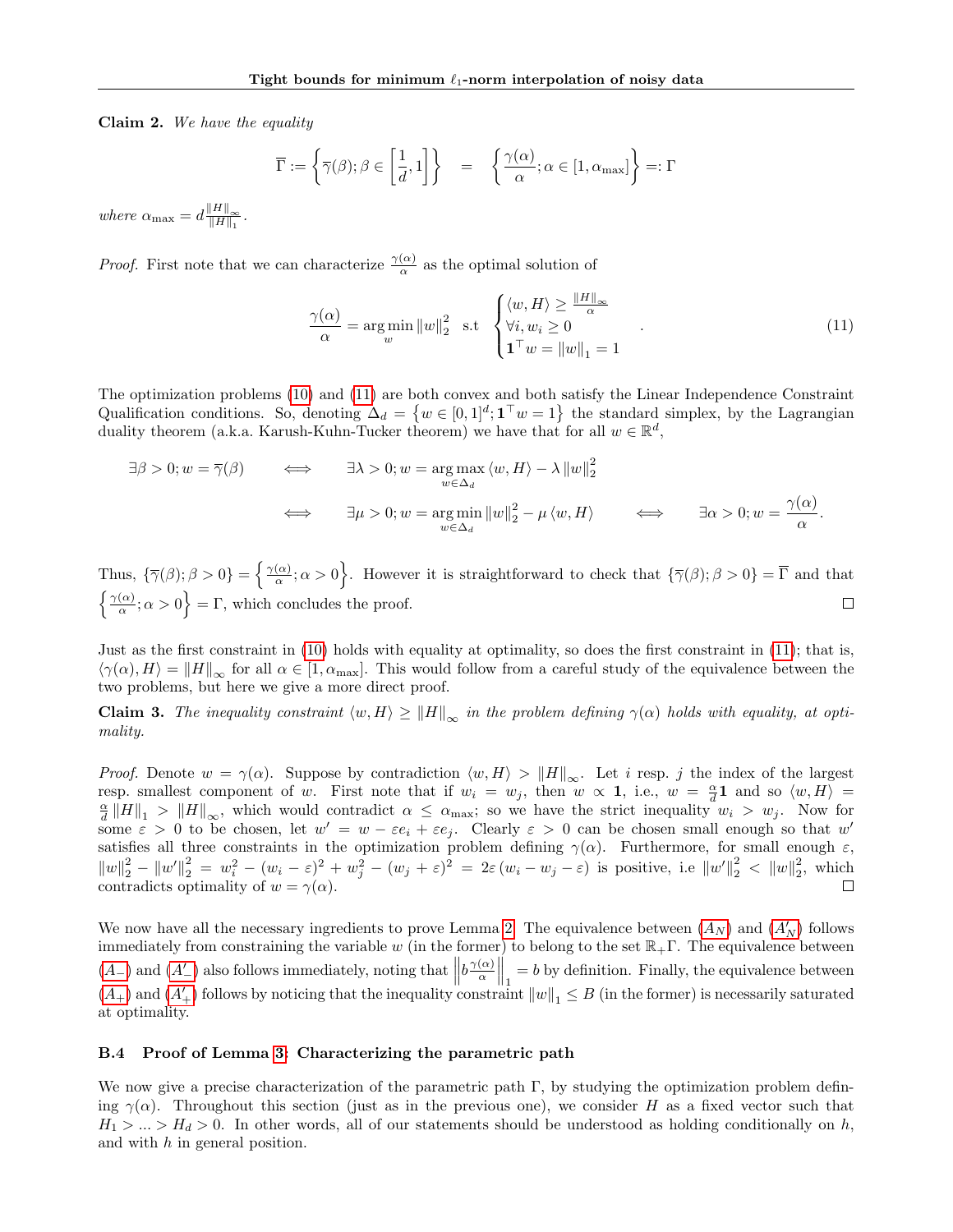Throughout the proof, consider a fixed  $1 < \alpha \le \alpha_{\text{max}}$ . The goal is to derive a closed-form expression of  $\gamma(\alpha)$ . We proceed by a Lagrangian duality approach, and first identify the dual variables  $\lambda, \nu, \mu$  (a.k.a. Lagrangian multipliers, a.k.a. KKT vectors) of the optimization problem defining  $\gamma(\alpha)$ . This first analysis yields an expression for  $\gamma(\alpha)$  involving an unknown "sparsity" integer s, which depends on  $\lambda, \nu, \mu$  and hence indirectly on  $\alpha$ . We finish by showing how to determine s explicitly from  $\alpha$ .

**Karush-Kuhn-Tucker (KKT) conditions.** Recall that  $\gamma(\alpha)$  is defined by the following optimization problem (note that the additional factor  $\frac{1}{2}$  in the objective does not change the argmin):

$$
\gamma(\alpha) = \argmin_{w} \frac{1}{2} ||w||_2^2 \text{ s.t } \begin{cases} \langle w, H \rangle \ge ||H||_{\infty} \\ \forall i, w_i \ge 0 \\ \mathbf{1}^\top w = ||w||_1 = \alpha \end{cases}
$$

.

This is a convex optimization problem with Lagrangian

$$
L(w; \lambda, \mu, \nu) = \frac{1}{2} ||w||_2^2 - \lambda(\langle w, H \rangle - ||H||_{\infty}) + \mu(\mathbf{1}^\top w - \alpha) - \nu^\top w.
$$

The objective is convex and all the constraints are affine. So by Lagrangian duality,  $w = \gamma(\alpha)$  if and only if there exist  $\lambda, \mu \in \mathbb{R}$  and  $\nu \in \mathbb{R}^d$  satisfying the KKT conditions:

• (Stationarity)  $w - \lambda H + \mu \mathbf{1} - \nu = 0$  i.e.  $w = \lambda H - \mu \mathbf{1} + \nu$ 

• (Primal feasibility) 
$$
\begin{cases} \langle w, H \rangle \ge ||H||_{\infty} \\ \forall i, w_i \ge 0 \\ \mathbf{1}^\top w = \alpha \end{cases}
$$

- (Dual feasibility)  $\lambda \geq 0$  and  $\forall i, \nu_i \geq 0$
- (Complementary slackness)  $\lambda(\langle w, H \rangle ||H||_{\infty}) = 0$ , and  $\forall i, \nu_i w_i = 0$ .

In the rest of this proof, denote  $w = \gamma(\alpha)$ , and let  $\lambda, \mu, \nu$  as above.

**Sparsity structure of w.** Let s denote the largest  $s' \in \{1, ..., d\}$  such that  $\lambda H_{s'} > \mu$ . Since  $\lambda \geq 0$  and H is ordered, we have

$$
\lambda H_1 \geq \ldots \geq \lambda H_s > \mu \geq \lambda H_{s+1} \geq \ldots
$$

Consider the complementary slackness condition  $\forall i, \nu_i w_i = 0$ .

- If  $w_i > 0$ , then  $\nu_i = 0$  so  $w_i = \lambda H_i \mu > 0$ , and so  $i \leq s$ .
- If  $\nu_i > 0$ , then  $w_i = \lambda H_i \mu + \nu_i = 0$  so  $\lambda H_i \mu < 0$ , and so  $i > s$ . So by contraposition, for all  $i \leq s$ ,  $\nu_i = 0$  and  $w_i = \lambda H_i - \mu$ .

Thus, supp $(w) \subset \{1, ..., s\}$  and  $w = \lambda H_{[s]} - \mu \mathbf{1}_{[s]}$ , where  $H_{[s]}$  is the vector equal to H on the first s components and 0 on the last  $(d-s)$ , and similarly for  $\mathbf{1}_{[s]}$ .

Furthermore, note that the case  $s = 1$  occurs only if  $w \propto e_1$ , and one can check that it implies  $\alpha = 1$ , which we excluded.

Closed-form expression of the dual variables  $\lambda, \mu$ . We can compute  $\lambda$  and  $\mu$  by substituting  $w = \lambda H_{[s]}$  –  $\mu \mathbf{1}_{[s]}$  into the primal feasibility conditions.

• Since we know from Claim [3](#page-19-2) (in Section [B.3\)](#page-18-1) that the first constraint in the problem defining  $\gamma(\alpha)$  holds with equality at optimality, this means that the first primal feasibility condition holds with equality, i.e.,

$$
\langle w, H \rangle = \lambda \left\| H_{[s]} \right\|_2^2 - \mu \left\| H_{[s]} \right\| = \left\| H \right\|_{\infty}.
$$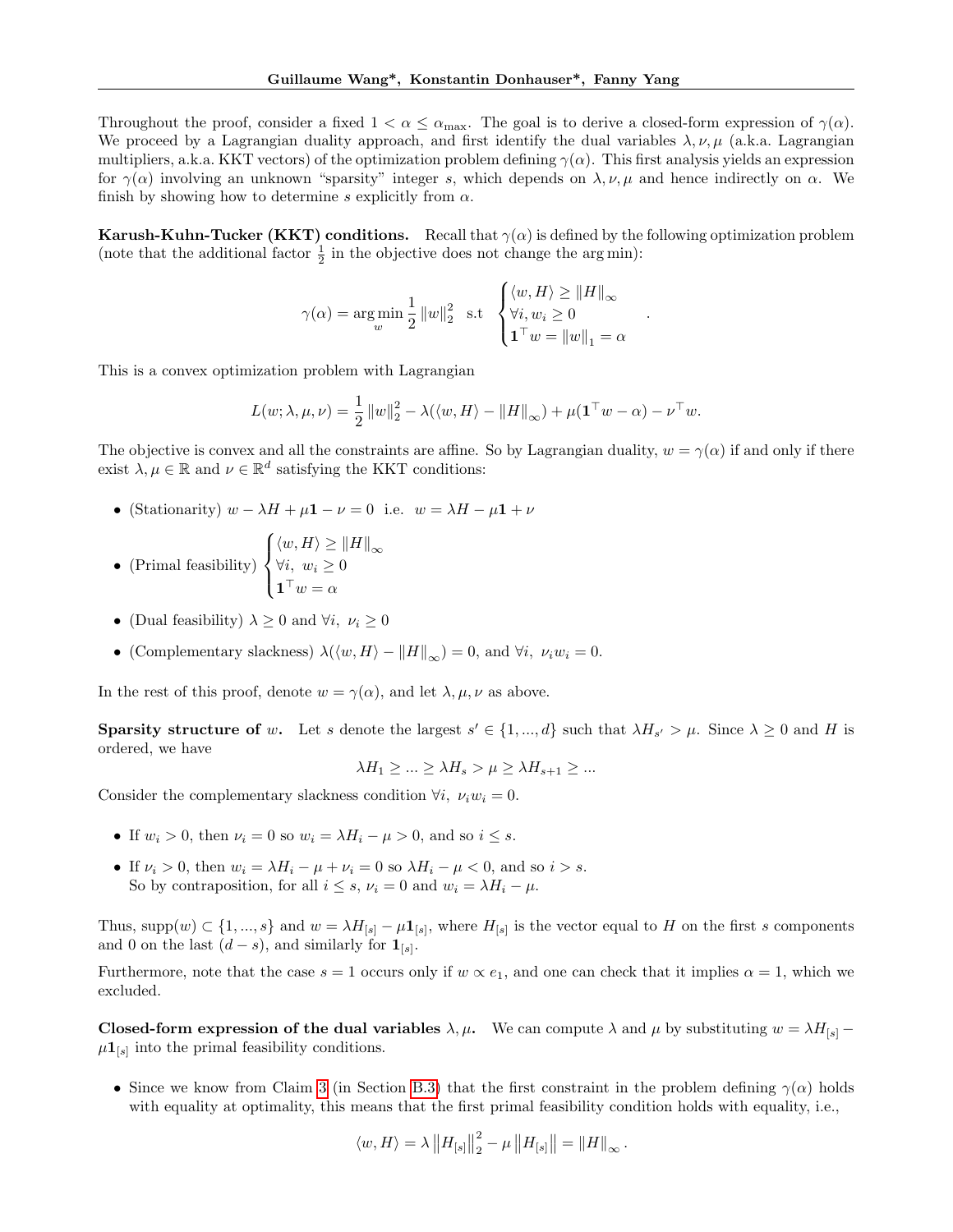• By the last primal feasibility condition,  $\mathbf{1}^\top w = \lambda ||H_{[s]}||_1 - \mu s = \alpha$ .

So  $\lambda$  and  $\mu$  are given by

$$
\begin{cases}\lambda \left\|H_{[s]}\right\|_{2}^{2} - \mu \left\|H_{[s]}\right\| &= \left\|H\right\|_{\infty} \\
\lambda \left\|H_{[s]}\right\|_{1} - \mu s &= \alpha\n\end{cases}\n\Longleftrightarrow\n\begin{cases}\n\lambda = \frac{1}{s\left\|H_{[s]}\right\|_{2}^{2} - \left\|H_{[s]}\right\|_{1}^{2}} \left(s\left\|H\right\|_{\infty} - \alpha \left\|H_{[s]}\right\|_{1}\right) \\
\mu = \frac{1}{s\left\|H_{[s]}\right\|_{2}^{2} - \left\|H_{[s]}\right\|_{1}^{2}} \left(\left\|H_{[s]}\right\|_{1} \left\|H\right\|_{\infty} - \alpha \left\|H_{[s]}\right\|_{2}^{2}\right).\n\end{cases}
$$

Note that the denominator is positive, since  $H_{[s]}$  has distinct components.

**Closed-form characterization of s.** We now show that there exists an increasing sequence  $\alpha_2 = 1 \lt \cdots \lt \blacktriangleleft$  $\alpha_d < \alpha_{d+1} = \alpha_{\text{max}}$  such that for all  $\alpha$ , the sparsity s of w is exactly the index which satisfies  $\alpha \in (\alpha_s, \alpha_{s+1}]$ . By plugging the expressions of  $\lambda$  and  $\mu$  into the condition defining s:  $\lambda H_s > \mu \geq \lambda H_{s+1}$ , we obtain

> $(s \|H\|_{\infty} - \alpha \|H_{[s]}\|_{1}) H_{s} > \|H_{[s]}\|_{1} \|H\|_{\infty} - \alpha \|H_{[s]}\|$ 2  $\frac{2}{2} \geq (s \|H\|_{\infty} - \alpha \|H_{[s]}\|_{1}) H_{s+1}.$

Rearranging, this is equivalent to

$$
\alpha \left( \left\| H_{[s]} \right\|_{2}^{2} - \left\| H_{[s]} \right\|_{1} H_{s} \right) > \left( \left\| H_{[s]} \right\|_{1} - sH_{s} \right) \left\| H \right\|_{\infty}
$$
  
and 
$$
\alpha \left( \left\| H_{[s]} \right\|_{2}^{2} - \left\| H_{[s]} \right\|_{1} H_{s+1} \right) \leq \left( \left\| H_{[s]} \right\|_{1} - sH_{s+1} \right) \left\| H \right\|_{\infty}.
$$

One can check that  $||H_{[s]}||$ 2  $\frac{2}{2} - \|H_{[s]}\|_1 H_{s+1} > \|H_{[s]}\|$ 2  $\frac{2}{2} - ||H_{[s]}||_1$   $H_s > 0$ . So the above is equivalent to

$$
\alpha_s := \frac{\left( \left\| H_{[s]} \right\|_1 - sH_s \right) \left\| H \right\|_{\infty}}{\left\| H_{[s]} \right\|_2^2 - \left\| H_{[s]} \right\|_1 H_s} < \alpha \le \frac{\left( \left\| H_{[s]} \right\|_1 - sH_{s+1} \right) \left\| H \right\|_{\infty}}{\left\| H_{[s]} \right\|_2^2 - \left\| H_{[s]} \right\|_1 H_{s+1}} =: \overline{\alpha}(s).
$$

A straightforward calculation shows that  $\overline{\alpha}(s) = \alpha_{s+1}$ . Thus, using the convention  $\alpha_{d+1} = \alpha_{\max}$ , s is uniquely characterized by  $\alpha_s < \alpha \leq \alpha_{s+1}$ . This concludes the proof of Lemma [3.](#page-13-0)

# <span id="page-21-0"></span>B.5 Proof of Proposition [4:](#page-13-1) Concentration of norms of  $\gamma(\alpha_s)$

In this section we prove Proposition [4](#page-13-5) and Lemma 4 which establish concentration inequalities for  $\gamma(\alpha)$  at the breakpoints  $\alpha_s$  for  $2 \leq s \leq d$ . More precisely, we give high-probability estimates (with respect to the draws of h) of their  $\ell_1$  and  $\ell_2$  norms, since those are the quantities that appear in the stochastic optimization problems  $(A'_N)$  $(A'_N)$  $(A'_N)$ ,  $(A'_+)$  and  $(A'_-)$ .

Plugging in  $\alpha = \alpha_s$  into the closed-form expressions of  $\lambda$  and  $\mu$  in Lemma [3,](#page-13-0) we obtain  $\gamma(\alpha_s) = \frac{\|H\|_{\infty}}{\langle v_s, H \rangle} v_s$  where  $v_s := H_{[s]} - H_s \mathbf{1}_{[s]}$ . Thus, to estimate the norms of  $\gamma(\alpha_s)$  it suffices to estimate the quantities

$$
\begin{aligned} \|v_s\|_2^2 &= \left\|H_{[s]}\right\|_2^2 - 2\left\|H_{[s]}\right\|_1 H_s + sH_s^2\\ \|v_s\|_1 &= \left\|H_{[s]}\right\|_1 - sH_s\\ \langle v_s, H \rangle &= \left\|H_{[s]}\right\|_2^2 - \left\|H_{[s]}\right\|_1 H_s. \end{aligned}
$$

Throughout the proofs in this section, we will use  $c > 0$  to denote a universal constant (in particular, independent of d and s) which may change from display to display. Furthermore, in this section we let Z denote a standard normal distributed random variable, and recall that  $\Phi^{\mathsf{C}}(x) = \mathbb{P}(Z > x) = \frac{1}{2}\mathbb{P}(|Z| > x)$  for  $x > 0$  denotes its complementary cumulative distribution function.

## B.5.1 Preliminary facts

We start by stating some auxiliary facts about  $\Phi^{\complement}$ .

<span id="page-21-1"></span>**Fact 1.** Denote  $h(x)$  the function such that  $\forall x > 0$ ,  $\Phi^{\complement}(x) = \frac{\exp(-x^2/2)}{\sqrt{2\pi}}$  $\frac{\partial (-x^2/2)}{\partial x \sqrt{2\pi}} h(x)$ . We have the first-order and higher-order upper and lower bounds

$$
1 - \frac{1}{1+x^2} \le h(x) \le 1 \quad \text{and} \quad \left| h(x) - \left( 1 - \frac{1}{x^2} + \frac{3}{x^4} - \frac{15}{x^6} \right) \right| \le \frac{c}{x^8}
$$

for all  $x > 0$ .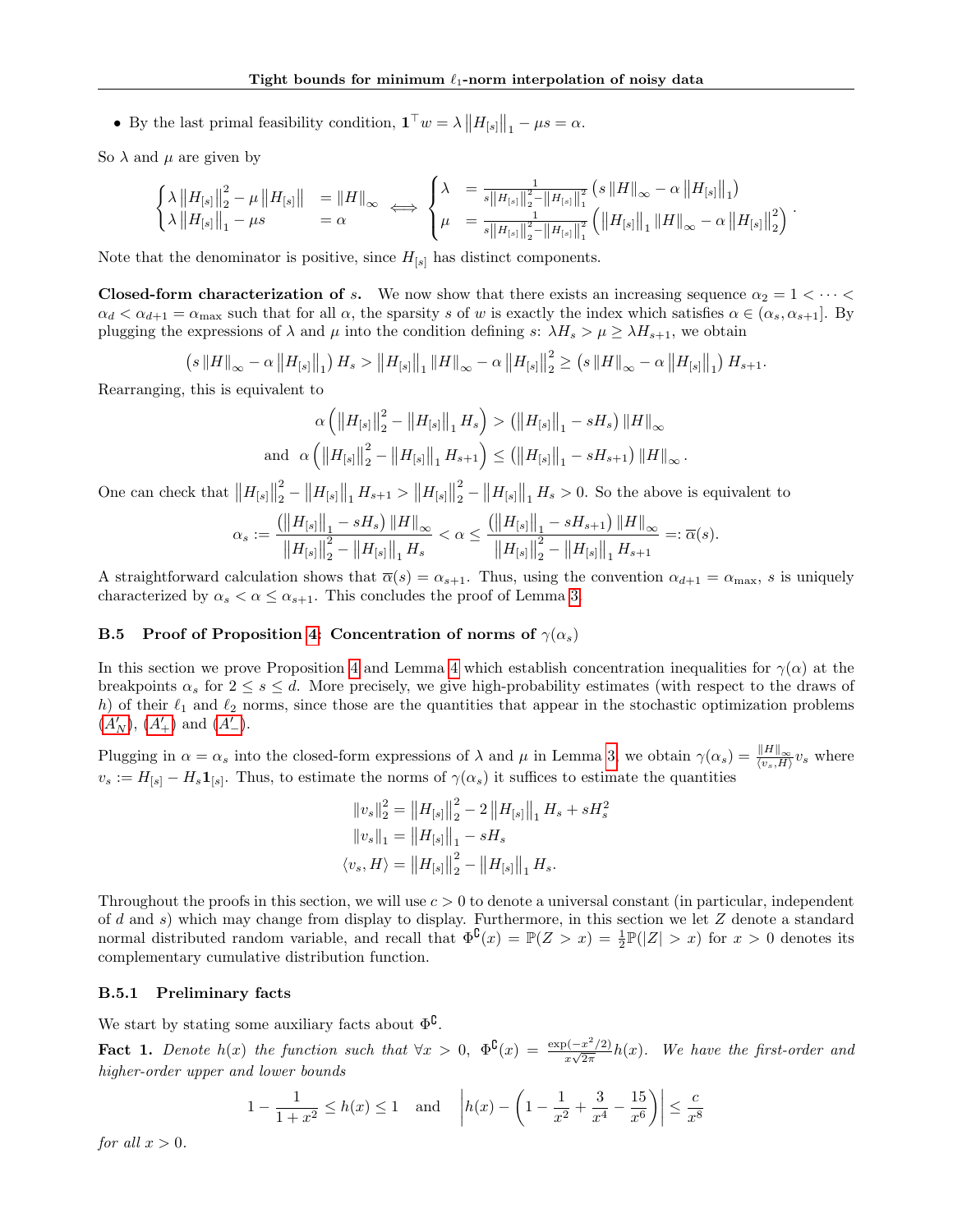Proof. The first-order estimate follows from straightforward analysis. The higher-order estimate follows from *Proof.* The first-order estimate follows from straightforward analysis. The higher-order estimate for the exact asymptotic expansion of the *complementary error function* erfc, since  $2\Phi^{\mathsf{C}}(x) = \text{erfc}(x/\sqrt{2})$ .  $\Box$ 

<span id="page-22-4"></span>Fact 2. By straightforward calculations, we have

$$
\forall x > 0, \ \mathbb{E}[Z|Z \ge x] = \frac{1}{\Phi^{\mathbb{G}}(x)} \frac{\exp(-x^2/2)}{\sqrt{2\pi}} = \frac{x}{h(x)}
$$
  
and 
$$
\mathbb{E}[Z^2|Z \ge x] = \frac{1}{\Phi^{\mathbb{G}}(x)} \left(\frac{x}{\sqrt{2\pi}} \exp(-x^2/2) + \Phi^{\mathbb{G}}(x)\right) = 1 + \frac{x^2}{h(x)}
$$

.

We will also make repeated use of Lemma [4](#page-13-5) (Section [A.2.3\)](#page-13-3), whose proof is deferred to Section [B.5.4.](#page-25-1)

# B.5.2 Proof of Proposition [4](#page-13-1)

We will show the following lemmas successively, in which  $t \in \mathbb{R}$  denotes the quantity such that  $2\Phi^{\complement}(t) = s/d$  (we drop the explicit dependency on s for concision in this section).

<span id="page-22-1"></span>**Lemma 11** (Concentration of  $H_s$ ). Assume that  $s < d/2$ . With probability at least  $1 - 2\delta$ , we have

$$
|H_s - t| \leq c \left( \frac{1}{\sqrt{s}} + \sqrt{\frac{\log(1/\delta)}{s}} + \frac{\log(1/\delta)}{s} \right).
$$

<span id="page-22-2"></span>**Lemma 12** (Concentration of  $||H_{[s]}||$ 2 <sup>2</sup>). Assume  $s < d/5$ . With probability at least  $1 - 2\delta$ , we have

$$
\left|\left\|H_{[s]}\right\|_2^2 - s\mathbb{E}[Z^2|Z\geq t]\right| \leq c\sqrt{s}(1+\sqrt{\log(1/\delta)})\left(\frac{1}{\sqrt{s}}(1+\sqrt{\log(1/\delta)})+t\right).
$$

<span id="page-22-3"></span>**Lemma 13** (Concentration of  $||H_{[s]}||_1$ ). With probability at least  $1-2\delta$ , we have

$$
\left|\left|\left|H_{[s]}\right|\right|_1 - s\mathbb{E}\left[Z|Z \geq t\right]\right| \leq c\left(\sqrt{s} + \sqrt{\log(1/\delta)s}\right).
$$

<span id="page-22-0"></span>**Lemma 14** (Concentration of v<sub>s</sub>). Assume  $s < d/5$ . For  $\delta \geq \exp(-s)$ , with probability at least  $1-6\delta$ , we have

$$
\left| \|v_s\|_2^2 - s\left(\frac{2}{t^2} - \frac{10}{t^4}\right) \right| \le s\left(\frac{c}{t^6} + C_{s,\delta}\right) \text{ and}
$$

$$
\left| \|v_s\|_1 - s\left(\frac{1}{t} - \frac{2}{t^3}\right) \right| \le s\left(\frac{c}{t^5} + \frac{C_{s,\delta}}{t}\right) \text{ and}
$$

$$
|\langle v_s, H \rangle - s| \le sC_{s,\delta}
$$

with  $C_{s,\delta} = c \frac{t + t \sqrt{\log(1/\delta)}}{\sqrt{s}}$ .

The proposition follows as a consequence of this last lemma:

Proof of Proposition [4.](#page-13-1) Let  $c_1, c_2, \overline{t}$  as in Lemma [4,](#page-13-5) and assume  $s \leq d/c_1$ . In particular,  $\log(d/s) \leq t^2 \leq$  $2\log(d/s)$ .

We apply Lemma [14](#page-22-0) with  $\delta = \exp\left(-2\frac{s}{\log(d/s)^5}\right)$ . Since  $t^2 \leq 2\log(d/s)$ , this choice ensures that  $\frac{t^2}{a}$  $\frac{\sqrt{\log(1/\delta)}}{\sqrt{s}} \leq 8/t^4.$ Moreover, the assumption that  $d \le \exp(\kappa_4 s^{1/5})$  ensures that  $\frac{t}{\sqrt{s}} \le c/t^4$ . So we have  $C_{s,\delta} \le c/t^4$ .

The proposition follows by substituting the estimates of  $||v_s||_2^2$ ,  $||v_s||_1$ ,  $\langle v_s, H \rangle$  into  $\gamma(\alpha_s) = \frac{||H||_{\infty}}{\langle v_s, H \rangle} v_s$ , and making the appropriate simplifications. $\Box$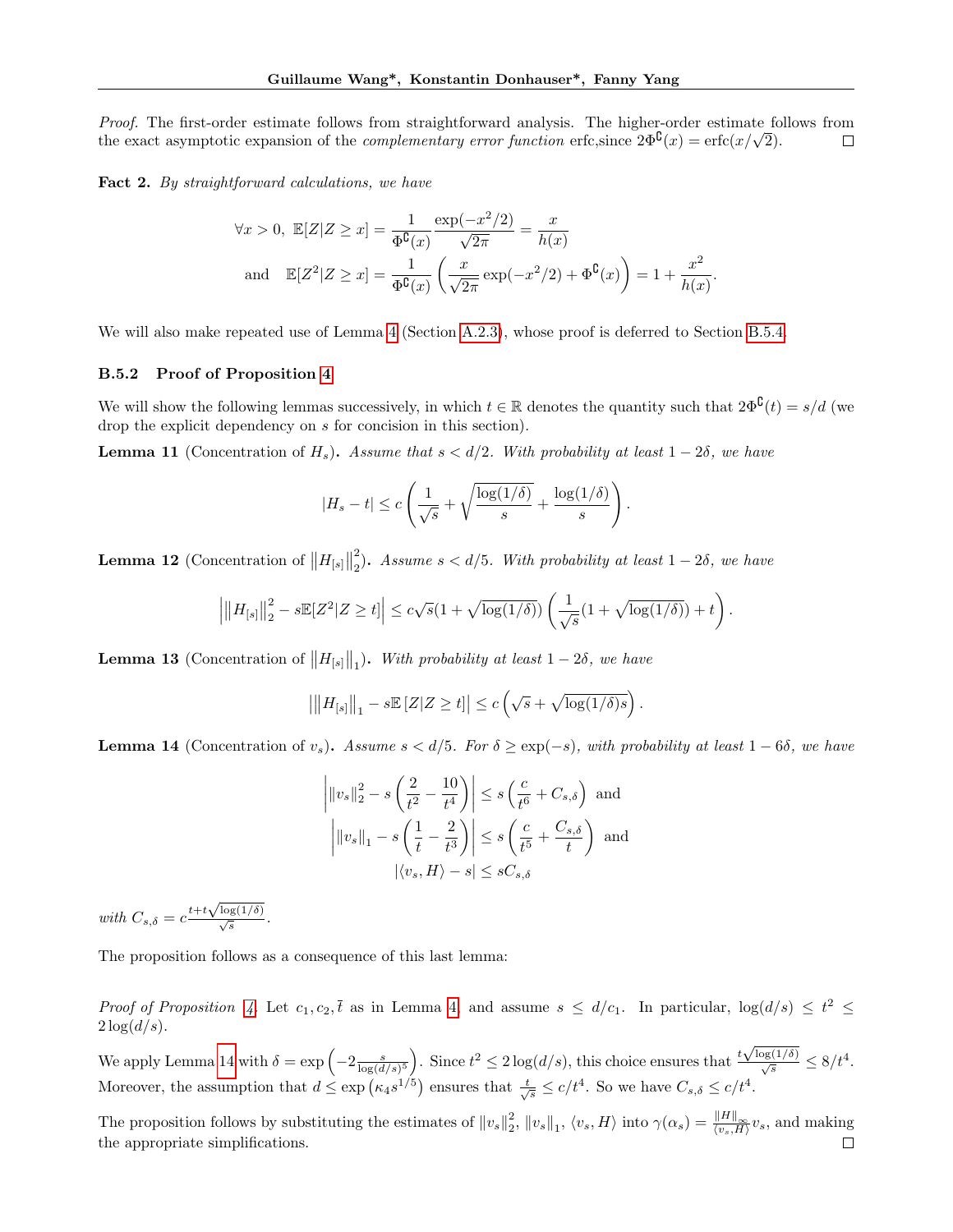#### B.5.3 Proofs of the concentration lemmas

**Proof of Lemma [11:](#page-22-1) Concentration of H<sub>s</sub>.** By observing that the random variable max $\{s; H_s > t\}$  is binomially distributed with parameters d and  $p = \mathbb{P}(|Z| > t)$ , [Li et al. \(2020\)](#page-7-24) show the following upper and lower tail bounds for  $H_s$ .

<span id="page-23-0"></span>**Claim 4.** Assume that  $s < d/2$  and let t be such that  $2\Phi^{\mathbb{C}}(t) = s/d$ . Then for all  $\varepsilon > 0$ , we have the lower resp. upper tail bounds

$$
\mathbb{P}(H_s \le t - \varepsilon) \le \exp(-cs\varepsilon^2 \log(d/s))
$$
  
and 
$$
\mathbb{P}(H_s \ge t + \varepsilon) \le \exp(-cs\varepsilon^2 \log(d/s) \exp\left(-2\varepsilon \sqrt{2\log(d/s) - \log\log(d/s) - \log(\frac{\pi}{2})} - \varepsilon^2\right)\right).
$$

*Proof.* This follows straightforwardly from Lemma 2 of [Li et al. \(2020\)](#page-7-24) and from the estimate of t in Lemma [4.](#page-13-5) П

The lower tail bound is already sufficiently tight to show our high-probability lower bound on  $H_s - t$ . However we remark that the upper tail bound is too loose; indeed it is only reasonable when  $\varepsilon$  is sufficiently small. So to prove our high-probability upper bound, we instead start from the following one-sided concentration inequality from [Boucheron and Thomas \(2012\)](#page-7-23).

**Claim 5.** Assume  $d \geq 3$  and  $s < d/2$ , then for all  $z > 0$ ,

$$
\mathbb{P}\left(H_s - \mathbb{E}H_s \ge c(\sqrt{z/s} + z/s)\right) \le \exp(-z).
$$

Proof. The proof follows from the same argument as in Proposition 4.6 of [Boucheron and Thomas \(2012\)](#page-7-23).  $\Box$ 

It only remains to bound the distance between t and  $\mathbb{E}H_s$ . **Claim 6.** Assume that  $s < d/2$  and let t be such that  $2\Phi^{\mathcal{C}}(t) = s/d$ . Then

$$
|\mathbb{E} H_s - t| \leq c \frac{1}{\sqrt{s}}.
$$

Proof. According to Proposition 4.2 of [Boucheron and Thomas \(2012\)](#page-7-23),

$$
\text{Var}(H_s) \le \frac{1}{s \log 2} \frac{8}{\log \frac{2d}{s} - \log(1 + \frac{4}{s} \log \log \frac{2d}{s})}
$$

so by Chebyshev's inequality,

$$
\mathbb{P}\left(|H_s - \mathbb{E} H_s| > \varepsilon'\right) \leq \frac{c'}{s} \frac{1}{(\varepsilon')^2}.
$$

On the other hand, recall from Claim [4](#page-23-0) that

$$
\mathbb{P}\left(|H_s - t| > \varepsilon\right) \le 2\exp\left(-c s \varepsilon^2 \log(d/s) \exp\left(-2\varepsilon \sqrt{2\log(d/s) - \log\log(d/s) - \log(\frac{\pi}{2})} - \varepsilon^2\right)\right)
$$

One can check that there exist universal constants  $c_1, c_2$  such that, by picking  $\varepsilon = c_1/\sqrt{s \log(d/s)}$  and  $\varepsilon' = c_2/\sqrt{s}$ , the sum of the right-hand sides is less than 1.

Thus, with positive probability we have

$$
|\mathbb{E}H_s - t| \le |H_s - \mathbb{E}H_s| + |H_s - t| \le \frac{c_1/\sqrt{\log(2)} + c_2}{\sqrt{s}}.
$$

 $\Box$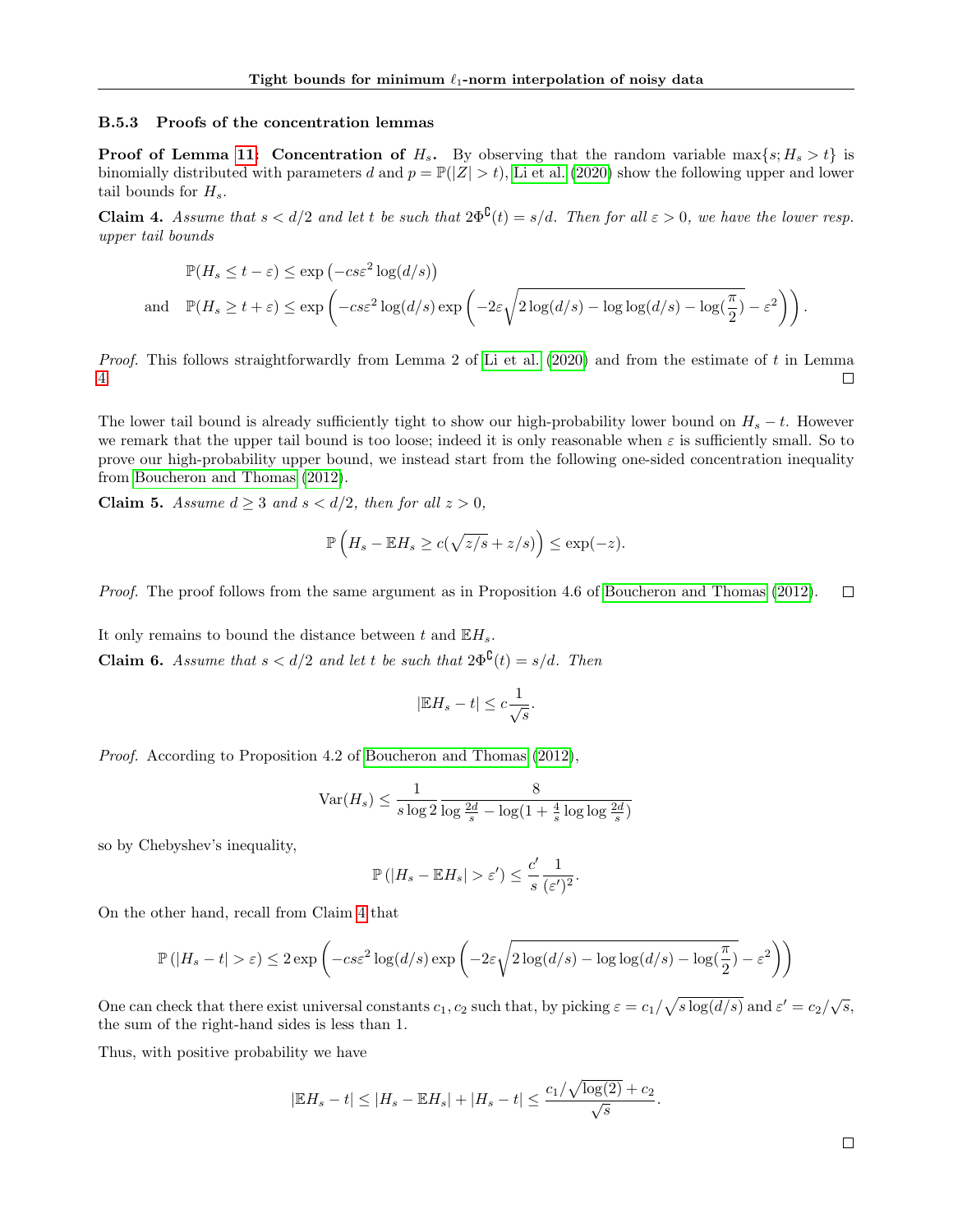$\text{Proof of Lemma 12:}\text{Concentration of } \left\Vert H_{[s]} \right\Vert$  $\text{Proof of Lemma 12:}\text{Concentration of } \left\Vert H_{[s]} \right\Vert$  $\text{Proof of Lemma 12:}\text{Concentration of } \left\Vert H_{[s]} \right\Vert$ 2  $\frac{2}{2}$ . Let us first restate Proposition 2 of [Li et al. \(2020\)](#page-7-24) in our notation. We remark that their statement contained an additional  $log(d/s)$  factor due to a mistake in the proof. Correcting this mistake, we have that with probability at least  $1 - 2\delta$ ,

$$
\left|\frac{1}{\sqrt{s}}\left\|H_{[s]}\right\|_2 - \sqrt{\mathbb{E}[Z^2|Z\geq t]}\right| \leq c\frac{1}{\sqrt{s}}\left(1 + \sqrt{\log(1/\delta)}\right).
$$

Since for all  $a, b, \varepsilon > 0$ ,  $|a - b| \le \varepsilon \implies |a^2 - b^2| \le \varepsilon (\varepsilon + 2b)$ , this implies

$$
\left|\frac{1}{s}\left\|H_{[s]}\right\|_2^2 - \mathbb{E}[Z^2|Z\geq t]\right| \leq c\frac{1}{\sqrt{s}}\left(1+\sqrt{\log(1/\delta)}\right)\left(\frac{1}{\sqrt{s}}\left(1+\sqrt{\log(1/\delta)}\right)+\sqrt{\mathbb{E}[Z^2|Z\geq t]}\right).
$$

Now  $\mathbb{E}[Z^2|Z \ge t] = 1 + \frac{t^2}{h(t)} \le ct^2$  whenever  $t \ge 1$ , which is ensured by our assumption that  $s/d = \Phi^{\complement}(t) \le 0.2$ . So

$$
\left|\frac{1}{s}\left\|H_{[s]}\right\|_{2}^{2}-\mathbb{E}[Z^{2}|Z\geq t]\right|\leq c\frac{1}{\sqrt{s}}(1+\sqrt{\log(1/\delta)})\left(\frac{1}{\sqrt{s}}(1+\sqrt{\log(1/\delta)})+t\right).
$$

**Proof of Lemma [13:](#page-22-3) Concentration of**  $||H_{[s]}||_1$ . We use exactly the same argument as in the proof of Proposition 2 of [Li et al. \(2020\)](#page-7-24). Namely, start by decomposing

$$
\left|\frac{1}{s}\left\|H_{[s]}\right\|_{1}-\mathbb{E}[Z|Z\geq t]\right|\leq\left|\frac{1}{s}\left\|H_{[s]}\right\|_{1}-\frac{1}{s}\mathbb{E}\left\|H_{[s]}\right\|_{1}\right|+\left|\frac{1}{s}\mathbb{E}\left\|H_{[s]}\right\|_{1}-\mathbb{E}[Z|Z\geq t]\right|.
$$

For the first term, note that by rearrangement inequality,  $Z \mapsto \frac{1}{s} \sum_{i=1}^{s} |Z_{(i)}|$  is  $\frac{1}{\sqrt{s}}$ -Lipschitz for the  $\|\cdot\|_2$  norm, where  $(Z_{(1)},...,Z_{(d)})$  is the nondecreasing reordering of the absolute values of  $Z$ <sup>[3](#page-24-0)</sup>. So by concentration of Lipschitz-continuous functions of Gaussians,

$$
\mathbb{P}\left(\left|\frac{1}{s}\sum_{i=1}^s H_i - \mathbb{E}\frac{1}{s}\sum_{i=1}^s H_i\right| \geq \varepsilon\right) \leq 2\exp(-s\varepsilon^2/2).
$$

For the second term, we can apply exactly the same arguments as in the proof of Proposition 2 of [Li et al. \(2020\)](#page-7-24), adapting equations (42) to (46), to obtain the bound

$$
\left|\mathbb{E}\frac{1}{s}\sum_{i=1}^s H_i - \mathbb{E}[Z|Z\geq t]\right| \leq c\mathbb{E}|H_{s+1} - t| \leq c\frac{1}{\sqrt{s}}.
$$

In particular, we use the fact that  $x \mapsto \mathbb{E}[Z|Z \geq x]$  is a smooth function, which follows from its explicit expression given in Fact [2.](#page-22-4)

**Proof of Lemma [14:](#page-22-0) Concentration of**  $v_s$ . For brevity of notation, let  $C_{s,\delta} = c \frac{t + t \sqrt{\log(1/\delta)}}{\sqrt{s}}$ . Assume  $\delta \geq e^{-s}$ ; in particular,  $C_{s,\delta} \leq ct$ . Collecting and simplifying the above results, so far we showed that

$$
t | H_s - t | \leq C_{s,\delta} \text{ and}
$$
  

$$
\left| \frac{1}{s} ||H_{[s]}||_2^2 - (1 + \frac{t^2}{h(t)}) \right| \leq C_{s,\delta} \text{ and}
$$
  

$$
t \left| \frac{1}{s} ||H_{[s]}||_1 - \frac{t}{h(t)} \right| \leq C_{s,\delta}.
$$

<span id="page-24-0"></span><sup>3</sup>Proof: Denote  $\widetilde{Z}$  the reordering of Z such that  $|\widetilde{Z}_1|\geq ... \geq |\widetilde{Z}_d|$  (but still with  $\widetilde{Z}$  signed). Then

$$
\left|\sum_{i=1}^s \left|Z_{(i)}\right| - \left|Y_{(i)}\right|\right| = \left|\left|\left|\widetilde{Z}_{[s]}\right|\right|_1 - \left|\left|\widetilde{Y}_{[s]}\right|\right|_1\right| \le \left|\left|\widetilde{Z}_{[s]} - \widetilde{Y}_{[s]}\right|\right|_1 \le \sqrt{s} \left|\left|\widetilde{Z}_{[s]} - \widetilde{Y}_{[s]}\right|\right|_2 \le \sqrt{s} \left\|Z - Y\right\|_2
$$

where the last inequality follows from the rearrangement inequality after taking squares and expanding.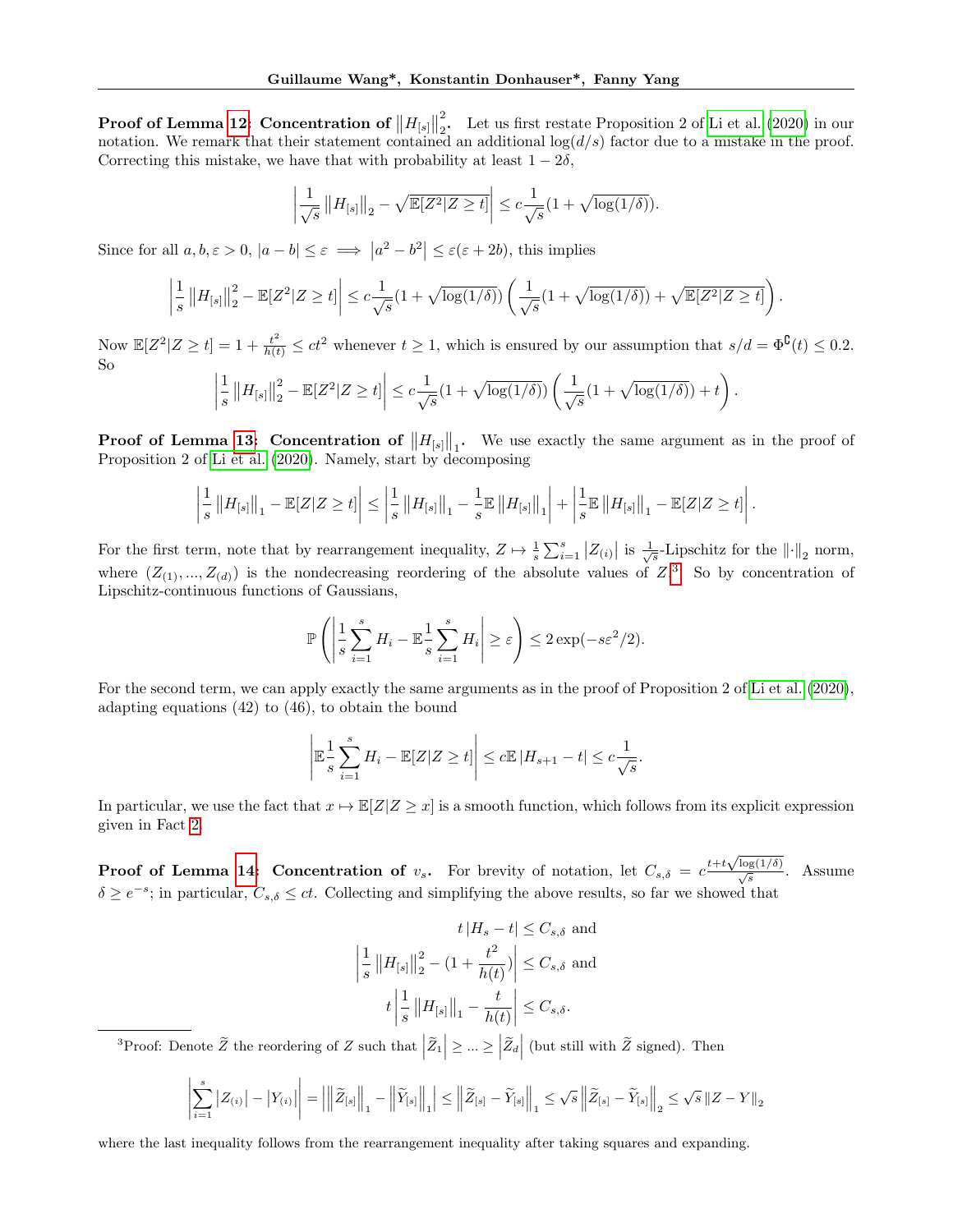• Substituting the deterministic estimates in the expression of  $||v_s||_2^2$  and carrying over the above concentration bounds, we obtain

$$
\left| \|v_s\|_2^2 - \left( s(1 + \frac{t^2}{h(t)}) - 2\frac{st}{h(t)}t + st^2 \right) \right| \le sC_{s,\delta}(1 + C_{s,\delta})
$$

and the deterministic estimate can be simplified to

$$
s\frac{(1+t^2)h(t) - t^2}{h(t)} = s\frac{\frac{2}{t^2} - \frac{12}{t^4} + O\left(\frac{1}{t^6}\right)}{1 - \frac{1}{t^2} + O\left(\frac{1}{t^4}\right)} = s\left(\frac{2}{t^2} - \frac{10}{t^4} + O\left(\frac{1}{t^6}\right)\right)
$$

(where the  $O(\cdot)$  hides a universal constant).

• Likewise for  $||v_s||_1$  we get

$$
\left| \|v_s\|_1 - \left(\frac{st}{h(t)} - st\right) \right| \le \frac{s}{t} C_{s,\delta}
$$

and the deterministic estimate can be simplified to

$$
st\left(\frac{1}{h(t)}-1\right) = s\left(\frac{1}{t^2} - \frac{2}{t^3} + O\left(\frac{1}{t^5}\right)\right).
$$

• Likewise for  $\langle v_s, H \rangle$  we get

$$
\left| \langle v_s, H \rangle - \left( s \left( 1 + \frac{t^2}{h(t)} \right) - \frac{st}{h(t)} t \right) \right| \leq 3sC_{s, \delta}
$$

and the deterministic estimate simplifies to s.

# <span id="page-25-1"></span>B.5.4 Proof of Lemma [4](#page-13-5)

Using the upper bound  $\Phi^{\complement}(x) \leq \frac{\exp(-x^2/2)}{x}$  $\frac{\partial(-x^2/2)}{\partial x\sqrt{2\pi}}$  from the first part of Fact [1,](#page-21-1) it is straightforward to check that  $2\Phi^{\complement}(\bar{t}) \leq s/d = 2\Phi^{\complement}(t)$ , and so  $\bar{t} \geq t$ .

Let  $\underline{t}^2 = \overline{t}^2 - c_1$  for some constant  $c_1 > 0$  to be chosen. Using the lower bound  $\Phi^{\complement}(x) \geq \frac{\exp(-x^2/2)}{x\sqrt{2\pi}}$  $rac{y(-x)}{x\sqrt{2\pi}}$  $\frac{x^2}{1+x^2}$ , one can check that  $c_1$  can be chosen such that  $2\Phi^{\complement}(\underline{t}) \geq s/d = 2\Phi^{\complement}(t)$ , and so  $\underline{t} \leq t$ .

Going through the calculations reveals that  $\kappa_3 \geq e^{2/\pi} \approx 2$  ensures  $\bar{t}^2 \leq 2 \log(d/s)$ , that  $2\Phi^{\mathcal{C}}(\bar{t}) \leq s/d$  is always true, that  $c_1 = 1 - \log(\frac{\pi}{2}) \approx 0.5$  ensures  $\underline{t}^2 \geq \log(d/s)$  for all  $s, d$ , and that  $\kappa_3 \geq e^{2.3415...} \approx 10.4$  ensures  $2\Phi^{\mathcal{C}}(t) \geq s/d$ . This concludes the proof of the lemma.

**Remark 2.** Tighter bounds for t can be derived while still only using the first-order estimate of  $h(x)$  (the first part of Fact [1\)](#page-21-1). Namely, by similar straightforward calculations as above, one can check that there exist universal constants  $\kappa, \alpha_1, \alpha_2 > 0$  such that, for all  $s \le d/\kappa$ , t is bounded as  $t \le t \le \overline{t}$  where

$$
\underline{t}^2 = 2\log(d/s) - \log\log(d/s) - \log(\pi) + \frac{\log\log(d/s)}{2\log(d/s)} - \frac{\alpha_1}{\log(d/s)}
$$
  
and 
$$
\overline{t}^2 = 2\log(d/s) - \log\log(d/s) - \log(\pi) + \frac{\log\log(d/s)}{2\log(d/s)} + \frac{\alpha_2}{\log(d/s)}.
$$

# <span id="page-25-0"></span>B.6 Proofs of Lemmas [5](#page-15-0) and [6:](#page-15-1) Studying the feasible set of  $(A'_+)$  $(A'_+)$  $(A'_+)$  and  $(A'_{-})$

# B.6.1 Proof of Lemma [5](#page-15-0)

We give separate proofs for the statements 1-3 in the Lemma:

First statement: The mapping  $\alpha \mapsto ||\gamma(\alpha)||_2^2$  is decreasing over  $[1, \alpha_{d+1/2}]$  and increasing over  $[\alpha_{d+1/2}, \alpha_{\text{max}}]$ . Using the notation of Section [B.4,](#page-19-0) the optimization problem defining  $\gamma(\alpha)$  has Lagrangian

$$
L(w; \lambda, \mu, \nu) = \frac{1}{2} ||w||_2^2 - \lambda(\langle w, H \rangle - ||H||_{\infty}) + \mu(\mathbf{1}^\top w - \alpha) - \nu^\top w,
$$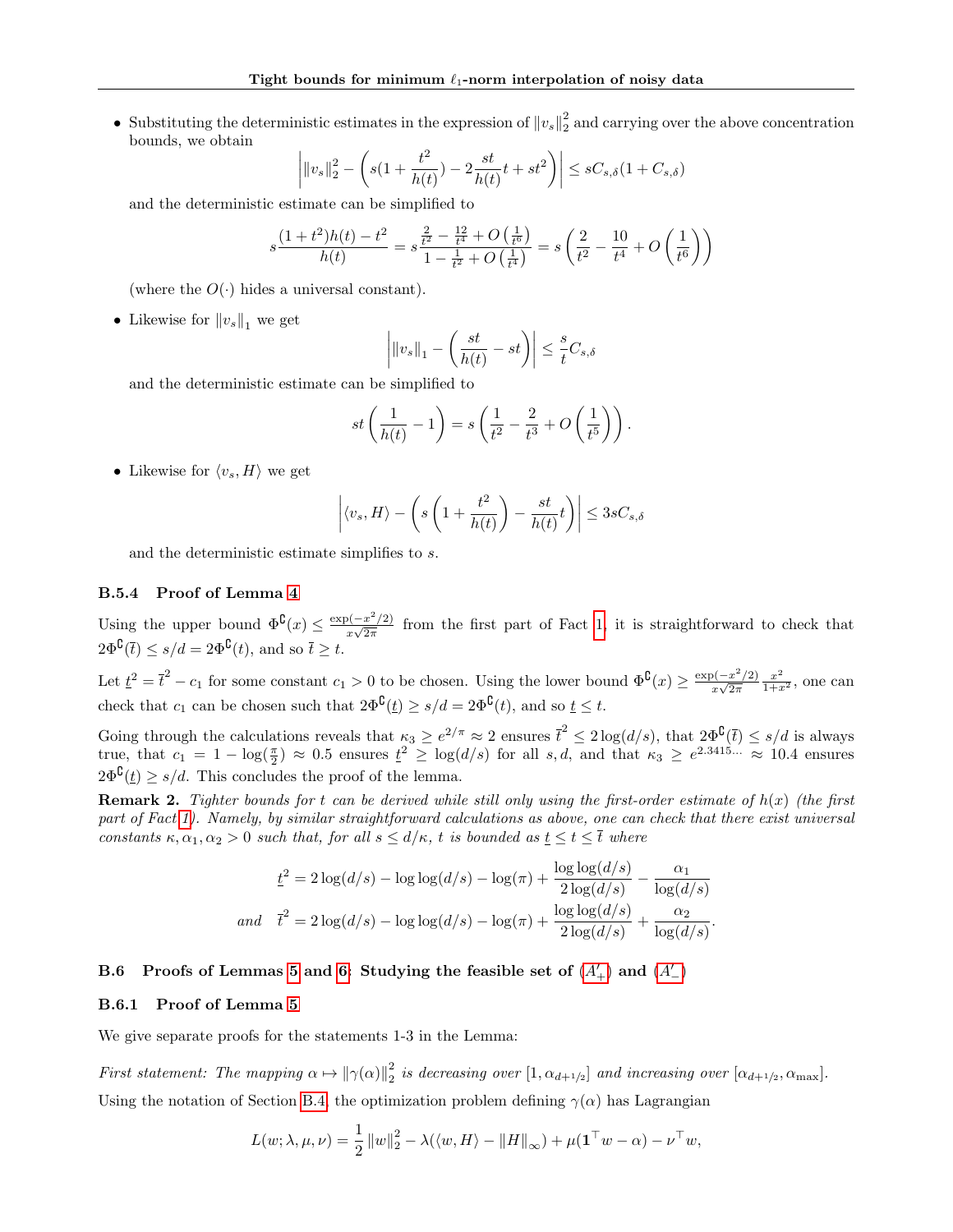(up to the constant factor  $\frac{1}{2}$  in the first term). By the envelope theorem, the marginal effect on the optimal value of increasing  $\alpha$ , is equal to the associated Lagrangian multiplier at optimum:  $\frac{d||\gamma(\alpha)||_2^2}{d\alpha} = -\mu$ . A straightforward computation using the expression of  $\mu$  from Lemma [3](#page-13-0) reveals that  $\mu > 0$  for  $1 < \alpha < \alpha_{d+1/2}$  and  $\mu < 0$  for  $\alpha_{d+1/2} < \alpha \le \alpha_{\text{max}}$ ; hence the monotonicity of  $\alpha \mapsto ||\gamma(\alpha)||_2^2$ .

Second statement: The mapping  $\alpha \mapsto ||\gamma(\alpha)||_2^2$  is convex over  $[1, \alpha_{\text{max}}]$ , and I is an interval. Recall that  $\|\gamma(\alpha)\|_2^2$  is given by

$$
\|\gamma(\alpha)\|_2^2 = \min_{w} \|w\|_2^2 \quad \text{s.t} \quad \begin{cases} \langle w, H \rangle \ge \|H\|_{\infty} \\ \forall i, w_i \ge 0 \\ \mathbf{1}^\top w = \|w\|_1 = \alpha \end{cases}.
$$

Since  $\alpha$  appears on the right-hand side of a linear constraint, it is straightforward to check directly that  $\alpha \mapsto$  $\|\gamma(\alpha)\|_2^2$  is convex. In detail: Let any  $\alpha_0$  and  $\alpha_1$ , let  $w_i = \gamma(\alpha_i)$  for  $i \in \{1,2\}$ , and  $\alpha_t = (1-t)\alpha_0 + t\alpha_1$ and  $w_t = (1-t)w_0 + tw_1$  for  $t \in [0,1]$ ; then  $w_t$  is feasible for the optimization problem defining  $\gamma(\alpha_t)$ , so  $\|\gamma(\alpha_t)\|_2^2 \le \|w_t\|_2^2 \le t \|w_0\|_2^2 + (1-t) \|w_1\|_2^2$  by convexity.

I is the  $(B^2 ||H||^2_{\infty})$ -sublevel set of the function  $\alpha \mapsto (1 - \rho)n \left(\sigma^2 \alpha^2 + B^2 ||\gamma(\alpha)||_2^2\right)$ , which is convex, so I is an interval.

Third statement: The mapping  $\alpha \mapsto \frac{\|\gamma(\alpha)\|_2^2}{\alpha^2}$  is monotonically decreasing. Note that for each  $\alpha \in [1, \alpha_{\text{max}}], \frac{\gamma(\alpha)}{\alpha}$  is the optimal solution of the optimization problem

$$
\frac{\gamma(\alpha)}{\alpha} = \arg\min_w \|w\|_2^2 \quad \text{s.t} \quad \begin{cases} \langle w, H \rangle \ge \frac{\|H\|_\infty}{\alpha} \\ \forall i, w_i \ge 0 \\ \mathbf{1}^\top w = \|w\|_1 = 1 \end{cases}
$$

.

In particular, the constraint set is only increasing with  $\alpha$ , implying that  $\alpha \mapsto$  $\gamma(\alpha)$  $\frac{(\alpha)}{\alpha}$ 2 2 is monotonically decreasing with  $\alpha$ .

#### B.6.2 Proof of Lemma [6](#page-15-1)

The upper bound for  $\phi_+$  immediately follows from Equation  $(A'_+)$  $(A'_+)$  $(A'_+)$  and from the monotonicity of  $\alpha \mapsto \|\cdot\|$  $\gamma(\alpha)$  $\frac{(\alpha)}{\alpha}$ 2 <sup>2</sup> which is the last statement of Lemma [5.](#page-15-0)

For  $\phi$ <sub>-</sub>, there is an extra scale variable  $0 < b \leq B$  which we first minimize out, similarly to the proof of Proposition [2](#page-11-0) in Section [A.2.4.](#page-13-4) Starting from Equation  $(A'_{-})$  $(A'_{-})$  $(A'_{-})$ , first rewrite the constraint as

$$
b^{2} ||H||_{\infty}^{2} \ge (1 - \rho) n \left( \sigma^{2} \alpha^{2} + b^{2} ||\gamma(\alpha)||_{2}^{2} \right)
$$
  

$$
\iff b^{2} \ge \underbrace{\frac{(1 - \rho) n \sigma^{2} \alpha^{2}}{||H||_{\infty}^{2} - (1 - \rho) n ||\gamma(\alpha)||_{2}^{2}}}_{=: \tilde{f}(\alpha)^{2}} \text{ and } (1 - \rho) n ||\gamma(\alpha)||_{2}^{2} < ||H||_{\infty}^{2}.
$$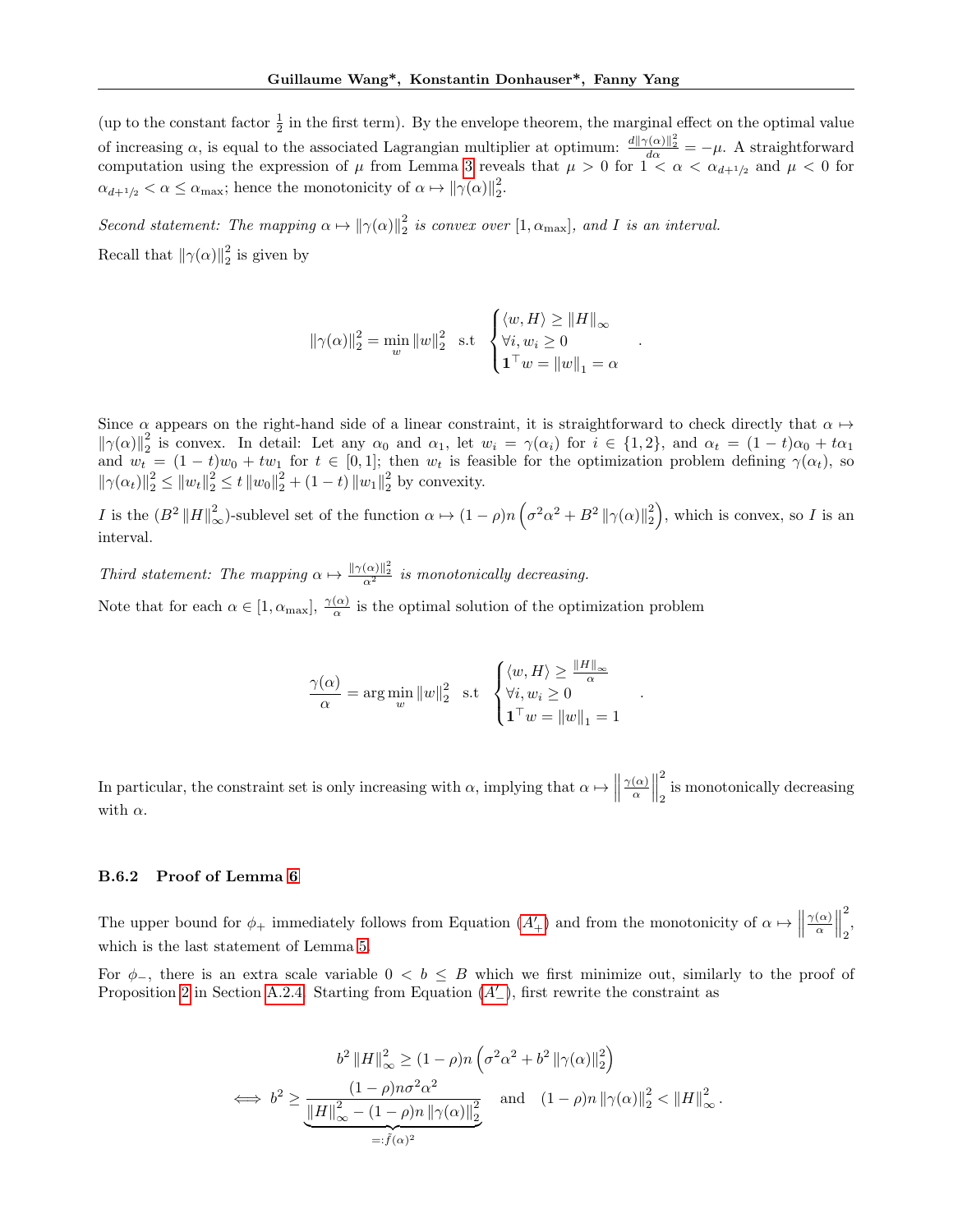Then,

$$
\phi_{-} = \min_{1 \leq \alpha \leq \alpha_{\text{max}}} \min_{b} b^{2} \frac{\|\gamma(\alpha)\|_{2}^{2}}{\alpha^{2}} \text{ s.t } \tilde{f}(\alpha) \leq b \leq B \text{ and } (1 - \rho)n \|\gamma(\alpha)\|_{2}^{2} < \|H\|_{\infty}^{2}
$$
  
\n
$$
= \min_{1 \leq \alpha \leq \alpha_{\text{max}}} \tilde{f}(\alpha)^{2} \frac{\|\gamma(\alpha)\|_{2}^{2}}{\alpha^{2}} \text{ s.t } \tilde{f}(\alpha) \leq B \text{ and } (1 - \rho)n \|\gamma(\alpha)\|_{2}^{2} < \|H\|_{\infty}^{2}
$$
  
\n
$$
= \min_{1 \leq \alpha \leq \alpha_{\text{max}}} \tilde{f}(\alpha)^{2} \frac{\|\gamma(\alpha)\|_{2}^{2}}{\alpha^{2}} \text{ s.t } \alpha \in I
$$
  
\n
$$
= \min_{\alpha} \frac{(1 - \rho)n\sigma^{2} \|\gamma(\alpha)\|_{2}^{2}}{\|H\|_{\infty}^{2} - (1 - \rho)n \|\gamma(\alpha)\|_{2}^{2}} \text{ s.t } \alpha \leq \overline{\alpha}_{I}.
$$

This objective is increasing in  $\|\gamma(\alpha)\|_2^2$ . Now as shown in Lemma [5,](#page-15-0)  $\alpha \mapsto \|\gamma(\alpha)\|_2^2$  is decreasing over  $[1, \alpha_{d+1/2}]$ . Therefore, this objective is decreasing in  $\alpha$  over  $[\underline{\alpha}_I, \alpha_{d+1/2}]$ , and  $\phi_-$  is lower-bounded by its value at any  $\overline{\alpha}$  such that  $\overline{\alpha}_I \leq \overline{\alpha} \leq \alpha_{d+1/2}$ .

# <span id="page-27-0"></span>B.7 Proof of Lemma [7:](#page-15-2) A tight admissible choice for  $\alpha$  and  $\overline{\alpha}$

Recall that we defined  $B(n,d) = c\sigma\sqrt{||w^*||_0} + M(n,d)$  where  $M(n,d)$  is given by Proposition [2](#page-11-0) and  $c > 0$  some universal constant. For brevity of notation, abbreviate  $B(n, d) = B$ . We seek integers  $s, \overline{s}$  such that  $\alpha_s$  and  $\alpha_{\overline{s}}$ lie on the left, respectively on the right of the interval I, and such that  $\alpha_{\bar{s}} \leq \alpha_{d+1/2}$ , with high probability over the draws of h.

# B.7.1 Preliminaries

We recall the notations  $B = M(n, d) + 2 ||w^*||_1$  and

$$
I = \left\{ \alpha \in [1, \alpha_{\text{max}}] \middle| B^2 \left\| H \right\|_{\infty}^2 \ge (1 - \rho) n \left( \sigma^2 \alpha^2 + B^2 \left\| \gamma(\alpha) \right\|_2^2 \right) \right\}
$$
  
and  $\forall \alpha \in [1, \alpha_{\text{max}}], \ \tilde{f}(\alpha)^2 = \frac{(1 - \rho) n \sigma^2 \alpha^2}{\left\| H \right\|_{\infty}^2 - (1 - \rho) n \left\| \gamma(\alpha) \right\|_2^2}.$ 

Note that we have the equivalence

<span id="page-27-1"></span>
$$
\alpha \in I \iff (1 - \rho)n \|\gamma(\alpha)\|_2^2 < \|H\|_{\infty}^2 \quad \text{and} \quad \tilde{f}(\alpha) \le B. \tag{12}
$$

**Reference point:**  $\alpha_n \in I$ . We have by construction that, conditionally on the event where the inequalities in Equation [6](#page-13-6) hold for  $s = n$ ,  $\alpha_n \in I$  – in particular this holds with probability at least  $1 - 6 \exp\left(-2 \frac{n}{\log(d/n)^5}\right)$ . Indeed, let us take a closer look at the way we chose  $M(n, d)$ , from the proof of Proposition [2](#page-11-0) (Section [A.2.4\)](#page-13-4). We showed that, conditionally on that event,  $\alpha_n$  satisfies

> $(1+\rho)n \|\gamma(\alpha_n)\|_2^2 < \|H\|_{\infty}^2$  $\frac{2}{2} < ||H||_{\infty}^{2}$  and  $f(\alpha_{n}) \leq M(n, d)$

where  $f(\alpha)^2 = \frac{(1+\rho)n\sigma^2\alpha^2}{\|H\|^2 - (1+\rho)n\|^2}$  $\frac{(1+\rho)n\sigma^2\alpha^2}{\|H\|_{\infty}^2-(1+\rho)n\|\gamma(\alpha)\|_{2}^2}$ . Since  $\tilde{f}(\alpha_n) \leq f(\alpha_n)$  and  $M(n,d) \leq B$ , clearly  $\alpha_n$  satisfies the condi-tion [\(12\)](#page-27-1), i.e.,  $\alpha_n \in I$ .

Summary of (in)equalities to be used in the proof. For ease of presentation, let us recall some assumptions or definitions that we will use throughout this proof. For each integer s,  $t_s \in \mathbb{R}$  denotes the quantity such that  $2\Phi^{\mathbf{C}}(t_s) = s/d$ , and  $t_s^2 \approx \log(d/s)$  by Lemma [4.](#page-13-5) By assumption,  $||w^*||_0 \leq \kappa_1 \frac{\sigma^2 n}{\log(d/n)^5}$  for some universal constant  $\kappa_1 > 0$ . By definition,  $M(n, d)^2 = \frac{\sigma^2 n}{t_n^2}$  $\left(1-\frac{2}{t_n^2}+\frac{c_0}{t_n^4}\right)$ for some universal constant  $c_0 > 0$ . In particular, this implies that

<span id="page-27-2"></span>
$$
B^{2} = \left( M(n,d) + c\sigma \sqrt{\|w^*\|_0} \right)^2 = \frac{\sigma^2 n}{t_n^2} \left( 1 - \frac{2}{t_n^2} + O\left(\frac{1}{t_n^4}\right) \right). \tag{13}
$$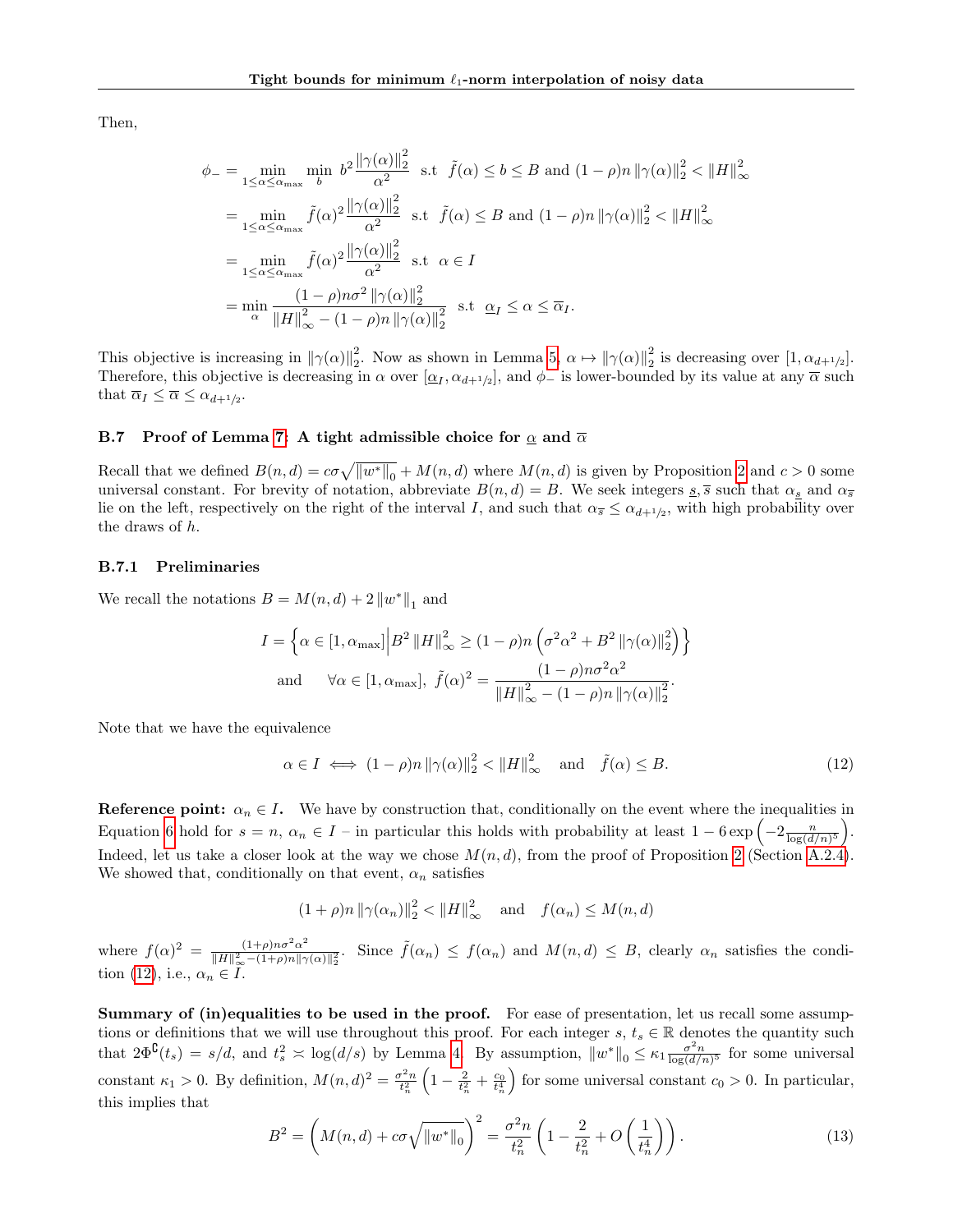# B.7.2 Finding s such that  $\alpha_s \leq \alpha_I$

We want to find an <u>s</u> such that  $\alpha_{s}$  is on the left of the interval I, i.e.,  $\alpha_{s} \leq \alpha_{I}$ . Conditioning on the event where  $\alpha_n \in I$ , it suffices to have  $\alpha_{\underline{s}} < \alpha_n$  i.e.  $\underline{s} < n$ , and  $\alpha_{\underline{s}} \notin I$  i.e.

$$
\begin{split} &\frac{1}{B^2\|H\|_\infty^2}(1-\rho)n\left(\sigma^2\left\|\gamma(\alpha_{\underline{s}})\right\|_1^2+B^2\left\|\gamma(\alpha_{\underline{s}})\right\|_2^2\right)\right)\\ &=(1-\rho)n\frac{\sigma^2}{B^2}\frac{\left\|\gamma(\alpha_{\underline{s}})\right\|_1^2}{\|H\|_\infty^2}+(1-\rho)n\frac{\left\|\gamma(\alpha_{\underline{s}})\right\|_2^2}{\|H\|_\infty^2}>1. \end{split}
$$

Instead of working directly with  $\underline{s}$ , it is more convenient to define  $\underline{s}$  implicitly through a condition on  $t_{\underline{s}}$ . Namely, we choose <u>s</u> such that  $t_s^2 \approx t_n^2 + \frac{\lambda}{t_n}$  for some constant  $\lambda > 0$ . We now make this choice formal and show that s is very close to n; the following step will be to show that this choice guarantees  $\alpha_s \notin I$ .

<span id="page-28-0"></span>**Claim 7.** Assume  $\kappa_3 n \leq d$ . Let any fixed constant  $0 < \lambda \leq \sqrt{\log(\kappa_3)}$ , and let  $\underline{s}$  be the largest integer s such that  $t_s^2 \geq t_n^2 + \frac{\lambda}{t_n}$ . Then,

$$
\underline{s} = n \exp\left(-\frac{\lambda}{2t_n}\right) \left(1 + O\left(\frac{1}{t_n^2}\right)\right)
$$
  
and 
$$
\left|t_{\underline{s}}^2 - \left(t_n^2 + \frac{\lambda}{t_n}\right)\right| \le O\left(\frac{1}{n}\right).
$$

The first equation quantifies the fact that this choice of  $s$  is very close to  $n$ ; the second equation controls the error due to rounding (due to the fact that there is no integer s such that  $t_s^2 = t_n^2 + \frac{\lambda}{t_n}$  exactly).

*Proof.* For concision, in this proof we write s instead of <u>s</u>. Denote  $\bar{t}_n^2 = t_n^2 + \frac{\lambda}{t_n}$ . By definition,  $t_s^2 \geq \bar{t}_n^2 > t_{s+1}^2$ . For the first part of the claim, we apply Fact [1](#page-21-1) several times. Firstly,

$$
2\Phi^{\complement}(t_s) = \frac{s}{d} \leq \frac{2}{\sqrt{2\pi}} \frac{1}{t_s} e^{-t_s^2/2} \leq \frac{2}{\sqrt{2\pi}} \frac{1}{t_n} e^{-\bar{t}_n^2/2} = \frac{2}{\sqrt{2\pi}} \frac{1}{t_n} e^{-t_n^2/2} \exp\left(-\frac{\lambda}{2t_n}\right).
$$

Secondly,

$$
\frac{t_n^2}{1+t_n^2} \cdot \frac{2}{\sqrt{2\pi}} \frac{1}{t_n} e^{-t_n^2/2} \le 2\Phi^{\complement}(t_n)
$$
  
and hence 
$$
\frac{2}{\sqrt{2\pi}} \frac{1}{t_n} e^{-t_n^2/2} \le \frac{n}{d} \left(1 + \frac{1}{t_n^2}\right).
$$

This proves the upper bound on s. The lower bound can be proved in a similar fashion, by applying Fact [1](#page-21-1) to lower-bound  $\frac{s+1}{d} = 2\Phi^{\complement}(t_{s+1})$ , and again to upper-bound  $\frac{1}{t_n^2}e^{-t_n^2/2}$ . In this way we obtain

$$
\frac{s+1}{d} \ge \frac{n}{d} \exp\left(-\frac{\lambda}{2t_n}\right) \left(1 - \frac{1}{1 + t_{s+1}^2}\right),\,
$$

and the bound  $t_s^2 - t_{s+1}^2 \leq \frac{2}{s} \leq 2$  shown below implies that  $\frac{1}{1+t_{s+1}^2} = O\left(\frac{1}{t_n^2}\right)$ .

We now turn to the second part of the claim. By mean value theorem applied on  $\Phi^{\complement}$ , there exists  $\xi \in [t_{s+1}, t_s]$ such that

$$
\frac{\Phi^{\complement}(t_{s+1}) - \Phi^{\complement}(t_s)}{t_{s+1} - t_s} = \frac{1}{2d} \frac{1}{t_{s+1} - t_s} = (\Phi^{\complement})'(\xi) = -\frac{1}{\sqrt{2\pi}} e^{-\xi^2/2}
$$
  
and 
$$
0 < t_s - t_{s+1} = \frac{\sqrt{2\pi}}{2d} e^{\xi^2/2} \le \frac{\sqrt{2\pi}}{2d} e^{t_s^2/2}.
$$

Now, by Fact [1,](#page-21-1) this can be further upper-bounded as

$$
\frac{\sqrt{2\pi}}{2d}e^{t_s^2/2} \le \frac{1}{2d} \frac{1}{\Phi^{\text{C}}(t_s)} \frac{1}{t_s} = \frac{1}{st_s}.
$$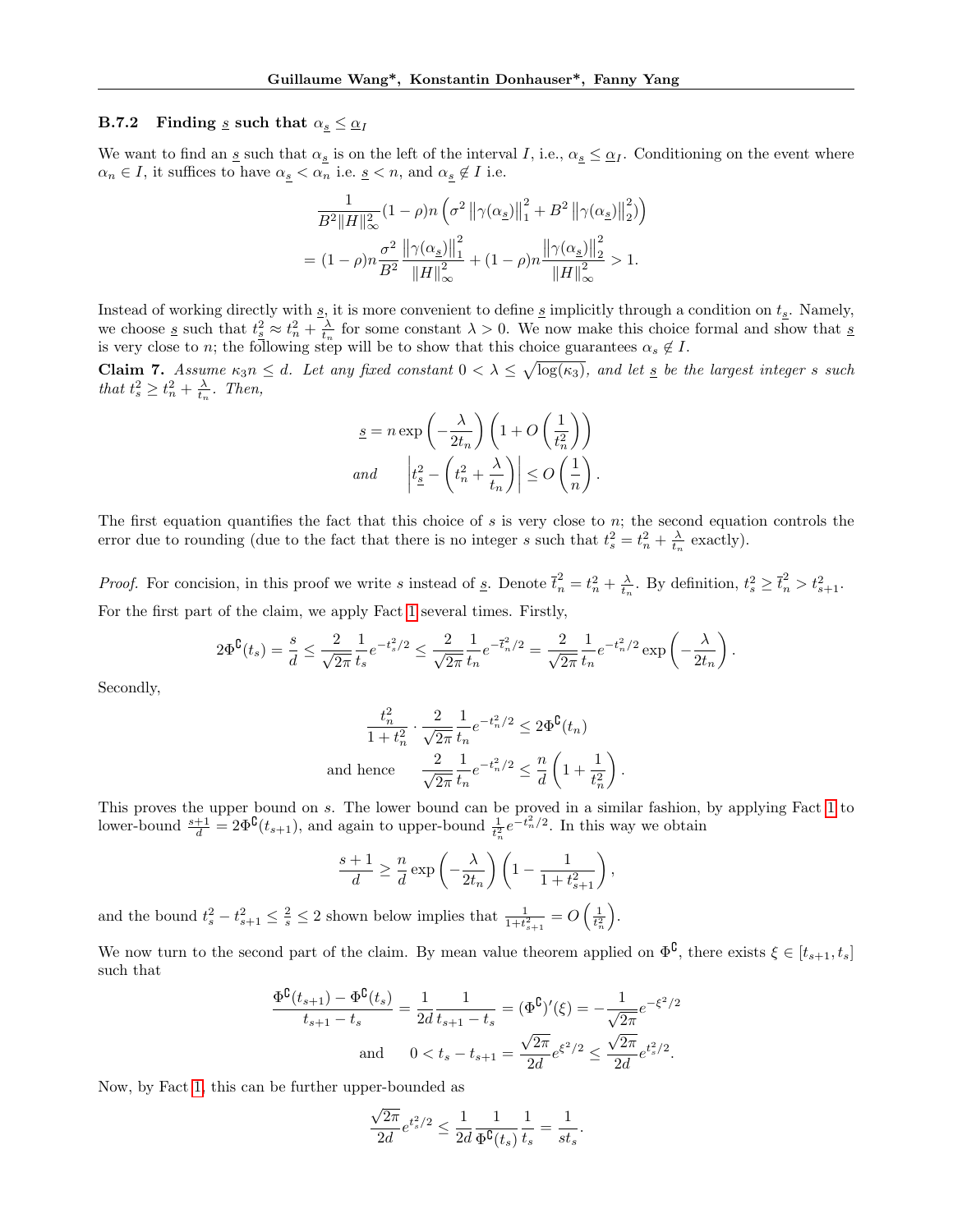So we have the bound:

$$
t_s^2 - \bar{t}_n^2 \leq t_s^2 - t_{s+1}^2 \leq \frac{t_s + t_{s+1}}{st_s} \leq \frac{2}{s}.
$$

(This completes the proof of the first part of the claim, for the lower bound.) We can conclude by substituting s by its estimate from the first part of the claim, noting that  $\frac{\lambda}{t_n}$  is uniformly bounded by assumption since  $\lambda \leq \sqrt{\log(\kappa_3)} \leq \sqrt{\log(d/n)} \leq t_n$  by Lemma [4](#page-13-5) (for an appropriate choice of  $\kappa_3$ ).

We now show that we can choose the constant  $\lambda > 0$  such that  $\alpha_{\underline{s}} \notin I$  with high probability.

Claim 8. The constants  $\kappa_2, \kappa_3, \kappa_4, \lambda > 0$  can be chosen such that for any n, d with  $n \geq \kappa_2$  and  $\kappa_3 n \leq d \leq$  $\exp(\kappa_4 n),$ 

$$
(1-\rho)n\frac{\sigma^2}{B^2}\frac{\left\|\gamma(\alpha_{\underline{s}})\right\|_1^2}{\left\|H\right\|_\infty^2}+(1-\rho)n\frac{\left\|\gamma(\alpha_{\underline{s}})\right\|_2^2}{\left\|H\right\|_\infty^2}>1
$$

with probability at least  $1-12 \exp\left(-\frac{n}{\log(d/n)^5}\right)$  over the draws of h, where  $\underline{s}$  is defined as in Claim [7.](#page-28-0)

Proof. We will repeatedly use the following inequalities, which follow from Lemma [4](#page-13-5) and Claim [7:](#page-28-0)

$$
t_n^2 = \log(d/n) + O(\log \log(d/n))
$$
  
\n
$$
t_{\underline{s}}^2 = \log(d/n) + O(\log \log(d/n))
$$
  
\n
$$
\frac{t_n^2}{t_{\underline{s}}^2} = \frac{1}{1 + \frac{\lambda}{t_n^3} + O\left(\frac{1}{t_n^2 n}\right)} = 1 - \frac{\lambda}{t_n^3} + O\left(\frac{1}{t_n^2 n}\right) + O\left(\frac{\lambda^2}{t_n^6}\right).
$$

Note that for appropriate choices of  $\kappa_2, \kappa_3, \kappa_4$ , Equation [\(6\)](#page-13-6) in Proposition [4](#page-13-1) holds simultaneously for  $s = n$ and for  $s = s$  with probability at least  $1 - 6 \exp(-2 \frac{n}{\log(d/n)^5}) - 6 \exp(-2 \frac{s}{\log(d/n)^5})$  $\frac{s}{\log(d/s)^5}) \geq 1 - 12 \exp(-\frac{n}{\log(d/n)^5})$ . We condition on this event throughout the remainder of the proof.

We begin with the first term, where we use the upper estimate of  $B<sup>2</sup>$  from Equation [\(13\)](#page-27-2):

$$
(1 - \rho)n\frac{\sigma^2}{B^2} \frac{\left\|\gamma(\alpha_s)\right\|_1^2}{\|H\|_{\infty}^2} \ge \frac{t_n^2}{1 - \frac{2}{t_n^2} + O\left(\frac{1}{t_n^4}\right)} \frac{1}{t_s^2} \left(1 - \frac{4}{t_s^2} + O\left(\frac{1}{t_s^4}\right)\right)
$$
  
\n
$$
\ge \left(1 - \frac{2}{t_n^2} + O\left(\frac{1}{t_n^4}\right)\right) \left(1 - \frac{\lambda}{t_n^3} + O\left(\frac{1}{t_n^2n}\right) + O\left(\frac{\lambda^2}{t_n^6}\right)\right)
$$
  
\n
$$
= 1 - \frac{2}{t_n^2} - \frac{\lambda}{t_n^3} + O\left(\frac{1}{t_n^4}\right) + O\left(\frac{\lambda^2}{t_n^6}\right) + O\left(\frac{\lambda}{t_n^2n}\right).
$$
 (14)

Next the second term:

<span id="page-29-1"></span><span id="page-29-0"></span>
$$
(1 - \rho)n \frac{\left\| \gamma(\alpha_s) \right\|_2^2}{\left\| H \right\|_\infty^2} \ge n \frac{2}{\underline{st}_s^2} \left( 1 + O\left(\frac{1}{t_s^2}\right) \right)
$$
  
\n
$$
\ge \frac{2}{t_s^2} \exp\left(\frac{\lambda}{2t_n}\right) \left( 1 + O\left(\frac{1}{t_n^2}\right) \right)
$$
  
\n
$$
\ge \frac{2}{t_n^2} \left( 1 + \frac{\lambda}{2t_n} + \frac{\lambda^2}{4t_n^2} + O\left(\frac{\lambda^3}{t_n^3}\right) \right) \left( 1 + O\left(\frac{1}{t_n^2}\right) \right).
$$
 (15)

Summing up [\(14\)](#page-29-0) and [\(15\)](#page-29-1), we get:

$$
(1-\rho)n\frac{\sigma^2}{B^2}\frac{\left\|\gamma(\alpha_{\underline{s}})\right\|_1^2}{\left\|H\right\|_{\infty}^2}+(1-\rho)n\frac{\left\|\gamma(\alpha_{\underline{s}})\right\|_2^2}{\left\|H\right\|_{\infty}^2}\geq 1+\frac{\lambda^2}{2t_n^4}+O\left(\frac{1}{t_n^4}\right)+O\left(\frac{\lambda^2}{t_n^6}\right)+O\left(\frac{\lambda}{t_n^2n}\right).
$$

Clearly, we can choose the constants  $\lambda, \kappa_2, \kappa_3, \kappa_4 > 0$  such that the right-hand side of the above equation is strictly greater than 1 for any  $n, d$  with  $\kappa_3 n \leq d$ , since  $t_n^2 \approx \log(d/n)$ .  $\Box$